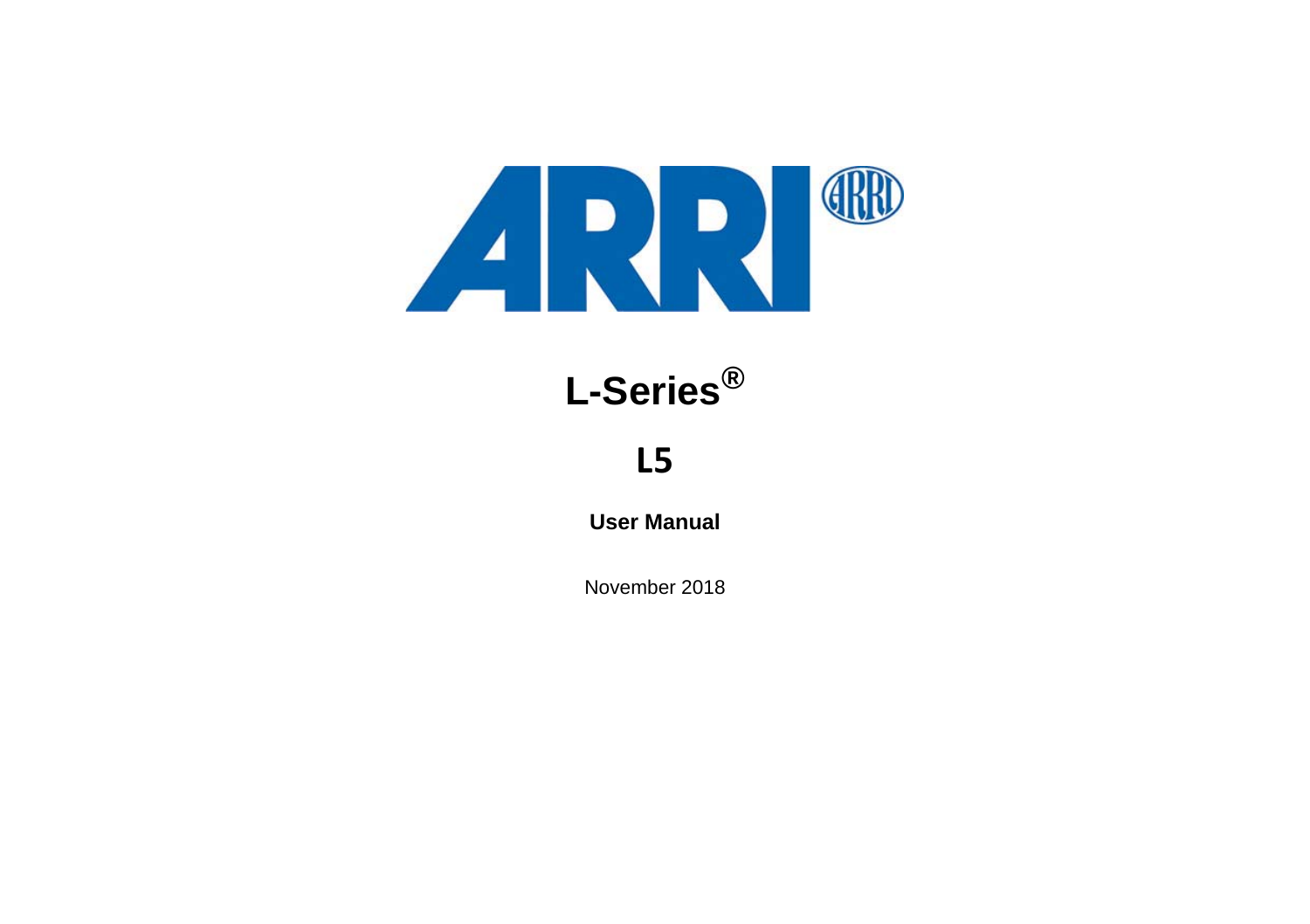© 2016-2018 Arnold & Richter Cine Technik GmbH & Co. Betriebs KG (ARRI). All rights reserved.

Information subject to change without notice. ARRI and all affiliated companies disclaim liability for any injury, damage, direct or indirect loss, consequential or economic loss or any other loss occasioned by the use of, inability to use or reliance on the information contained in this document. The ARRI logo, the ARRI name and all other trade-marks in this document pertaining to services or products by ARRI or its affiliates and subsidiaries are trademarks or licensed by ARRI or its affiliates or subsidiaries.

ARRI, ARRI ARRI, the ARRI Logo, ARRIMAX, ARRISUN, EB, L-Series, MAX Technology, M-Series, POCKETPAR, True Blue, SkyPanel, SKYPANEL, T 12 and T 24 are registered trademarks of the Arnold & Richter Cine Technik GmbH & Co. Betriebs KG.

No part of this document may be used for distribution, reproduction, transmission, transcription, storage in a data retrieval system, or translated into any language in any form by any means without the prior written permission of ARRI®. If you are downloading files from our web pages for your personal use, make sure to check for updated versions. ARRI<sup>®</sup> cannot take anv liability whatsoever for downloaded files, as technical data are subject to change without notice.

L5.0002357, Rev. L03301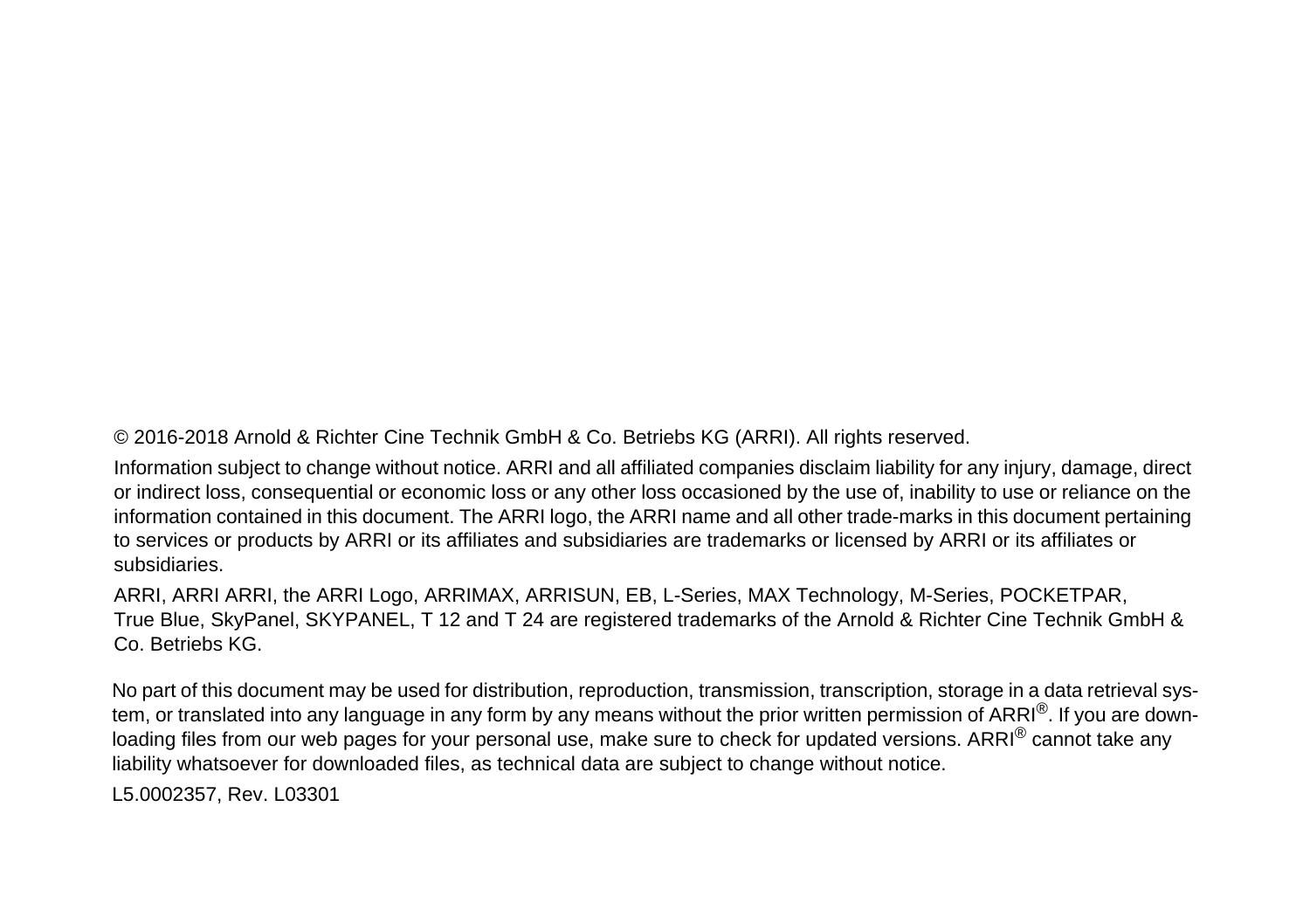## <span id="page-2-0"></span>**Dimensions**

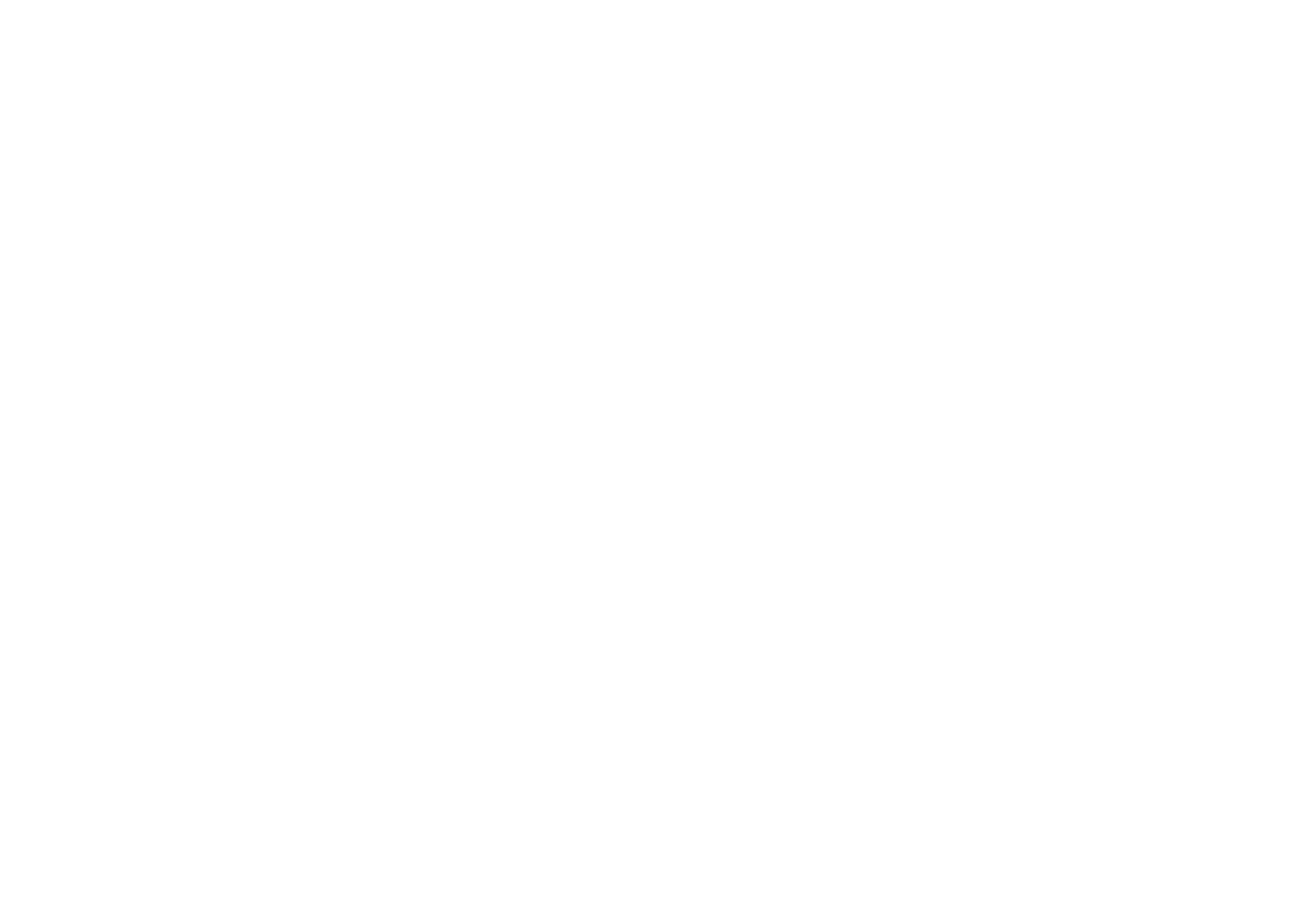## **Content**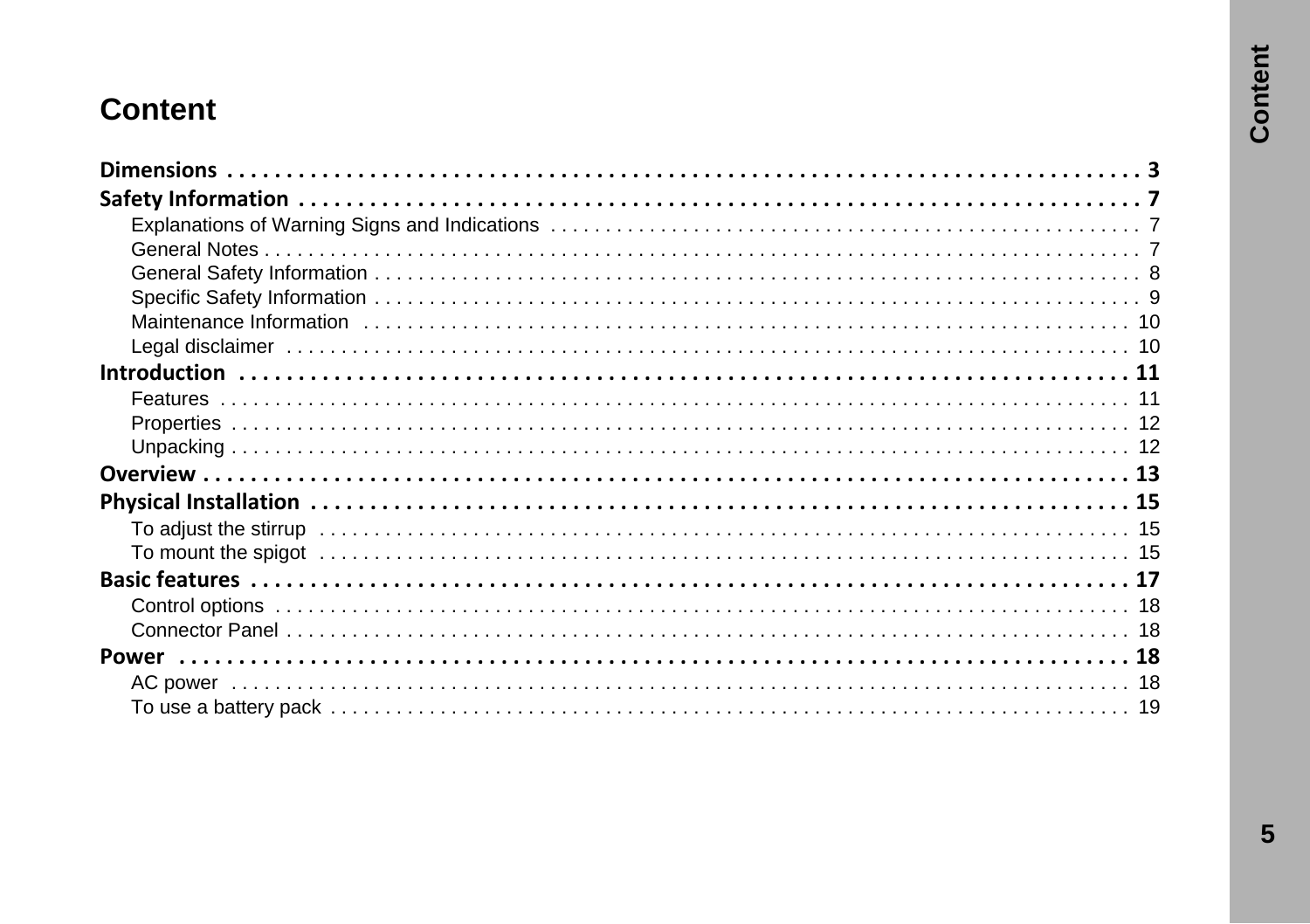| To read out fixture information ………………………………………………………………………………… 24     |  |
|------------------------------------------------------------------------|--|
|                                                                        |  |
|                                                                        |  |
|                                                                        |  |
|                                                                        |  |
| Tips for reliable data transmission ………………………………………………………………………………… 27 |  |
|                                                                        |  |
|                                                                        |  |
|                                                                        |  |
|                                                                        |  |
|                                                                        |  |
|                                                                        |  |
|                                                                        |  |
|                                                                        |  |
|                                                                        |  |
|                                                                        |  |
|                                                                        |  |
|                                                                        |  |

 $6\phantom{a}$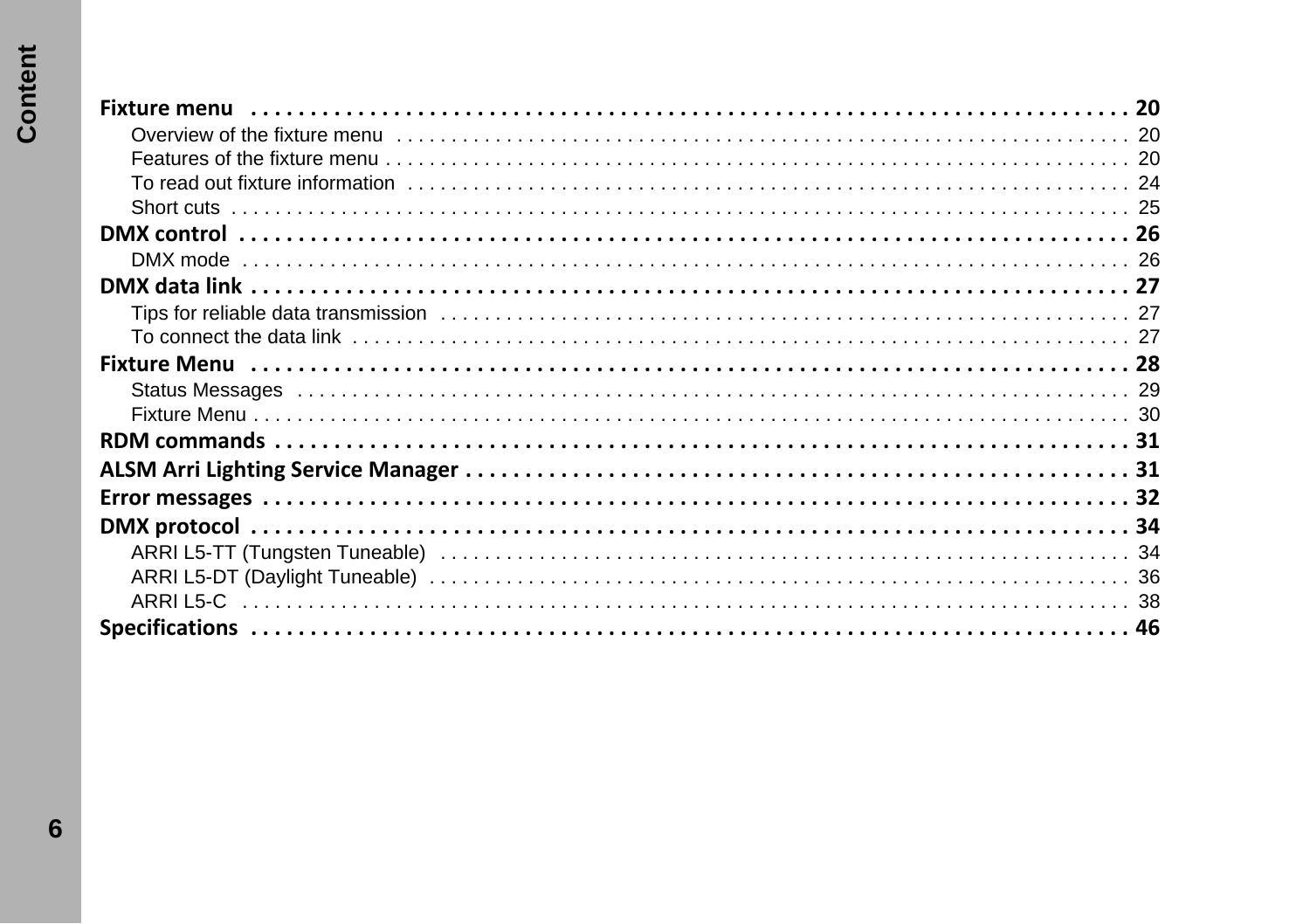## **Safety Information**



*Always follow these instructions to protect against injury to yourself and damage to the product or other objects.*

## **Explanations of Warning Signs and Indications**



*Possible risk of injury or damage to equipment.*

*Risk of fire or electric shock. Possible risk of injury or damage to equipment.*



*Caution! Hot surface. Possible high surface temperature. Risk of injury through burns.*



*Caution! High intensity light emission. Risk of eye injury.*

Note: Indicates further information.

## **General Notes**

- This document contains important instructions and notes to handle the product safe.
- Always follow all safety information for your own protection.
- Please follow the user manual of accessories and third party accessories for the product such as battery packs and battery chargers. They contain important safety and security information.
- Retain this user manual for further reference and possible new owners of this product.
- This product is intended for professional use and may only be operated by qualified persons. They are not for household use.
- Help protecting the environment by disposing the package material at your local recycling center.
- All components comply to the guidelines listed below:

Low voltage directive 2014/35/EU EMC directive 2014/30/EU RoHS directive 2011/65/EU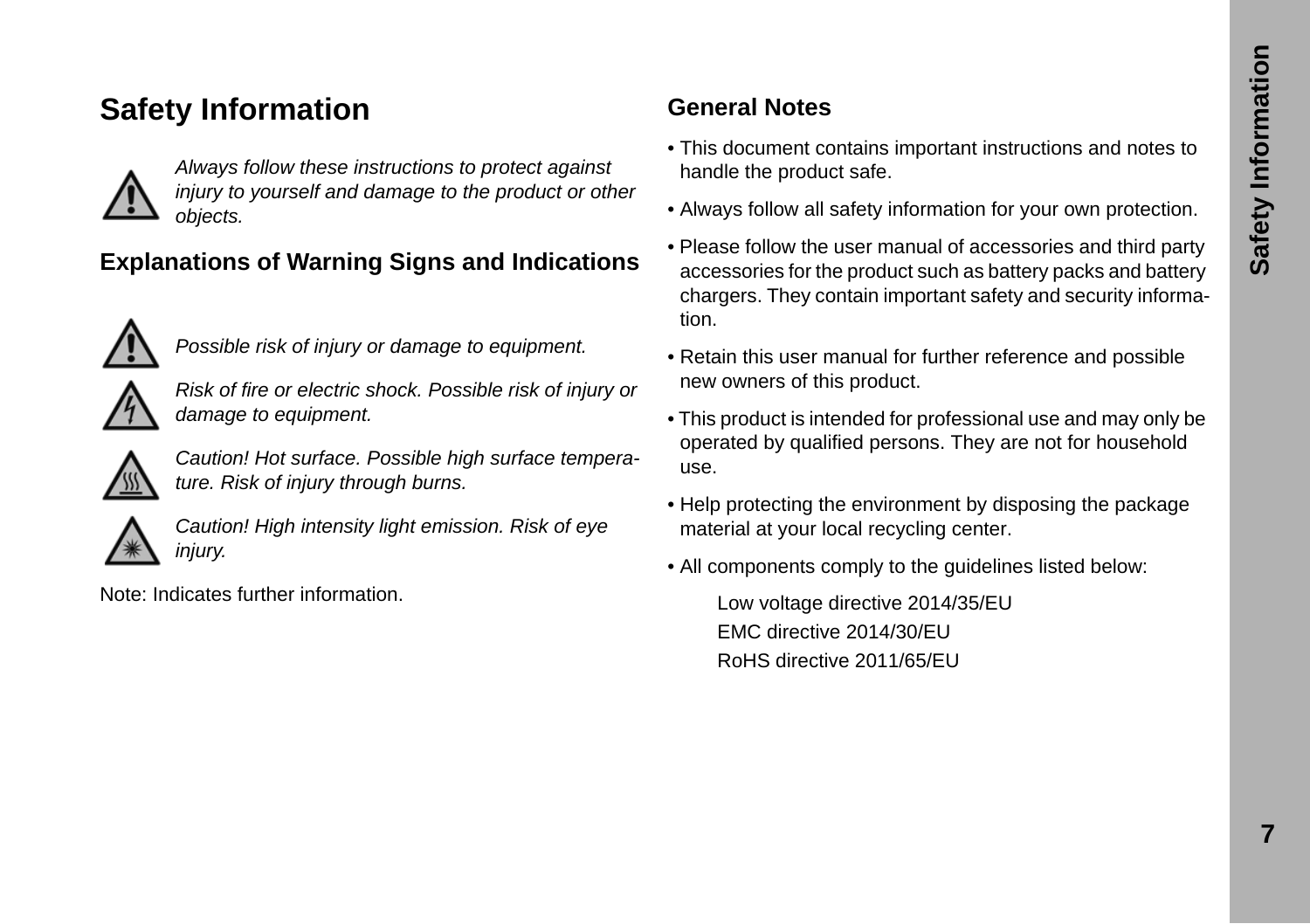#### **General Safety Information**



*Read and understand all safety information and operation instructions before you operate or install the product.*



*Use only genuine spare parts or accessories that have been recommended or approved by ARRI. Other accessories or spare parts may cause hazards, damage the product or invalidate the warranty.*



*Check all cables and devices for visible damage before you work with the system. Defective electric or electronic devices must not be used. Take special care of the following components:*

| <b>Component</b>        | Possible damage                 |
|-------------------------|---------------------------------|
| Housing, lens           | Cracks, cuts, deformation       |
| <b>Cables</b>           | <b>Cuts, deformation, burns</b> |
| <b>Connectors</b>       | Cracks, deformation, burns      |
| <b>Cable connectors</b> | Damaged                         |
| <b>Inner threads</b>    | Overwound                       |



*In the event of visible damage to the product or accessory, the product or accessory must no longer be used. Replace or repair the respective part. In case of repairs, please contact an authorized ARRI service center.*



*Never attempt to repair any part of the product on your own. Maintenance and repair work is only to be carried out by authorized ARRI service centers.*



*Do not operate the product if the ambient temperature exceeds 45° C (113° F). Do not expose the product to rain or moisture. Observe all information given in chapter ["Specifications" on page 46](#page-45-0)*.



*Do not bypass any safety feature of the product.*



*Do not open the product. There are no user serviceable parts inside. The housing is sealed with an adhesive seal that will break immediately when trying to open the housing. Doing so will invalidate the warranty.*



*In addition to regular visible checks ARRI recommends that all electric components are checked for electrical safety by a professional every 12 month. Keep the protocol of the check.*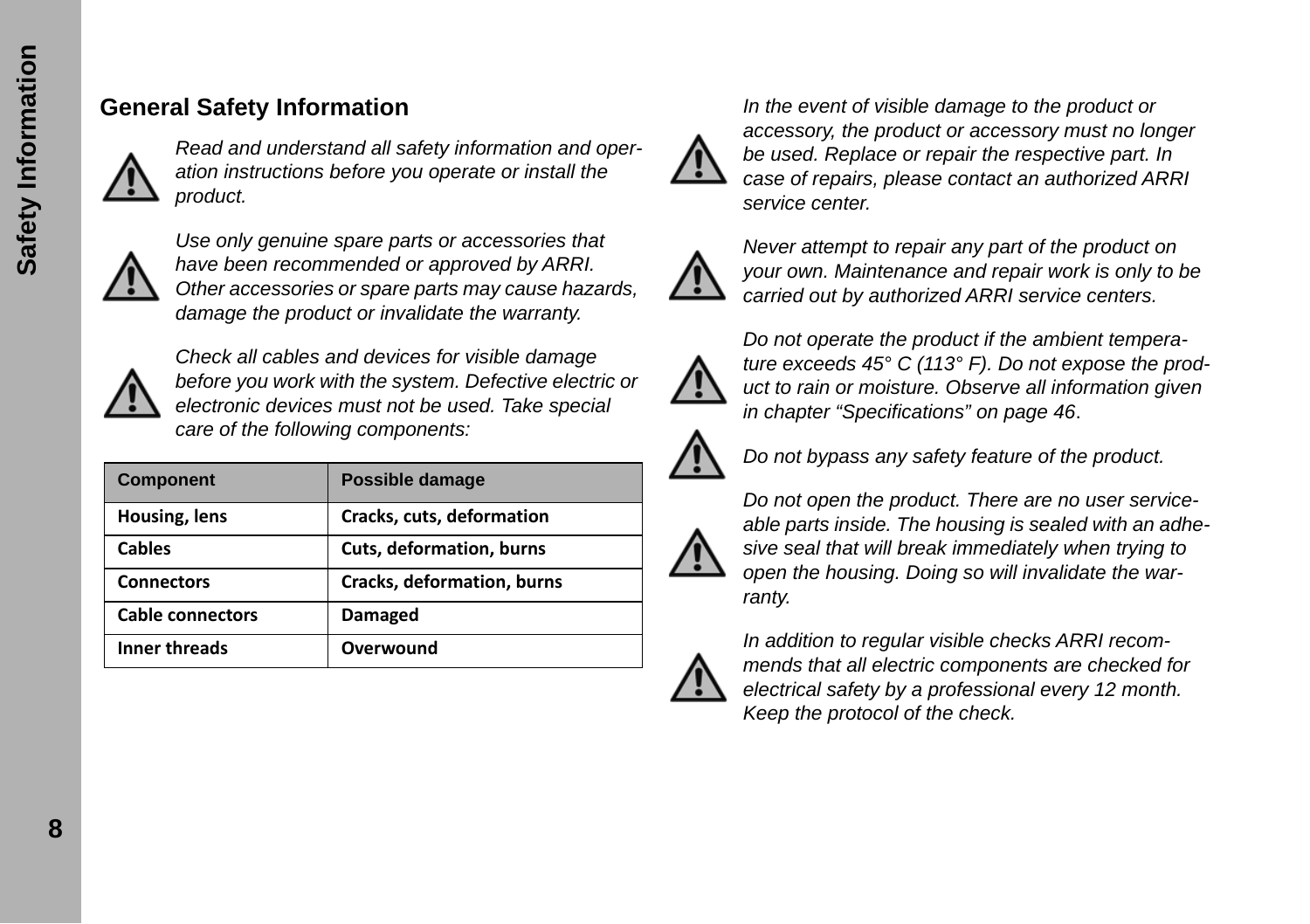#### **Specific Safety Information**



*Intensive use can cause the surface and the heat sink to become hot. Let the product cool down complete before you handle it.*



*Never cover air vents and the heat sink during operation. Keep a minimum clearance around the product of 0.5 m (1.65 ft).*



*WARNING: Intense light. The product is equipped with high intensity LEDs which emit at high luminance levels. Never look direct into the light source.*



*Never point a light beam from another luminaire into the light source. Do not place the product on heat sources. Intense heat cause automatic power off during operation.*



*Devices and accessories must be secured against fall when mounted above floor level. Always observe common and local safety regulations.*



*Never use the cables for transportation. Never hang the product on its cables. Do not hang a battery pack on its connection cable to the product.*



*CAUTION: High voltage! Always disconnect the product complete from mains voltage before you connect or disconnect a cable or replace the fuse of the product.*



*Always check that the local AC power matches the voltage and frequency range printed on the type label of the product before use. Never use the product when the AC power does not match.*



*Always check that the supply voltage of the battery pack matches the voltage range printed on the type label of the product before use.*



*Never connect the product to a dimmer-system or a dimmer-channel in non-dim mode. To do so will damage the electronics. Damages caused by connecting the product to a not suitable power source are not covered by the warranty.*



*Never bypass any fuse.*



*Always keep cables away from the product during operation. Do not tilt the power cable directly after the connector. Water could immerse and cause short circuits and damage the connector.*

*Disconnect all cables prior to transport.*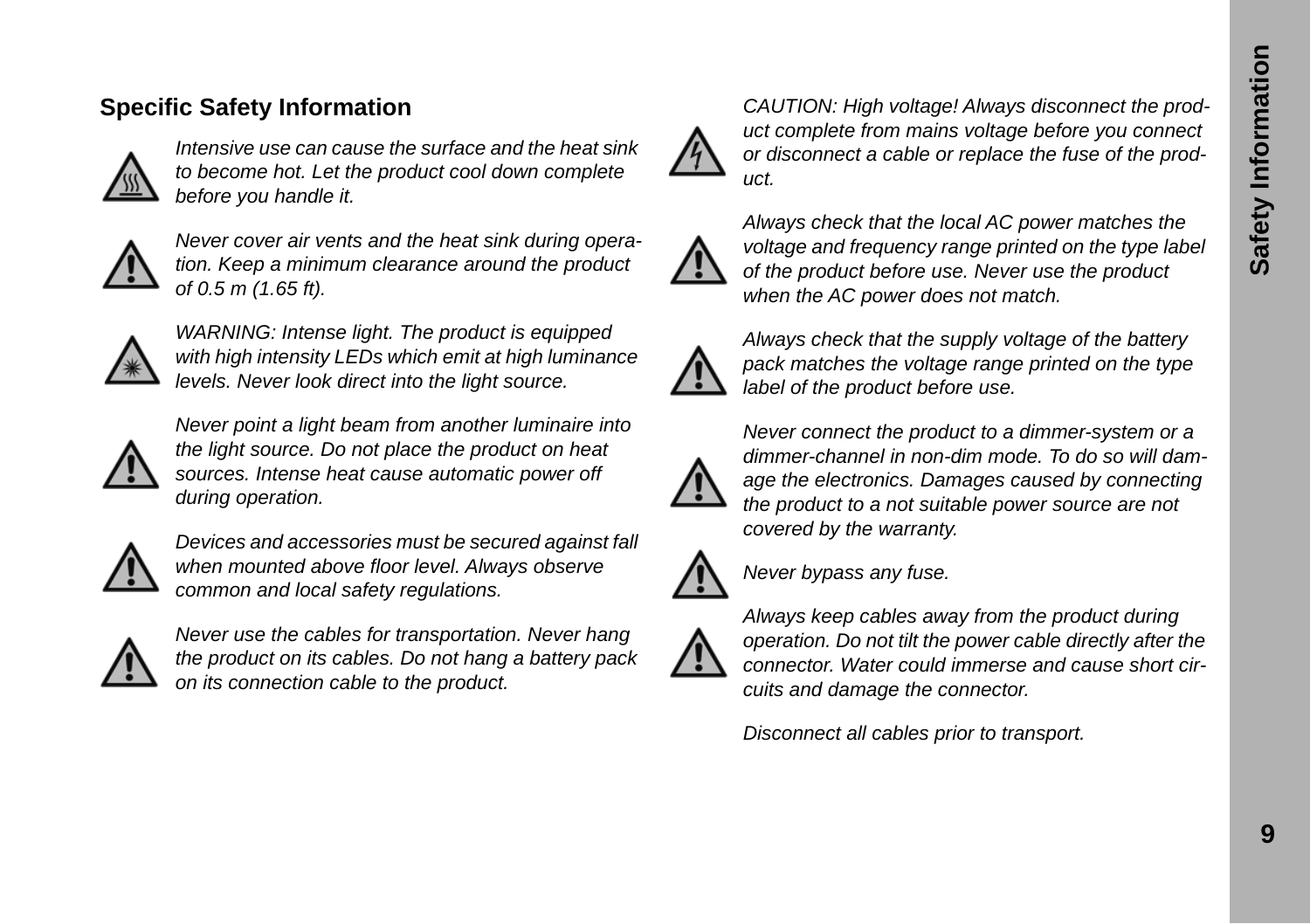

*Please observe the NEUTRIK PowerCON True1 safety information from November 2017. The safety information is available for free download in the service area of the ARRI website www.arri.com.*

Not to observe these safety information or to ignore common sense may cause serious injury or even death. Damage to the product or other devices is possible.

Please observe the information given in the "Safety leaflet ARRI lampheads" (L5.40731.E). The leaflet is available for download on our web site www.arri.com.

## **To Replace the Light Source**

The light source contained in this luminaire shall only be replaced by the manufacturer or his service agent or a similar qualified person.

#### **Maintenance Information**

- Do not clean the surface of the product with solvents or strong detergents.
- Clean the product with a soft cloth wetted with a mild detergent. Do not rub the surface: lift stuck particles off with a soft repeated press.
- Clean soiled electric contacts with cotton swabs wetted with isopropyl alcohol.
- Keep electric contacts clean and replace corroded parts.

#### **Intended use**

This product is intended to illuminate persons and objects in a dry environment.

Always follow the safety information.

Any usage other than described above is not permitted and can damage the product and lead to associated risks such as shortcircuit, fire, electric shock, etc. You are not allowed to modify the product.

This product fulfills European and national requirements.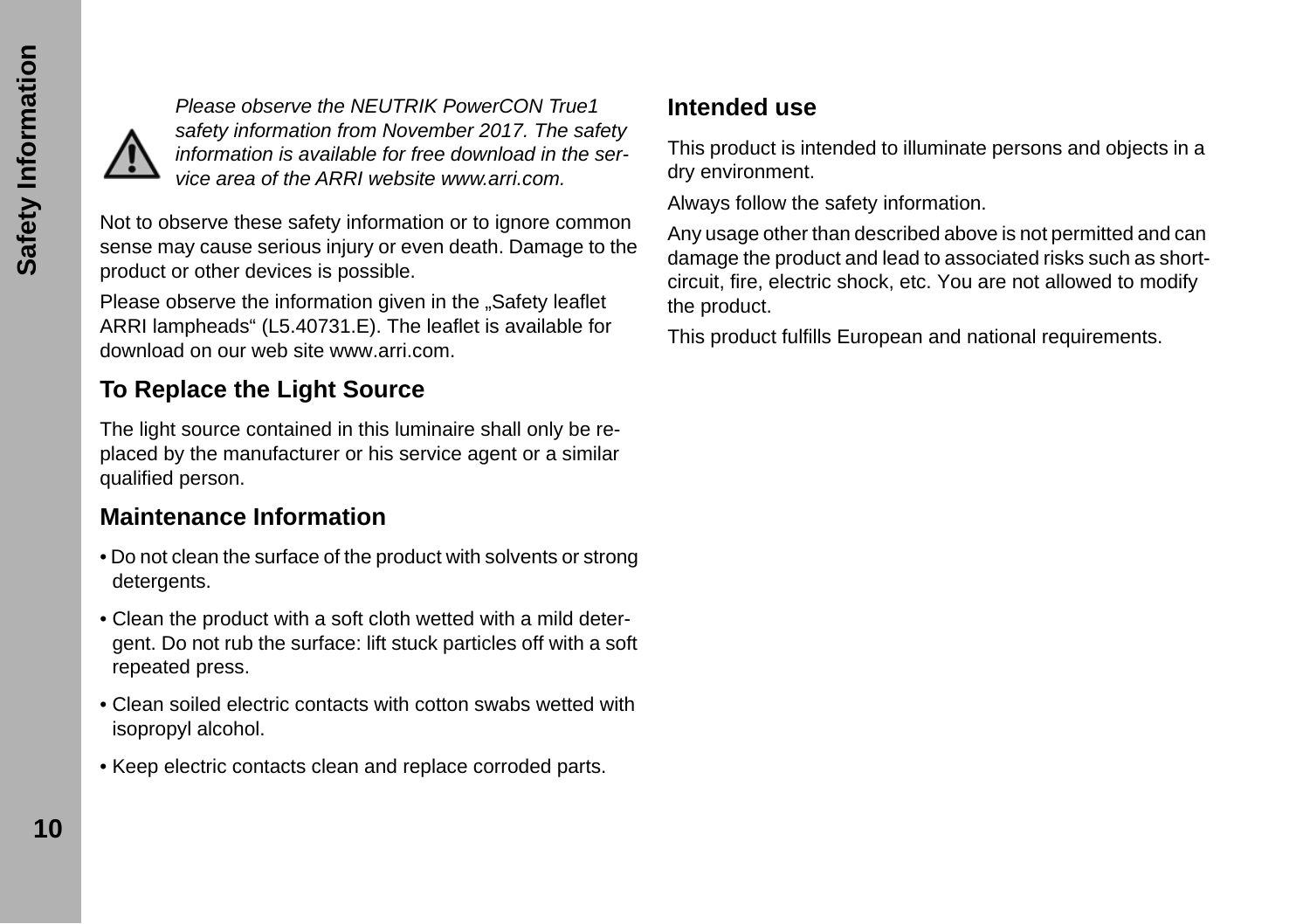## **Introduction**

Thank you for selecting a LED luminaire of the L-Series from ARRI. The ARRI L5 are fresnel-luminaires equipped with a high precision, micro-processor controlled LED light source. The ARRI L5 is a perfect and easy replacement for conventional fresnel-luminaires with tungsten lamps.

The L5-Series combines the advantages of the LED technology with the ease of use of a traditional fresnel-luminaire. The L5-Series integrates seamless into established working practice. LED luminaires are much more efficient than light sources with conventional tungsten lamps. The optical system offers real fresnel characteristics with an extreme smooth beam and clean shadows. The half peak angle can be adjusted continuously from 15° - 50°.

The ARRI L5 emits white or colored light with adjustable color temperature and adjustable green / magenta saturation. Please find more detailed information in chapter ["Specifica](#page-45-0)[tions" on page 46.](#page-45-0) The light spectrum is optimized for excellent color rendition and fulfills perfect the demands of modern, digital cameras. All models of the ARRI L5 can be controlled using the common DMX512-A protocol or the fixture menu.

The ARRI L5 can be powered by AC power, low voltage DC power sources and battery packs. Please find more detailed information about the use of battery packs in the section ["Power"](#page-17-0)  [on page 18](#page-17-0).

## **Features**

#### *Focus*

Traditional fresnel-luminaires are able to spot and flood the beam as needed. Whether it is a flood field for a pullback or a tight spot for a bright highlight, the continuous focusability of the ARRI L5 performs just as expected.

#### *Versatile beam characteristics*

The ARRI L5 provides the same ability as conventional fresnelluminaires to cut set elements and shape the beam with barndoors and flags.

#### *Even light field*

Clean, defined shadows have traditionally been a trait only of single source tungsten and daylight fixtures. ARRI L5 fresnelluminaires provide the same single shadow properties lighting designers expect, delivering natural results.

#### *Vibrant colors, full spectrum lighting*

True-to-life color rendition is an outstanding feature of the ARRI L5, comparable to a full spectrum tungsten source. The fully tuneable white light of the ARRI L5-C can be adjusted for different skin tones, camera sensors and mixed light environments. Full gamut color mixing enables the rendition of all color shades, making color filters dispensible.

#### *Cool light beam*

Like all LED light sources the ARRI L5 does not emit infrared or UV radiation and thus does not forward heat, making actors feel comfortable in the light beam.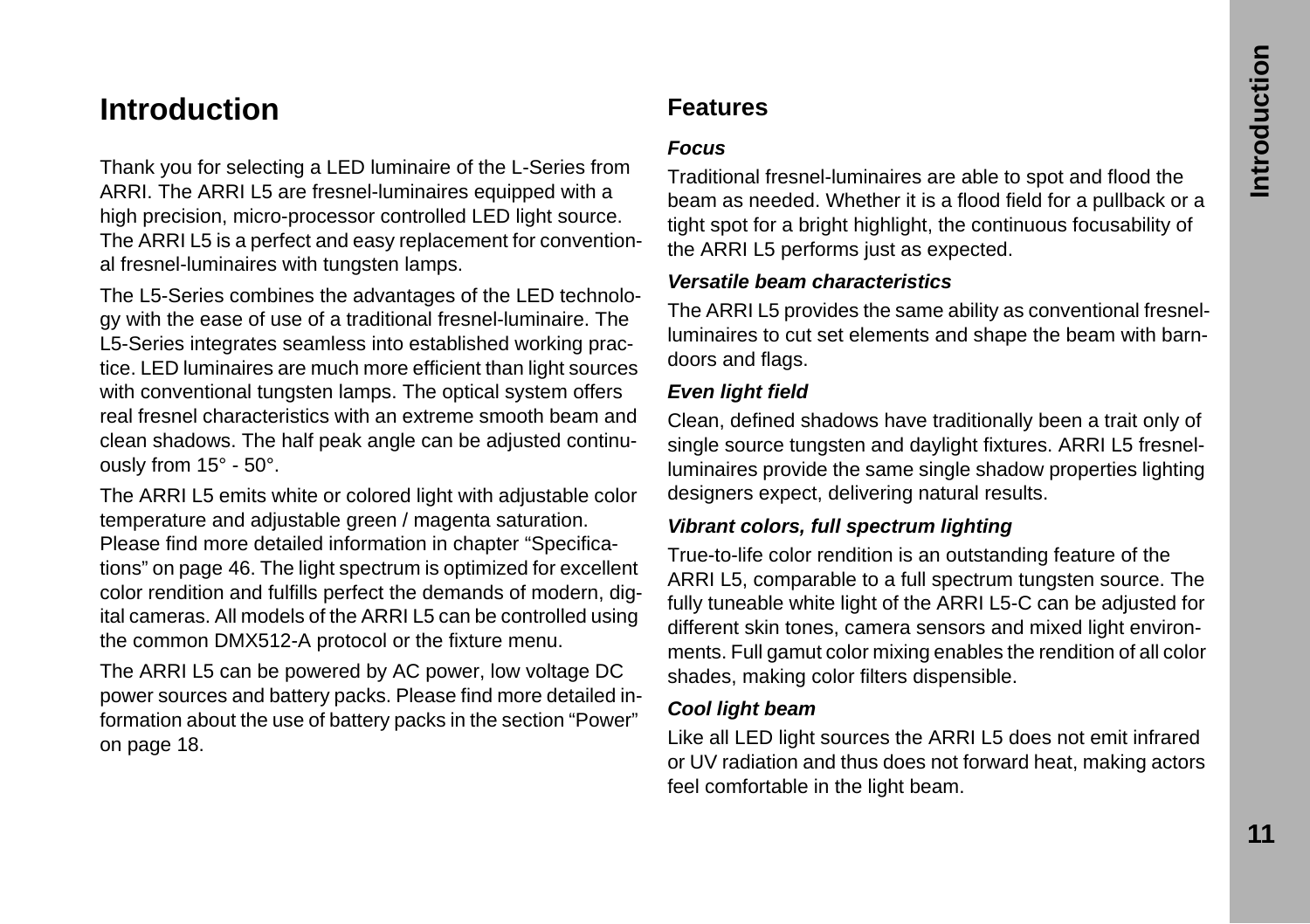## **Properties**

#### *Focus knob*

The TRUE BLUE<sup>®</sup> style focus knobs provide precise adjustment and rapid flood-to-spot with only three turns. Knobs on both sides of the fixture ensure easy access from all positions.

#### *Sliding stirrup*

The sliding stirrup design enables precise compensation for front end accessories.

#### *Yoke*

With an extreme slim profile, the extruded aluminum yoke provides high strength without added weight. An optional, pole operated yoke allows full operation of pan and tilt from the floor and is therefore a popular choice for many studios.

#### *Tilt-lock*

The high strength tilt-lock provides extreme secure locking. It eliminates movement and slippage and ensures that the fixtures will stay where you put them.

#### *DMX-control*

All functions of the ARRI L5 are controllable through DMX. The ARRI L5 is also fully RDM compatible and is equipped with a feedback channel for reporting all set parameters including system status.

#### *Fixture menu*

For location applications the ARRI L5 is equipped with a fixture menu for manual adjustment of intensity, color temperature and plus/minus green as well as hue and saturation (functions available depending on type).

## **To Unpack**

The ARRI L5 is supplied with:

- Power cable with power plug or bare ends
- Stirrup
- Short 28 mm spigot with 16 mm hole (mounted on p.o. stirrups)
- Short instructions

Please refer to chapter ["Accessories" on page 47](#page-46-0) for more information about optional accessories.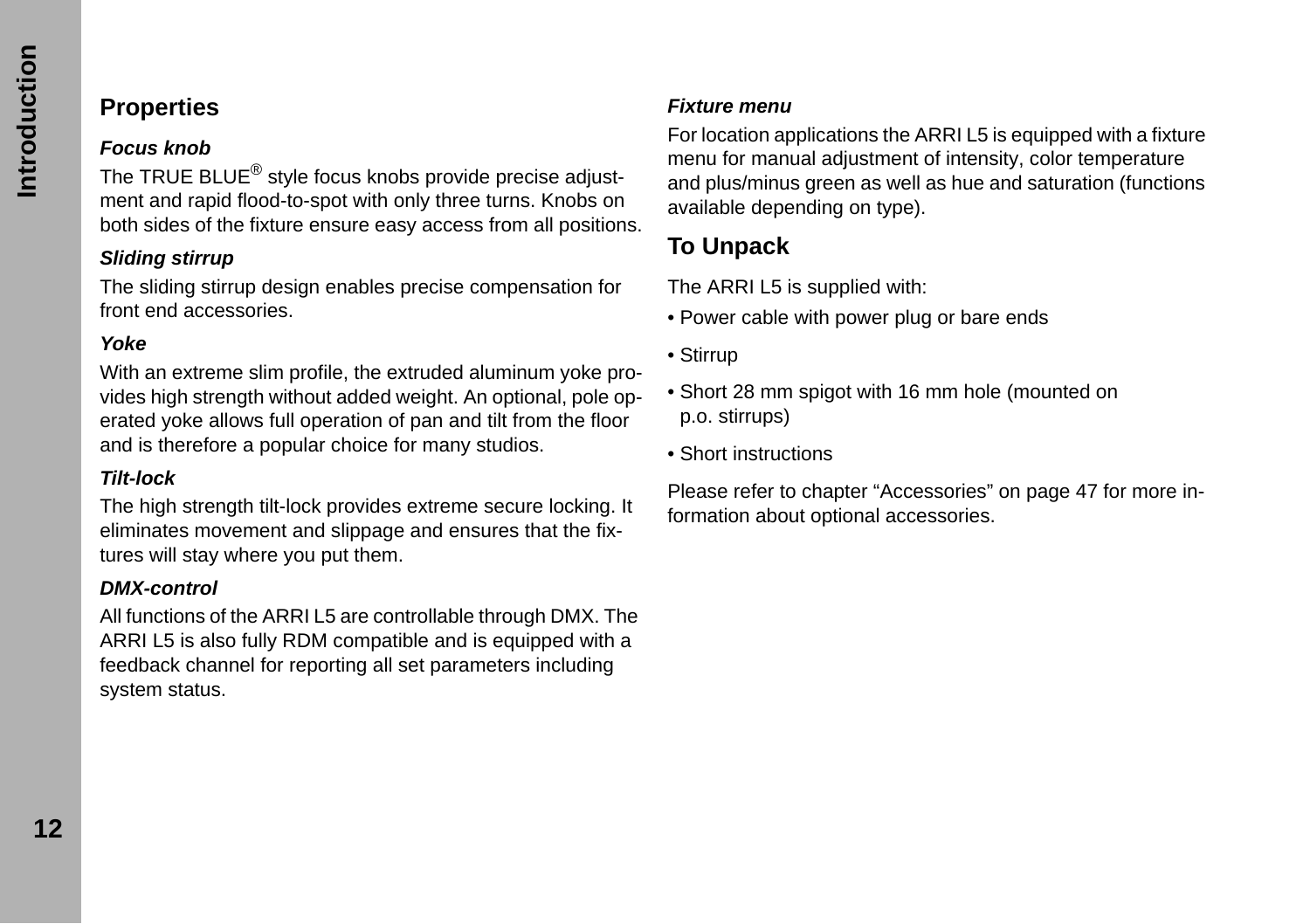## **Overview**

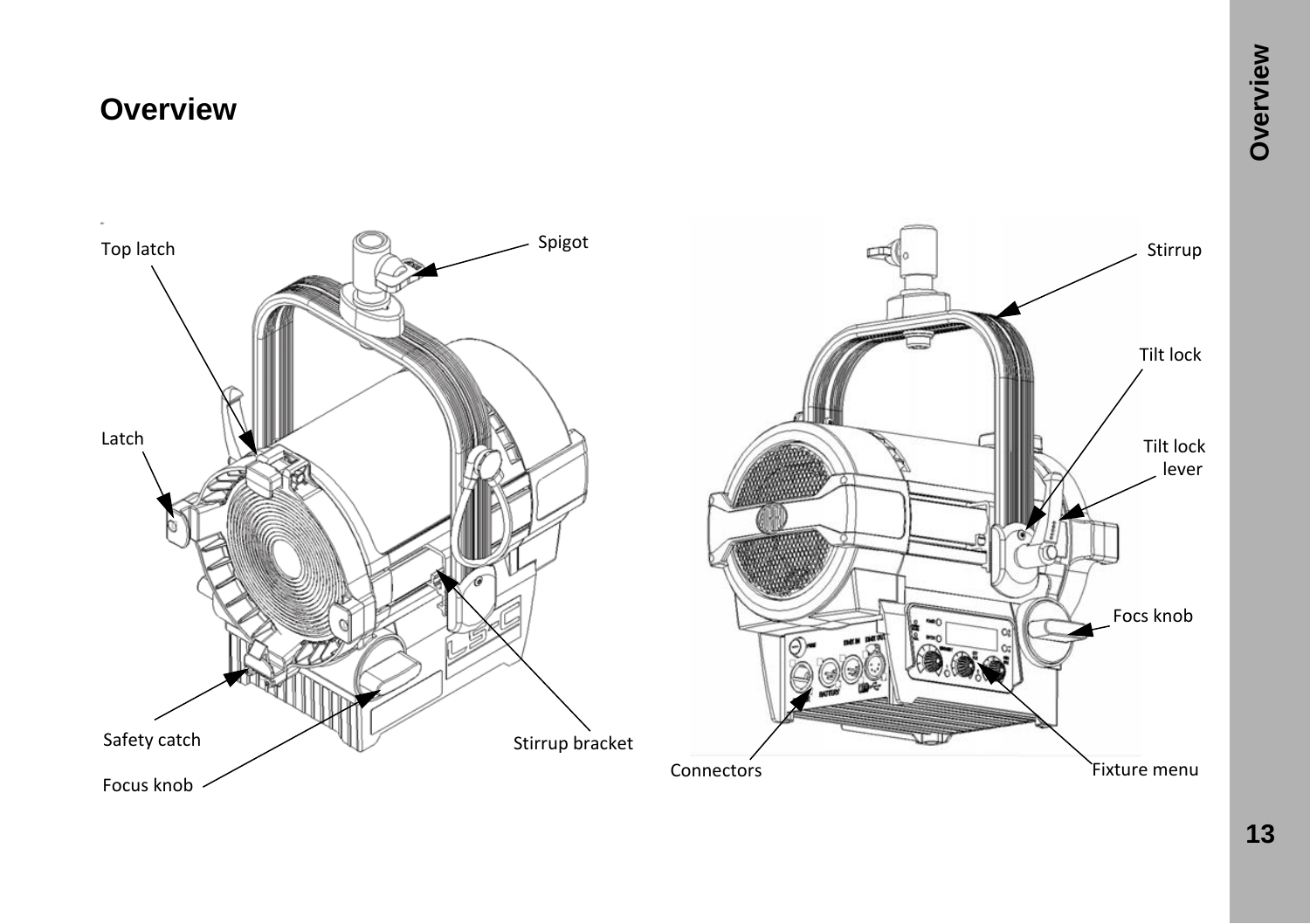

**14**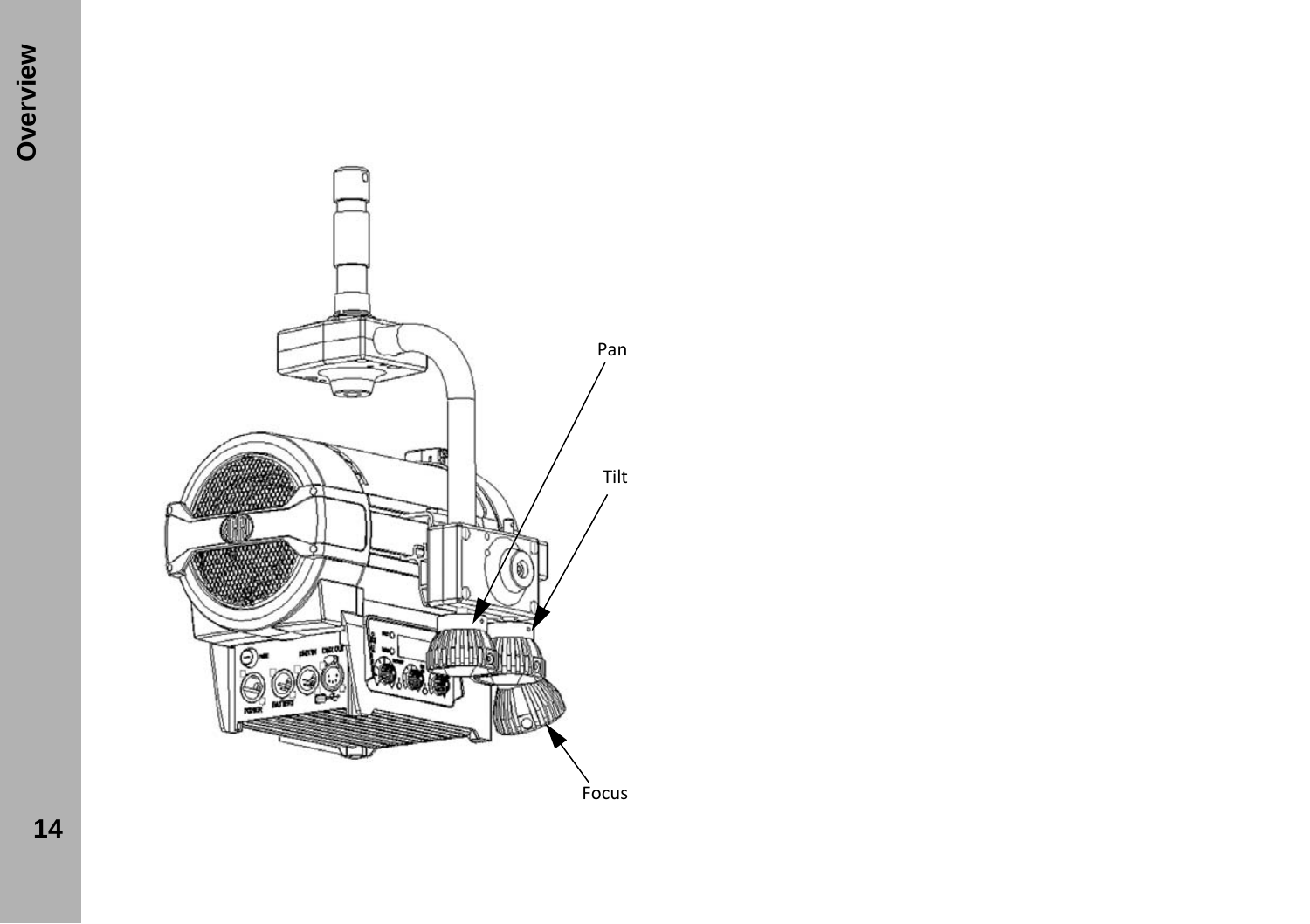## <span id="page-14-0"></span>**Physical Installation**

*WARNING! Attach an approved safety-cable to secure the product against clamp or bracket failure. Lead the safety-cable through the stirrup (or the eyelet when using a P.O. version) and keep it as short as possible. The safety-cable needs to be approved at least 10 times the weight of the product including all accessories mounted at the product. Secure all accessories mounted at the product with additional safety-cables to protect them from fall down and cause injuries and damages.*



*WARNING! The rigging structure needs to be approved for at least 10 times the weight of all devices, equipment and cables installed on it.*



*IMPORTANT! Do not illuminate the display and the fresnel-lens by high power light beams from a short distance. The display and the light engine are damaged by high brightness and heat radiation within very short time.*

#### **To adjust the stirrup**

You need

- a Torx20 screw driver,
- a 10 mm allen key and
- a torque wrench (37 ft-lbs)

to adjust the stirrup.

On delivery the stirrup is in the basic position (tilted back). Loosen the Torx20 screws on both sides of the stirrup bracket slightly and pull the stirrup bracket towards the rear of the product. Loosen the lever of the tilt-lock and tilt the stirrup upwards.

Slide the stirrup to the point of balance. The point of balance is dependent on the accessories mounted at the product. Tighten both Torx20 screws of the stirrup brackets. Do not overtighten the screws. Tilt the stirrup to the desired position and tighten the tilt-lock by using the lever. For better leverage, press the knob on the tilt-lock-lever and turn the lever to the desired position.

#### **To mount the spigot**

Place the spigot and the distance plate on the 13 mm hole in the middle of the stirrup. Insert the allen screw with washer and spring washer and tighten it with a torque wrench to 37 ft-lbs torque.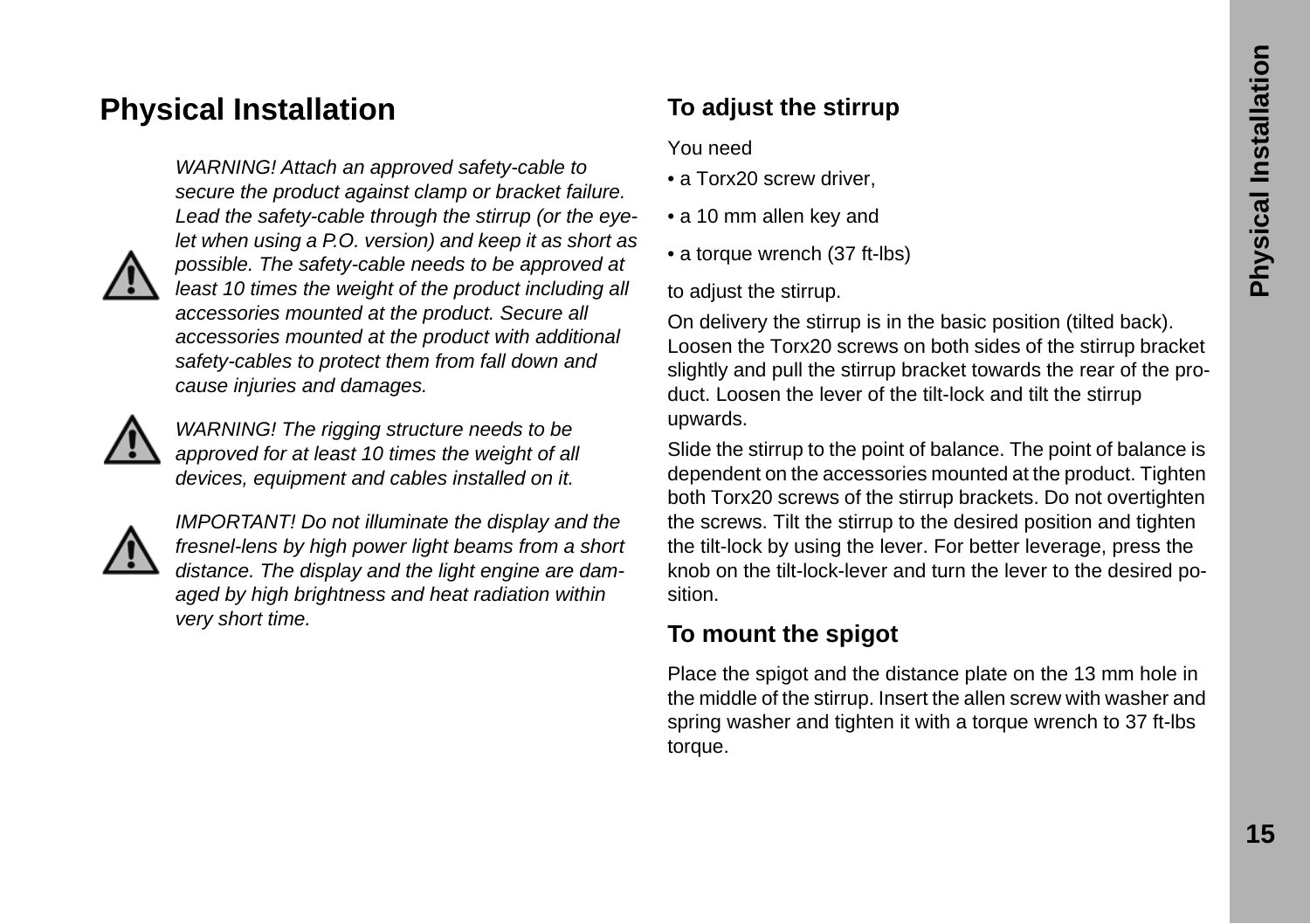#### *To mount the device*

Always observe all safety information listed in chapter ["Physi](#page-14-0)[cal Installation" on page 15](#page-14-0) when you mount the product and accessories:

Be aware of the maximum tilt angle 90° upwards and 90° downwards.

Ensure that you install all accessories correct when you mount the product above floor level:

- Top latched locked, safety catch snapped in.
- Set up tripods in a stable position. Tripods need to be approved for the load they need to carry.
- Always observe the additional load of cables and accessories!



*ATTENTION! Lateral load can cause deformation or breaking of the spigot and the stirrup!*

Please observe the information given in the "Safety leaflet ARRI lampheads" (L5.40731.E), which is available for download on our web site www.arri.com.

#### *To mount the safety cable at the p.o. stirrup*

Lead the safety-cable through the eye bolt at the p.o. stirrup as shown in the illustration below.

Keep the safety-cable as short as possible. Do not limit the range of movement of the product.

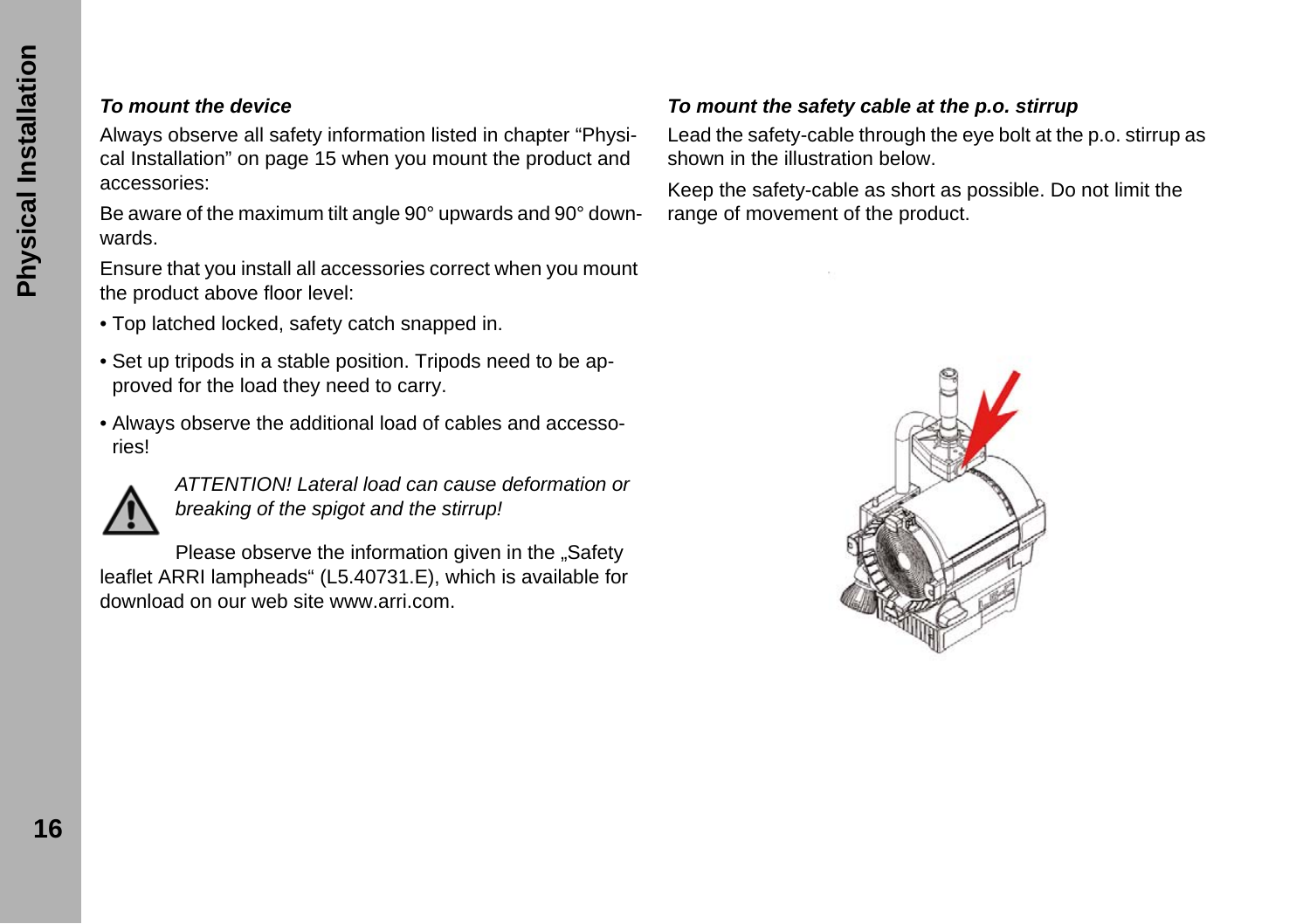## **Basic features**

#### *Pan and tilt*

Loose the mounting screw of the tripod or the appropriate fixing screw of the mounting clamp to pan the product. Tighten the screw to avoid unintended movement. Loose the tilt-lock to tilt the product to the desired angle. Tighten the tilt-lock-lever to avoid unintended movement.

#### *To adjust the beam angle*

Turn one of the focus knobs beneath the lens tube to adjust the beam angle continuously. The entire lens tube moves in and out. Two mechanisms protect the product from being damaged:

- A predetermined braking point prevents the product from damage, when the focus knob is turned with too high torque at either end of the focus range.
- The self-impeding focus gear prevents the lens tube to move itself in or out when the product is operated in a tilted position.

#### *Use of accessories for beam shaping and light design*

You can mount accessories such as a barndoor, filter holder or scrim on the front side of the product:

- Firmly press the button at the side of the top latch to open the top latch.
- Insert the accessory from the upside into the brackets until the safety catch engages. Slightly tilt the safety catch with your finger for support.

• Close the top latch. Make sure that the hook of the top latch engages into the holding ring of the accessory.

#### *DMX/RDM-interface*

The product has a DMX/RDM-interface. It has 5-pin XLR connectors for DMX/RDM data input and output. Please find more detailed information to establish a DMX/RDM data-link in chapter ["DMX data link" on page 27](#page-26-0).

#### *USB-interface*

The product has a mini-USB connector to upload firmware and set parameters. The USB-interface can be used for service purpose like download error reports and set certain data. To do so you need a software tool, the ARRI lighting Service Manager (ALSM). Download it free of charge from the ARRI web site www.arri.com.

Please find more detailed information to work with the ALSM in the user manual of the software. The manual is included in the download package.

#### *Turn on and use the product*

Turn on the power switch or connect the product to AC power. The product initializes for some seconds and is ready for operation. The product will operate with the settings made on the fixture menu or received by DMX. Please observe the following section to use the product.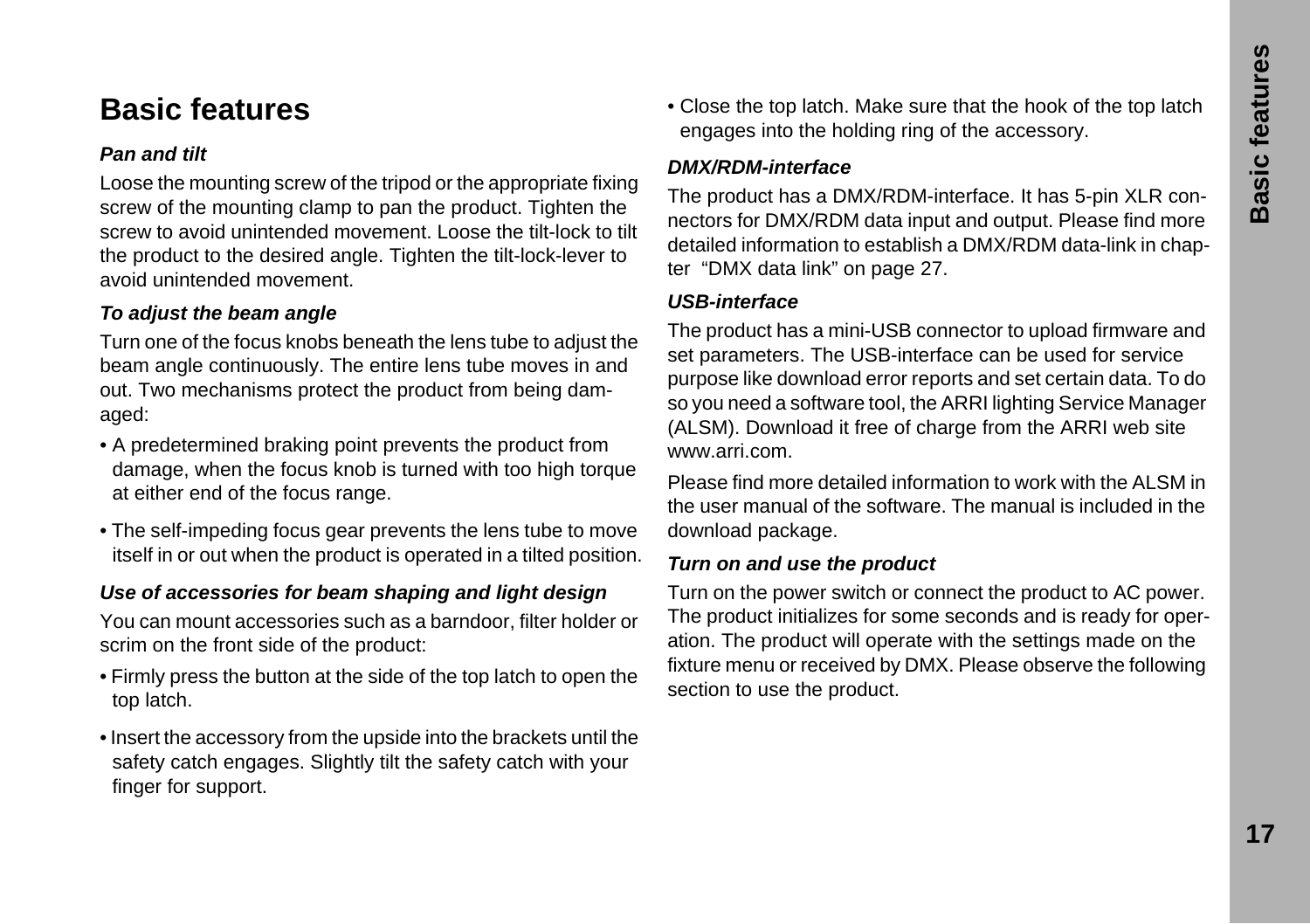## **Control options**

You can set up or control the product with the options listed in the table below:

| <b>Option</b>       | Control | Configuration | <b>Information</b>       |
|---------------------|---------|---------------|--------------------------|
| <b>Fixture menu</b> | yes     | yes           | page 20                  |
| <b>DMX</b>          | yes     | no            | page 26                  |
| <b>RDM</b>          | yes     | yes           | page 31                  |
| <b>ALSM</b>         | no      | yes           | page 31                  |
| <b>Stellar App</b>  | yes     | no            | www.arri.com/<br>stellar |

## **Connector Panel**



1 Fuse holder 2 AC power in 3 Connector for battery pack 4 DMX input 5 DMX output 6 USB connector

## <span id="page-17-0"></span>**Power**



*WARNING! For protection from electric shock, always connect the product electrically to ground (earth) when connected to AC power. The AC mains power supply must be fitted with a fuse or circuit breaker and ground-fault (earth-fault) protection.*

*IMPORTANT! Ensure that persons do not look at the light emission aperture when the product is connected to AC power or a battery pack. The product can light up suddenly. The high intensity of the ARRI L5 can cause eye irritation or injury when not respecting the safety distance.*



*IMPORTANT! Always connect the ARRI L5 direct to AC power. Do not connect it to a dimmer-system. Doing so will damage the product.*

## **AC power**

The products of the ARRI L5 has an auto-sensing switch-mode power supply that automatically adapts to AC power at 90 - 250 V ~, 50 - 60 Hz (nom.).

Before you connect the product to AC power or a battery pack, check that:

- the dimmer knob at the fixture menu is set to 0%, and
- no DMX signal is present at the DMX-input of the ARRI L5.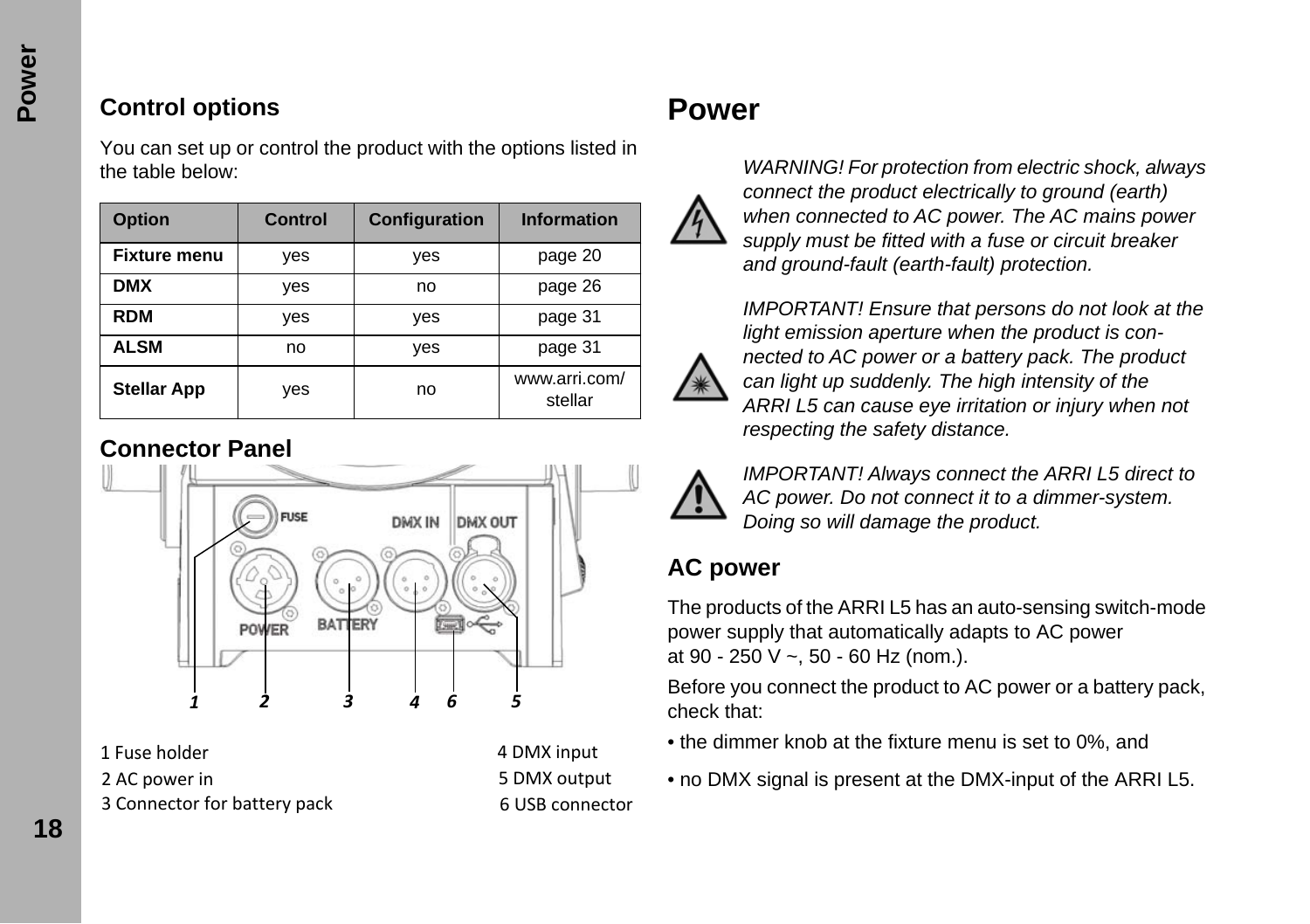You can hard-wire the ARRI L5 to a building electrical installation. You can install a power plug that is suitable for the local power outlets on the power cable. Socket outlets or external power switches that supply the product with power must be located near the product and easily accessible so that the product can easily be disconnected from power.

The ARRI L5 requires a power input cable with a Neutrik<sup>®</sup> PowerCON® True1 NAC3FX-W cable connector. Cable requirements are listed in chapter ["Specifications" on page 46](#page-45-0).

ARRI offers power cables with PowerCON® cable connectors and different plugs or bare ends (see ["Accessories" on](#page-46-0)  [page 47\)](#page-46-0).

#### *To insert and remove the PowerCON® cable connector*

• Line up the raised key of the connector and the keyway of the input socket. Insert the cable connector without force in the power input socket.

To lock the cable connector:

• Turn it a full quarter-turn clockwise.

To unlock the cable connector:

• Push the connector lock backwards and turn the cable connector counter-clockwise. Pull the cable connector out of the power input socket.

#### **To use a battery pack**

The ARRI L5 can be powered independently from AC power with a battery pack.

The battery pack must meet the following requirements:

| Output voltage                       | $23 - 36 V =$       |
|--------------------------------------|---------------------|
| <b>Battery operating temperature</b> | 68°F-113°F          |
| <b>Minimum capacity</b>              | 5,5 Ah              |
| Power outlet connector               | 4-pin XLR connector |

Mains power and battery should not be used in the ARRI L5 at the same time. This could cause a temporary error to occur.

The product has a 4-pin XLR male connector for battery power and DMX data input. The pin-out is:

| Pin | <b>Assignment</b> |
|-----|-------------------|
|     | 0 V               |
| 2   | Data -            |
| 3   | Data +            |
|     | $+23$ V - 36 V =  |



*IMPORTANT! Check that the pin-out of the battery pack matches the pin-out of the product. Wrong assigned pin-outs damage the ARRI L5 and / or the battery pack.*

Always follow the safety information for the battery pack. Use only battery packs that meet all requirements listed above. The use of battery packs that do not fulfill the requirements damage the product and / or the battery pack.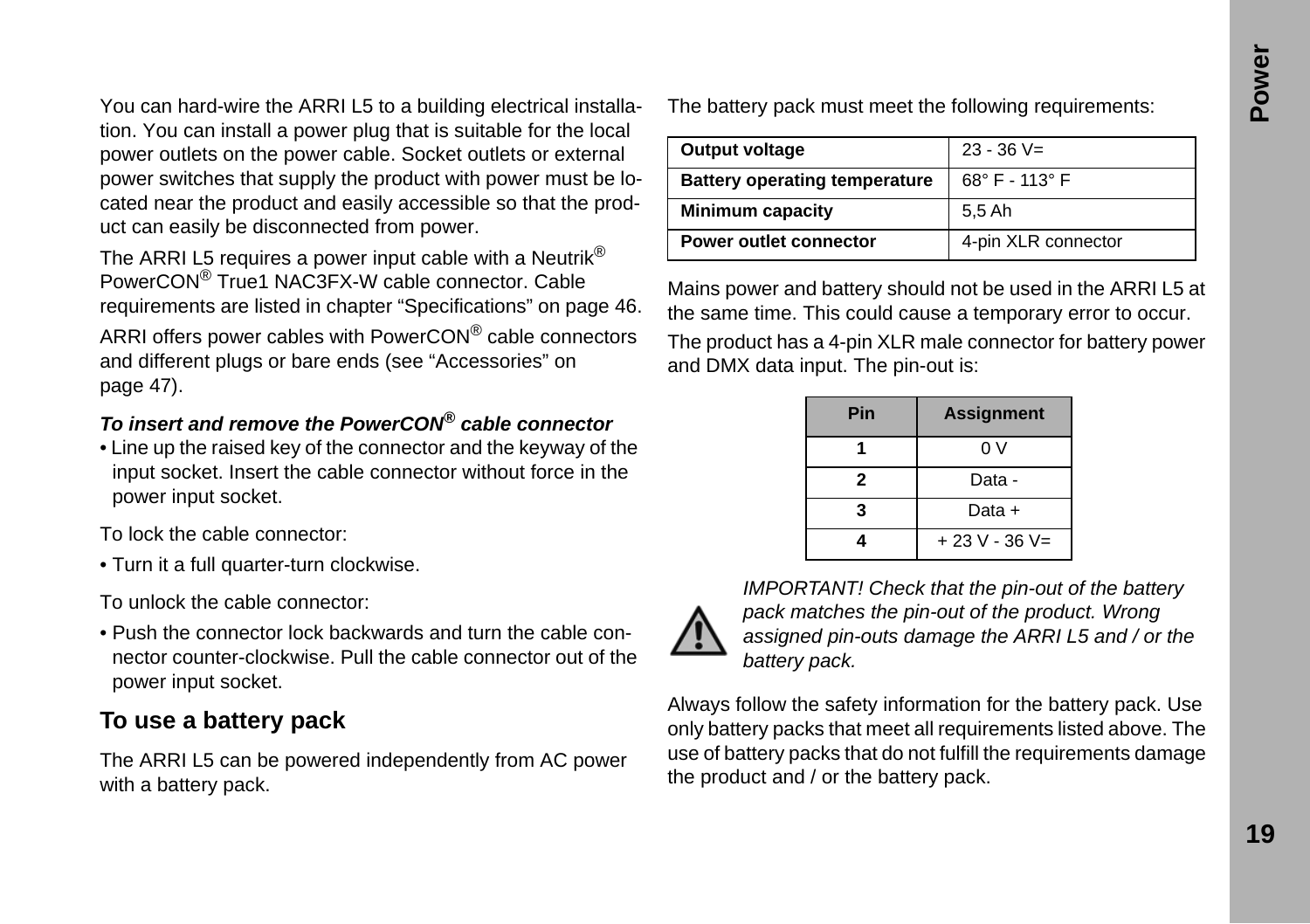*Note: The ARRI L5 switches off when the battery voltage drops below 22 V=. The product will be damaged, when the battery voltage exceeds 45 V=.*

#### *To insert and remove the 4-pin XLR cable connector*

To insert the 4-pin XLR cable connector:

- The main switch of the battery pack must be turned off, if possible.
- Align the raised key of the cable connector with the keyway of the input socket. Insert the cable connector without force in the input socket.
- The cable connector must lock. Repair or replace cable connectors that do not lock.

To remove the 4-pin XLR cable connector:

- Switch of the battery pack, if possible.
- Press down the locking pin of the cable connector and remove the cable connector.

#### *Tips for the use of battery packs*

The ARRI L5 draws 115 W power at full intensity. Use the following rule of thumb to calculate the likely operating time with a fully charged battery pack at constantly 100% brightness:

Operating time [min] =  $\frac{(capacity [Ah]^*nom. voltage [V]^*54)}{115 W}$ 

It is not possible to calculate the operating time exactly when brightness changes often. The possible operating time is dependent from age, state of charge and type of the battery pack.

## <span id="page-19-0"></span>**Fixture menu**

#### **Overview of the fixture menu**



#### **Features of the fixture menu**

Status indicator POWER/STATUS (1):

| Color                                             | Indication                       |  |
|---------------------------------------------------|----------------------------------|--|
| Green                                             | Fixture switched on. No error.   |  |
| Red flashing (0,5s rhythm) <sup>*</sup>           | Warning fixture over temperature |  |
| Red <sup>*</sup>                                  | Fixture over temperature         |  |
| Change from red to green <sup>®</sup>             | Fixture normal temperature       |  |
| Red flashing (0,25s rhythm)*                      | Calibration data not loaded      |  |
| *Display lights up red when STATUS-LED is lit red |                                  |  |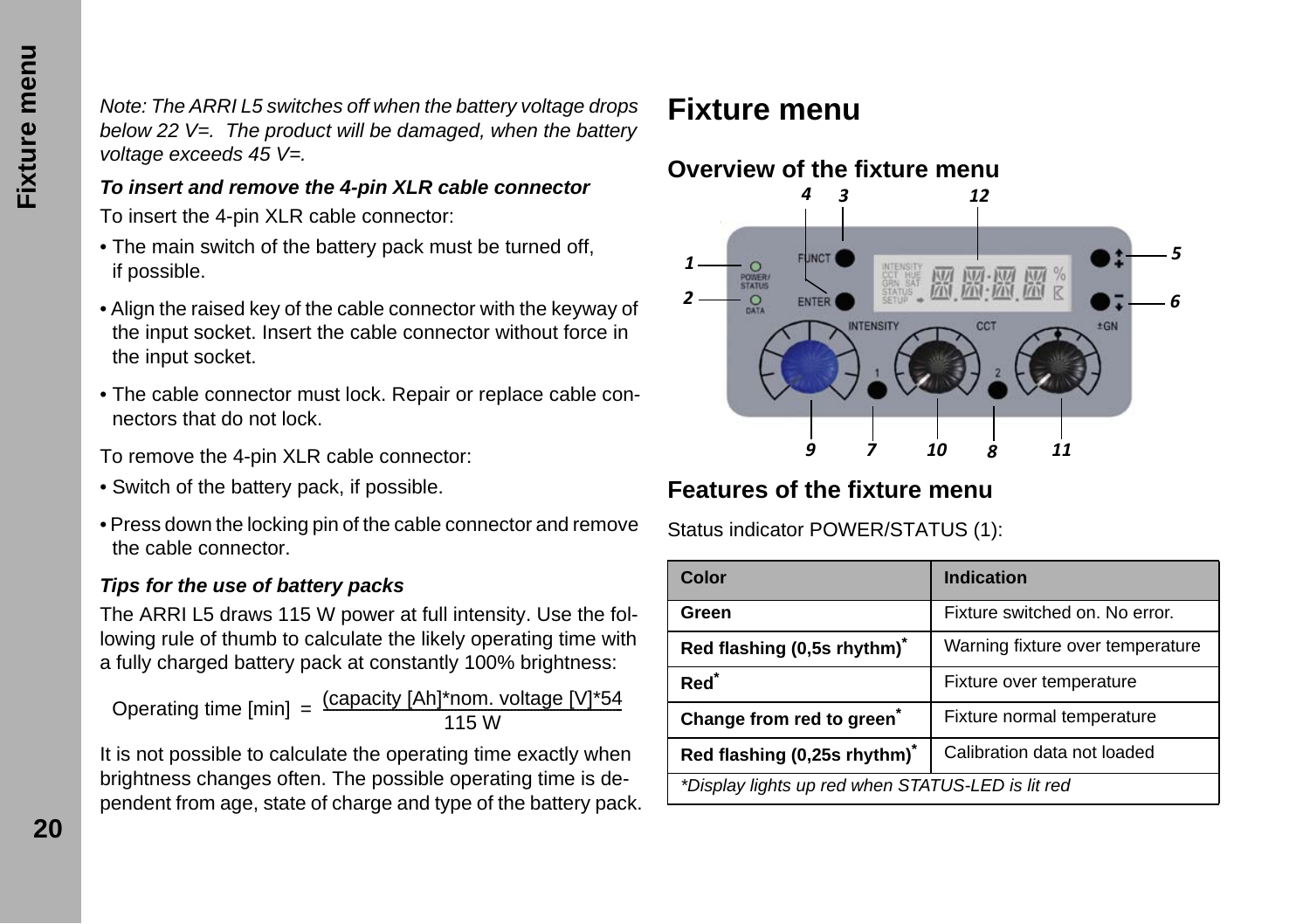#### *DATA (2)*

The DATA indicator lights blue, when a valid DMX signal is detected on the DMX-input.

#### *FUNCT (3)*

The FUNCT button has two functions:

- Normal operation: Switches between CCT and HSI mode (only ARRI L5-C).
- Fixture menu open: Jump UP one menu level.

#### *ENTER (4)*

The ENTER button has three functions:

- Normal operation: Activate blinking arrow for calling up MEM1 or MEM2.
- Fixture menu open: OPEN next menu level, or
- Confirm a setting.

#### *+ / [up] (5)*

The + / [up] button navigates the menu or increases a value. Press the button long to activate the fast-run feature.

#### *- / [down](6)*

The - / [down] button navigates the menu or decreases a value. Press the button long to activate the fast-run feature.

#### *INTENSITY (9)*

The rotary knob sets the intensity level.

#### *CCT / HUE (10)*

The rotary knob sets the color temperature (CCT) or the hue (only ARRI L5-C in color mode).

#### *GN / SAT (11)*

The rotary knob sets the green/magenta saturation or the color saturation (SAT, only ARRI L5-C in color mode).

#### *MEMORY 1 and MEMORY 2 (7 and 8)*

Activate or store a memory.

During operation the mode and recent values are displayed. On the first menu level the values for INTENSITY, CCT/HUE (only ARRI L5-C) and GN/SAT (only ARRI L5-C) can be retrieved via the + / [up]/- / [down] buttons. The menu STATUS, confirmed with ENTER, calls up the next level which displays information on faultless operation and the temperature of the light engine. To retrieve values for operating hours, DMX-version and

firmware-version, press ENTER to call up the third level. The FUNCT button jumps up one menu level.

A detailed overview of the fixture menu is listed in chapter ["Fixture Menu" on page 28](#page-27-0).

#### *To set the operation mode (only ARRI L5-C)*

Press the FUNCT button to switch from CCT mode to HSI mode and vice versa.

IN CCT mode the product generates white light with optimized color rendition. In HSI mode the product generates colored light. If saturation is set very low, the product generates white light, but not with optimized color rendition.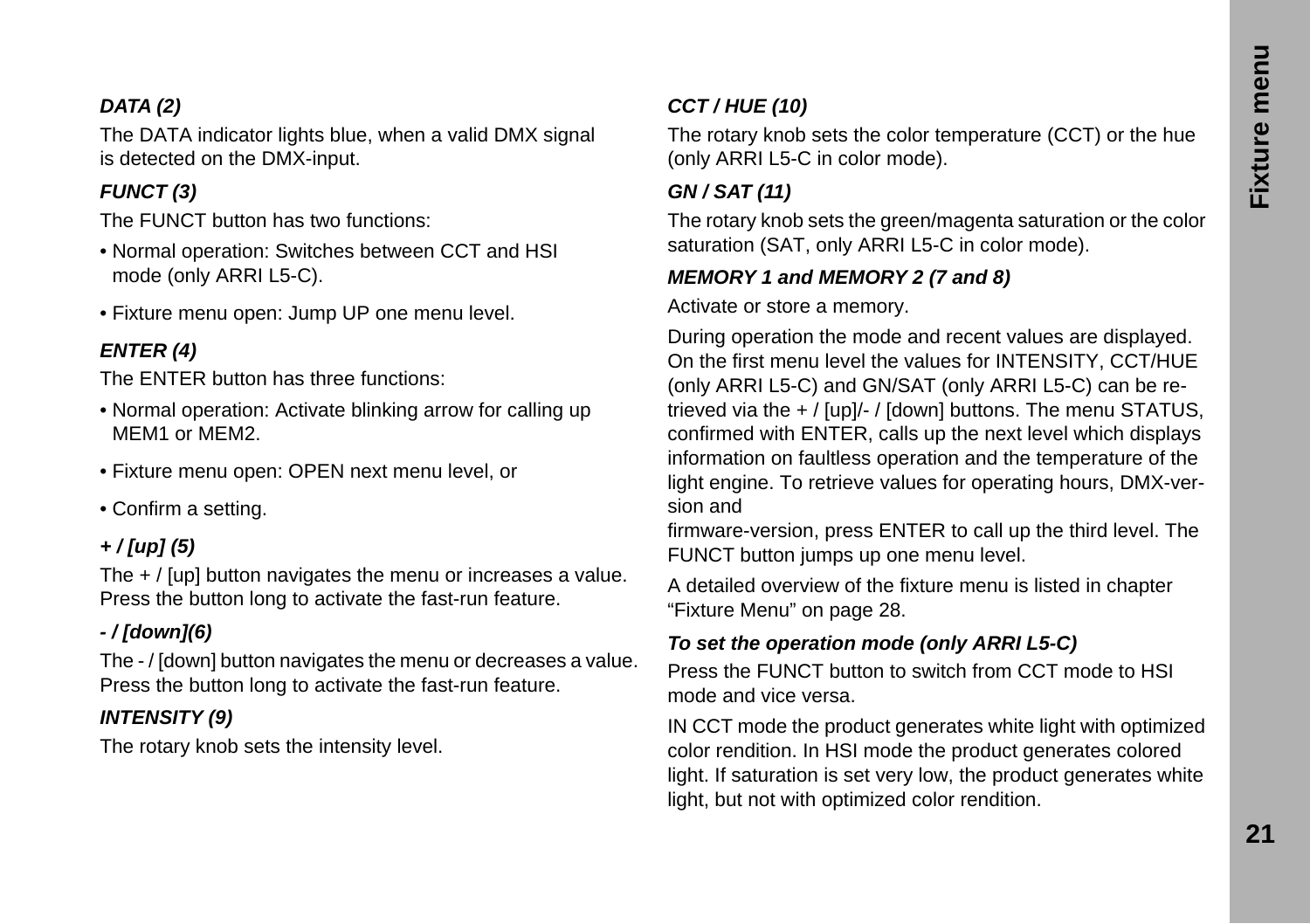#### *To set the color temperature and green/magenta saturation in CCT mode*

Set the color temperature continuously with the rotary knob CCT/HUE. Set the green/magenta saturation continuously with the rotary knob GN/SAT.

Press the + / [up] or - / [down] button until GRN is displayed left in the display (e.g. +0.23) to retrieve the currently set green/ magenta value. The color temperature is always displayed (e.g. 4.150K).

#### *To set the color in HSI mode (only ARRI L5-C)*

Set the hue continuously with the rotary knob CCT/HUE. Set the saturation continuously with the rotary knob GN/SAT.

Press the + / [up] or - / [down] button until SAT is displayed left in the display (e.g. 45) to retrieve the currently set saturation value. The hue is always displayed (e.g. 118°).

#### *To set the brightness in both operating modes*

Set the brightness in both operating modes continuously with the rotary knob INTENSITY

Press the + / [up] or - / [down] button until INTENSITY is displayed left in the display (e.g. 24%) to retrieve the currently set brightness value.

#### *To set the fan mode*

Set the fan mode using the fixture menu:

- Press the + / [up] or / [down] button, until SETUP is displayed left in the display.
- Confirm with the ENTER button. Press the + / [up] or / [down] button until FAN is displayed.
- Confirm with the ENTER button. The current fan mode is displayed.
- Press the + / [up] or / [down] button to select the fan mode (see the table below). Confirm the selected mode with the ENTER

button. The fan mode is activated immediately.

• Press the FUNCT button two times to leave the menu.

| Fan mode    | <b>Description</b>                                                                                                                                  |
|-------------|-----------------------------------------------------------------------------------------------------------------------------------------------------|
| LOW         | Fan operates constantly at low speed (silent)                                                                                                       |
| VARI        | The temperature of the light engine controls the<br>fan speed. The fan starts running at app. 70%<br>brightness.                                    |
| <b>HI45</b> | Use this mode for ambient temperatures up to<br>45° C / 113° F. The fan runs at maximum speed.<br>The maximum brightness is reduced by app.<br>15%. |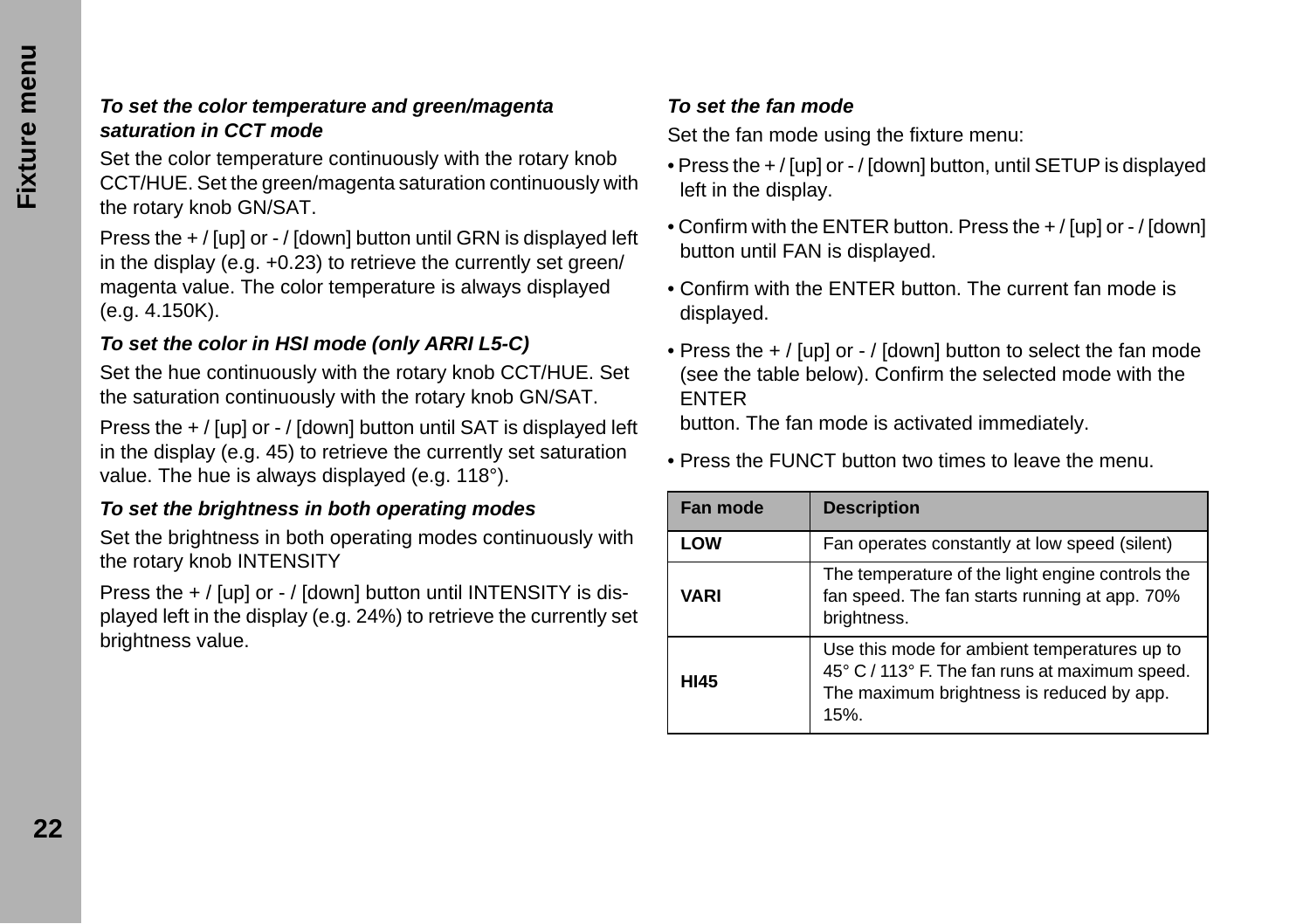#### *To set the DMX address*

- Press the + / [up] or / [down] button, until SETUP is displayed left in the display.
- Confirm with the ENTER button. Press the + / [up] or / [down] button until DMX is displayed.
- Confirm with the ENTER button. Press the + / [up] or / [down] button until CHAN is displayed.
- Confirm with the ENTER button. The current DMX address is displayed.
- Press the + / [up] or / [down] button to select the DMX address. Confirm the selected address with the ENTER button. The DMX address blinks three times for confirmation.
- Press the FUNCT button to leave the menu.

#### *To set the Signal lost behavior*

Set the signal lost behavior:

- Press the + / [up] or / [down] button, until SETUP is displayed left in the display.
- Confirm with the ENTER button. Press the + / [up] or / [down] button until DMX is displayed.
- Confirm with the ENTER button. Press the + / [up] or / [down] button until LSIG is displayed.
- Confirm with the ENTER button. The current setting is displayed.

The following options are available:

- HOLD: The last received DMX values are used until the fixture is switched off or valid DMX data is received again.
- BOUT: The fixtures douses to 0% intensity.
- H2MF: The last received DMX values are used for 2 minutes. After 2 minutes the fixture douses to 0% intensity. When valid DMX data is received after less than 2 minutes, these data will be used.
- Press the + / [up] or / [down] button to select the signal lost behavior. Confirm the selected mode with the ENTER button. The option blinks three times for confirmation.
- Press the FUNCT button to leave the menu.

#### *To set the DMX mode*

Set the DMX mode using the fixture menu:

- Press the + / [up] or / [down] button, until SETUP is displayed left in the display.
- Confirm with the ENTER button. Press the + / [up] or / [down] button until DMX is displayed.
- Confirm with the ENTER button. Press the + / [up] or / [down] button until PROT is displayed.
- Confirm with the ENTER button. The current DMX mode is displayed.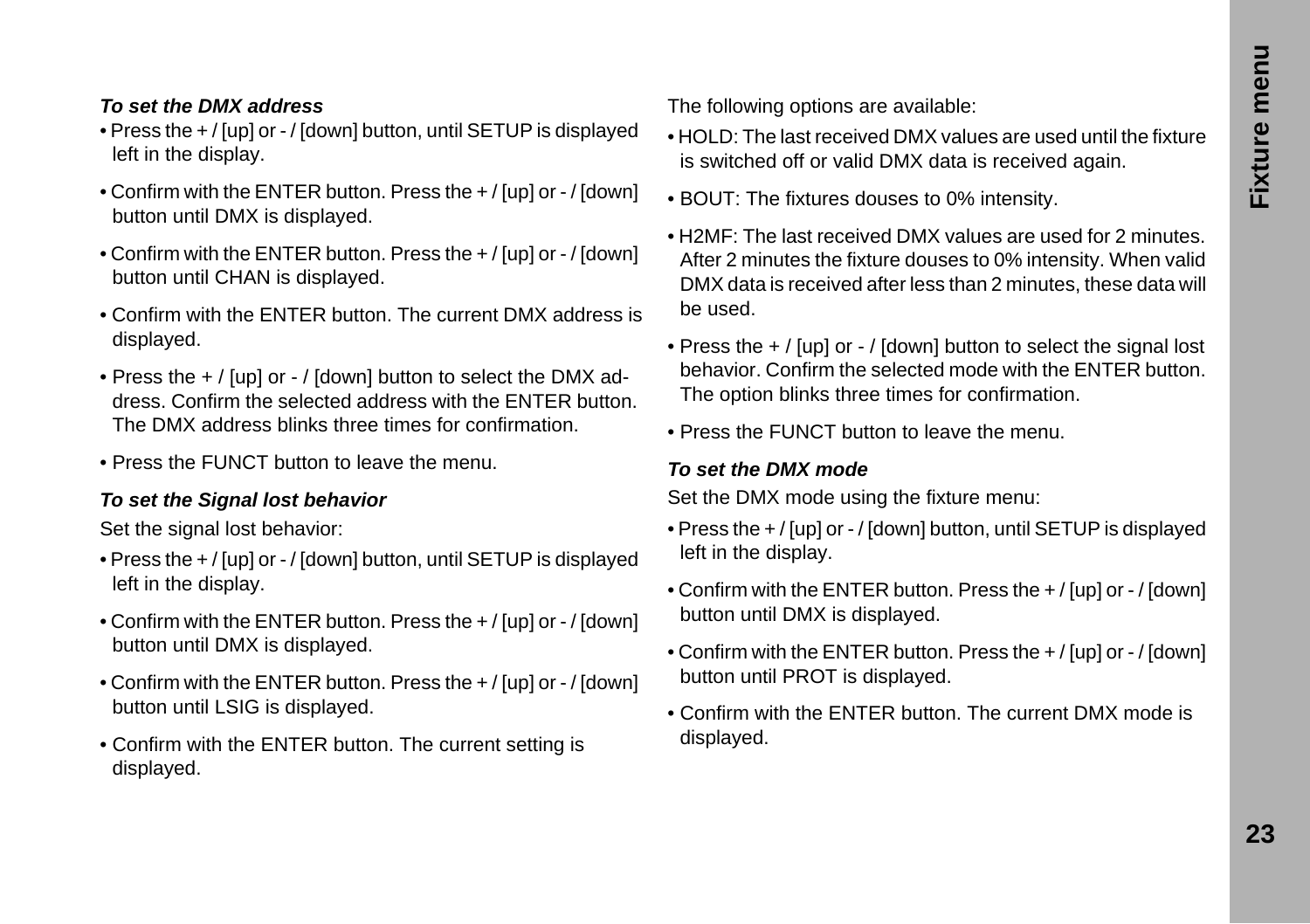- Press the + / [up] or / [down] button to select the DMX mode. Confirm the selected mode with the ENTER button. The DMX mode blinks three times for confirmation.
- Press the FUNCT button to leave the menu.

#### *To set the display illumination and status indicators*

To switch the display illumination and status indicators on or off:

- Press the + / [up] or / [down] button, until SETUP is displayed left in the display.
- Confirm with the ENTER button. Press the + / [up] or / [down] button until INDC is displayed.
- Confirm with the ENTER button. The current setting is displayed.
- Press the + / [up] or / [down] button to select the option ON or OFF. Confirm the selected mode with the ENTER button.
- Press the FUNCT button to leave the menu.

## **To read out fixture information**

To display fixture information:

#### *Operating hours*

- Press the + / [up] or / [down] button, until STATUS is displayed left in the display.
- Confirm with the ENTER button. Press the + / [up] or / [down] button until HOUR is displayed.
- Confirm with the ENTER button. The current operating hours are displayed (e.g. 501h).
- Press the FUNCT button to leave the menu.

#### *Version of the DMX protocol*

To display the version of the DMX protocol:

- Press the + / [up] or / [down] button, until STATUS is displayed left in the display.
- Confirm with the ENTER button. Press the + / [up] or / [down] button until DMXV is displayed.
- Confirm with the ENTER button. The current version is displayed (e.g. 3.1).
- Press the FUNCT button to leave the menu.

#### *Firmware-version*

To display the firmware-version:

- Press the + / [up] or / [down] button, until STATUS is displayed left in the display.
- Confirm with the ENTER button. Press the + / [up] or / [down] button until SW is displayed.
- Confirm with the ENTER button. The current firmware version is displayed (e.g. 2.0).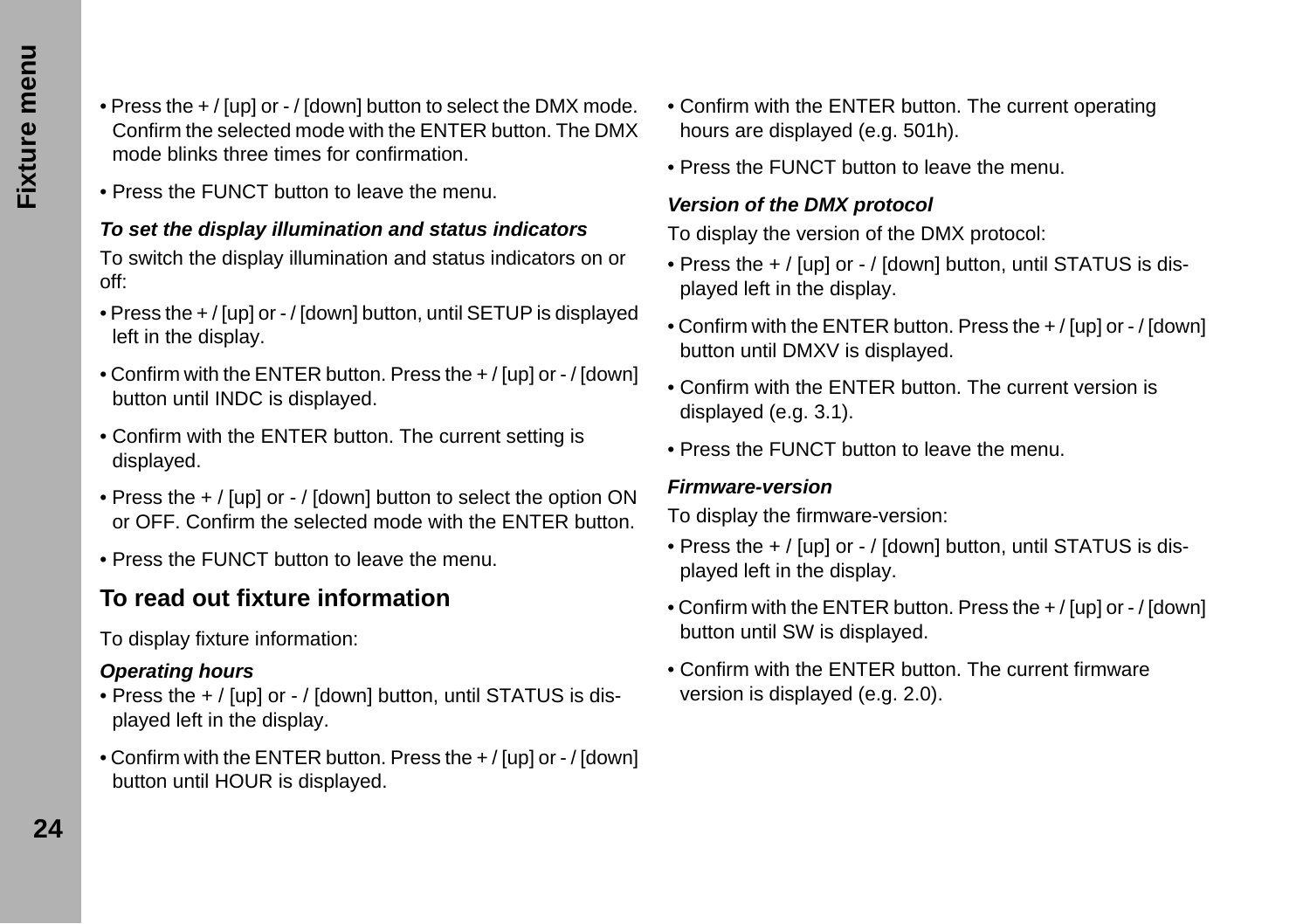#### *Recent temperature*

To display the recent temperature of the light engine:

- Press the + / [up] or / [down] button, until STATUS is displayed left in the display.
- Confirm with the ENTER button. Press the + / [up] or / [down] button until the temperature (e.g. 42,1°) is displayed.
- Press the FUNCT button to leave the menu.

#### *Error status*

To display the error status:

- Press the + / [up] or / [down] button, until STATUS is displayed left in the display.
- Confirm with the ENTER button.
- If there is no error, OK will be displayed. Otherwise the error code is displayed (see ["Error messages" on page 32\)](#page-31-0).
- Press the FUNCT button to leave the menu.

#### **Short cuts**

The demo mode, setting the DMX address and DMX mode can be called up via short cuts in the fixture menu:

- Press and hold the ENTER button, until JUMP is displayed in the display (from every menu).
- Press and hold the FUNCT button to activate the demo mode. Press the ENTER button again to deactivate the demo mode.
- Press the + / [up] button to set the DMX address.

• Press the - / [down] button to set the DMX mode.

The JUMP menu closes 3 sec. after the last key press or after pressing the ENTER button.

#### <span id="page-24-0"></span> *Demo mode*

In demo mode the fixture calls up an endless loop with all features the product supports.

- **ARRI L5-TT and ARRI L5-DT:** Change of the color temperature from warm to cold and vice versa. Set the intensity with the dimmer knob. Set the speed with the CCT knob from 0-100% (60 s - 1 s).
- **ARRI L5-C:** Call up the color spectrum or change the color temperature from warm to cold and vice versa. Set the intensity with the dimmer knob. Set the speed with the CCT knob from 0-100% (60 s - 1 s). The GN knob sets the saturation and changes between color and color temperature sequence. With GN at "0" the color temperature loop is active. Turn the GN knob clockwise to increase the saturation to 100%.
- Press the JUMP and FUNCT button or the FUNCT button alone to deactivate the demo mode.

As an alternative activate and deactivate the demo mode in the menu Setup -> DEMO.

#### *Shift key*

This short cut is only available in the main menu. Press the ENTER button, until a small arrow starts blinking in the display. Memory 1 or memory 2 calls up one of two factory settings.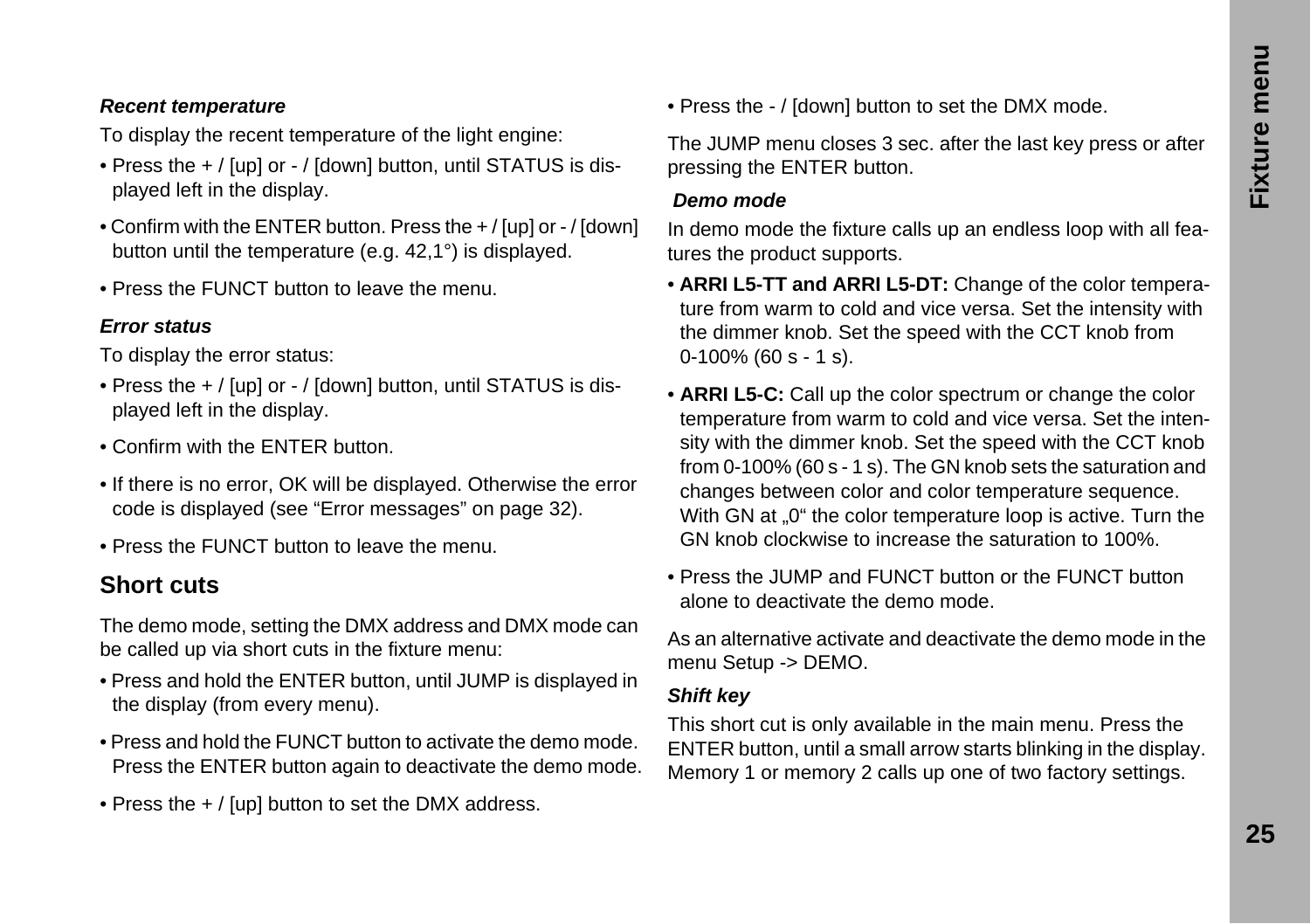## <span id="page-25-0"></span>**DMX control**

#### **DMX mode**

The ARRI L5 offers, depending on the model, up to 15 DMX modes. Use the 8 bit modes with basic DMX controllers like dimmer consoles. The most common modes for operation via DMX are mode 1 and mode 2.

ARRI recommends the use of the 16 bit modes in combination with DMX controllers supporting 16 bit resolution to obtain best results. The high resolution provides smooth dimming and precise color adjustments.

The coarse/fine modes utilize two DMX channels for most parameters and provide higher resolution compared to the 8 bit modes in combination with DMX controllers that do not support 16 bit resolution. One channel sets the coarse value of the function which is divided in 256 increments using the fine channel.

The setting can be changed any time using the rotary knobs of the fixture menu.

#### *White and RGBW*

This is the most common mode of operation. It provides control of intensity, color temperature, +/- green and individual channels for controlling the red, green, blue and white color.

#### *White*

Simple white-only mode. It is used when the number of available channels of the DMX controller is very limited. It provides control of intensity, color temperature and +/- green.

#### *White & HSI*

Provides control of intensity, color temperature, +/- green, hue and saturation  $(HSI = hue$ , saturation, intensity). In HSI mode the color and intensity is very even over the fixtures as it is controlled using color algorithms which take the tolerances of the light engines into account during calculation.

#### *RGBW*

Simple mode for controlling red, green, blue and white when only a limited number of DMX channels is available.

#### *HSI*

Simple mode for controlling hue, saturation and intensity when only a limited number of DMX channels is available.

Please find a detailed description of all modes in chapter ["DMX protocol" on page 34](#page-33-0).

Note: Depending on the selected DMX mode the channels required for each product should be allocated in the DMX controller to provide independent control of all products connected to the controller.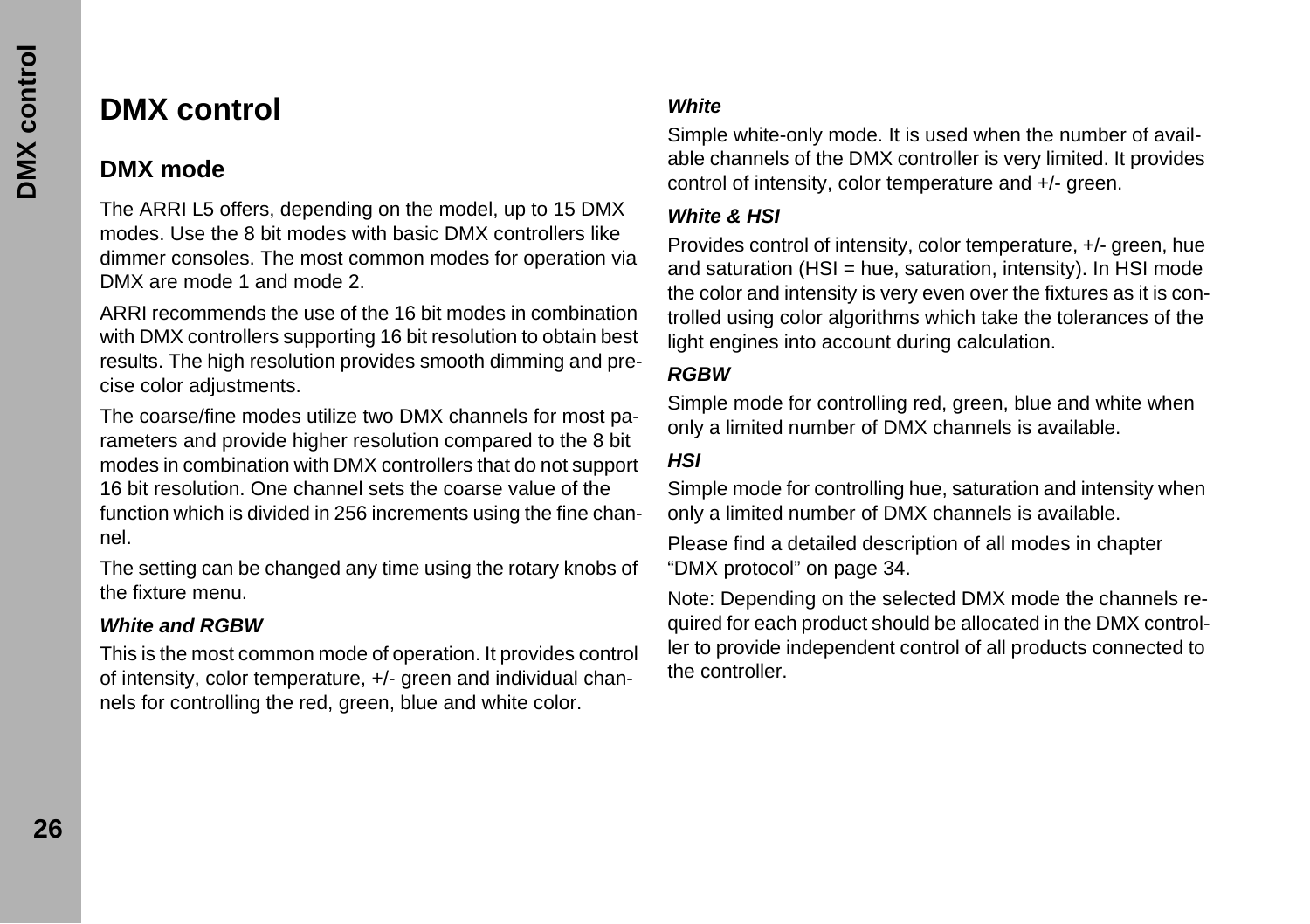## <span id="page-26-0"></span>**DMX data link**

For controlling the ARRI L5 via DMX you need a DMX data link.

The ARRI L5 has 5-pin locking XLR sockets for DMX and RDM data input and output. The default pin-out of both sockets is:

Pin  $1 =$  Shield

- Pin  $2 = Data (cold)$
- Pin  $3 = Data + (hot)$ .

Pins 4 and 5 are not used by the ARRI L5 but are bridged between input and output sockets. These pins can therefore be used as a pass-through connection for an additional data signal if required.

Pin  $4 = Data - (cold)$ Pin  $5 = Data + (hot)$ .

You must not connect more than 32 products per data link. Depending on the channel requirements the address space of a data link (512 channels) may not be enough to control all products connected. You may set more than one product to identical DMX addresses to obtain identical behavior. For independent control every product needs to be assigned an individual address range.

If you need to control more products individual, you need to set up additional DMX data links.

#### **Tips for reliable data transmission**

- Use shielded twisted-pair cable designed for RS-485 devices: standard microphone cable cannot transmit control data reliably over long runs. 24 AWG cable is suitable for runs up to 300 meters (1000 ft.). Heavier gauge cable and/or an amplifier is recommended for longer runs.
- To split the data link, use a DMX splitter.
- Install a DMX termination plug on the last product of every DMX data link.

#### **To connect the data link**



*IMPORTANT! When using the 5-pin XLR data input, do not use the data input of the 4-pin powerDMX at the same time and vice versa. When the ARRI L5 receives control signals on both data inputs it will behave strange and erratically. You will not be able to control the ARRI L5 via DMX.*

- Connect the DMX data output from the controller to the data input (male XLR) of the ARRI L5.
- Run the data link from the data output (female XLR) to the data input of the next product.
- Terminate the data link by connecting a 120 Ohm, 0.25 Watt resistor between the data 1 hot (+) and cold (-) conductors (and between data 2 hot and cold if used) at the data output of the last product on the link.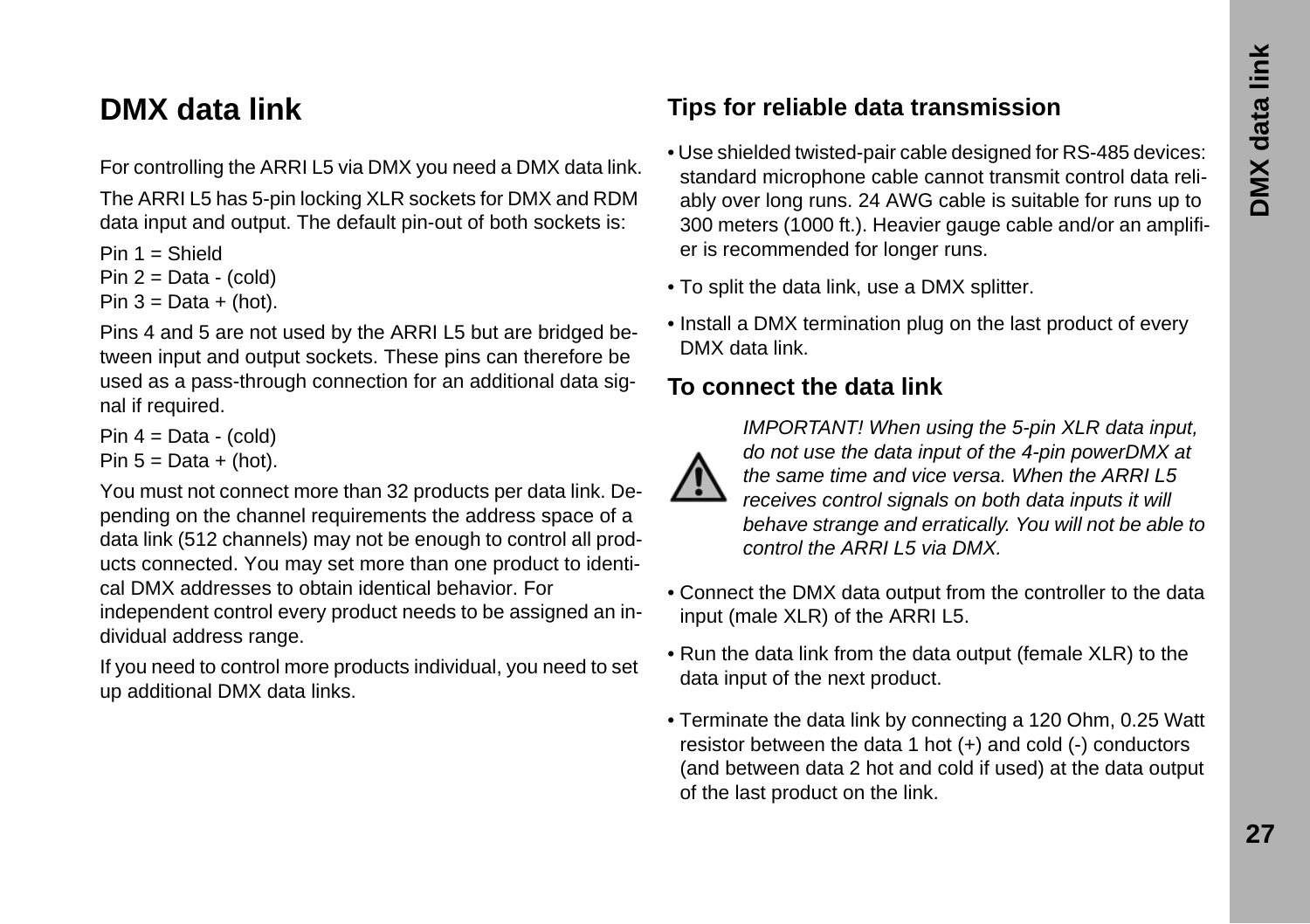## <span id="page-27-0"></span>**Fixture Menu**

From firmware-version 2.0

**Note:** The small, horizontal arrow in the displays indicates sub-menus. Press the ENTER button to access the sub-menus.

| Level 1          | Level <sub>2</sub> | Level 3 | Level 4 | <b>Description (Default = bold)</b>                                                                                            |
|------------------|--------------------|---------|---------|--------------------------------------------------------------------------------------------------------------------------------|
| <b>Intensity</b> |                    |         |         | Displays the recent intensity level when turning the<br>dimmer knob in %.                                                      |
| <b>CCT</b>       |                    |         |         | Only in CCT mode:<br>Displays the recent color temperature when turning<br>the CCT/HUE knob in K                               |
| <b>HUE</b>       |                    |         |         | Only in HUE mode (only ARRI L5-C):<br>Displays the recent hue when turning the CCT/HUE<br>knob in $\degree$ (0-360 $\degree$ ) |
| <b>GRN</b>       |                    |         |         | Only in CCT mode:<br>Displays the recent green / magenta value when turn-<br>ing the GRN/SAT knob in %                         |
| <b>SAT</b>       |                    |         |         | Only in HUE mode (only ARRI L5-C):<br>Displays the recent saturation when turning the<br>GRN/SAT knob in %                     |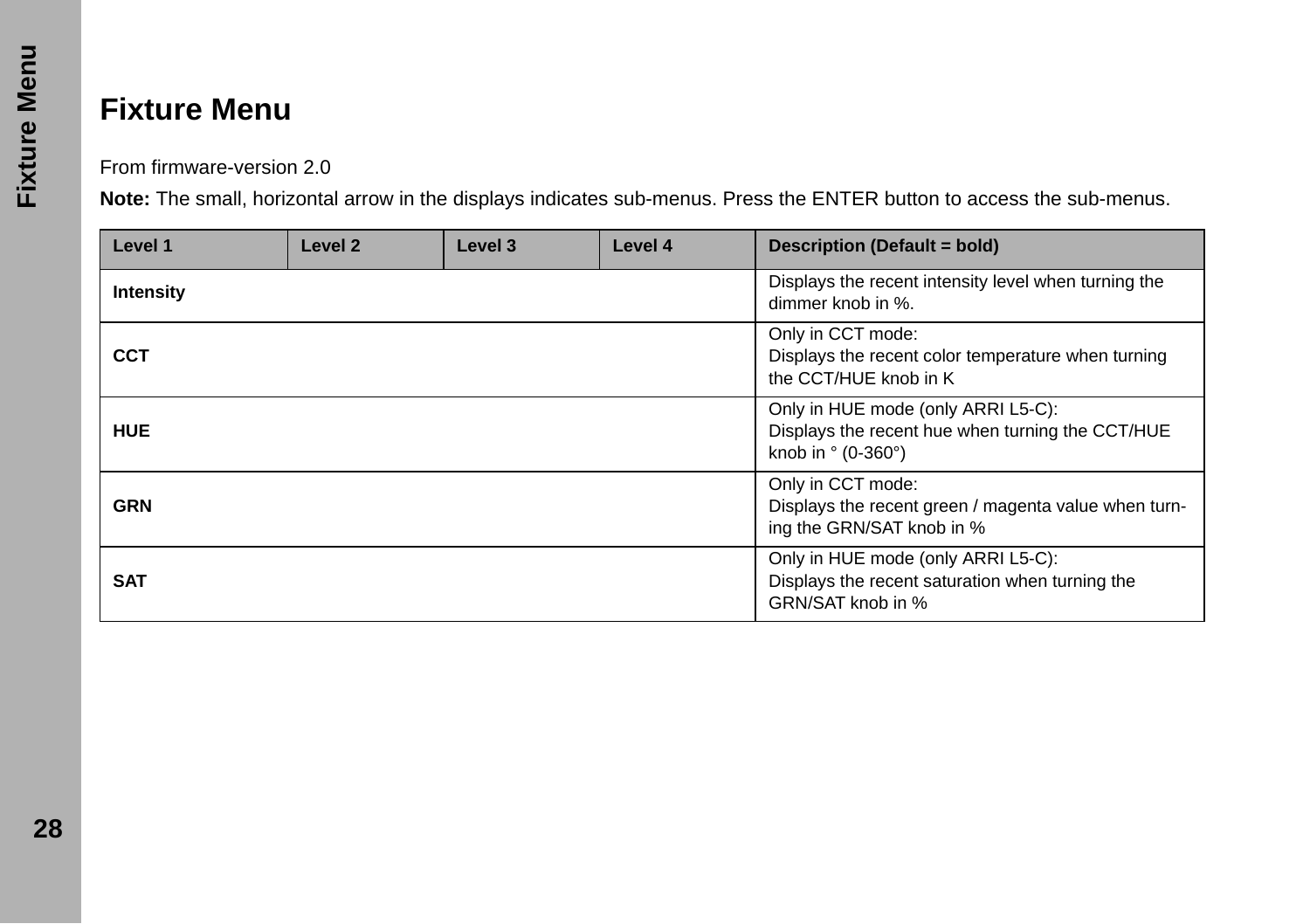#### **Status Messages**

From firmware-version 2.0

**Note:** The small, horizontal arrow in the displays indicates sub-menus. Press the ENTER button to access the sub-menus.

**Note:** In setup and status mode the options keep available until another function is called up. All other modes return to the appropriate mode after 2 sec.

| Level 1       | Level 2         | Level 3 | Level 4 | <b>Description</b>                              |
|---------------|-----------------|---------|---------|-------------------------------------------------|
|               | OK              |         |         | Product ready for operation, no errors          |
|               | <b>ERROR</b>    |         |         | Error message (see "Error messages" on page 32) |
| <b>STATUS</b> | <b>SW</b>       |         |         | Firmware version                                |
|               | <b>DMX V</b>    | X.X     |         | Version of the DMX protocol                     |
|               | <b>HOUR</b>     | XXXX t  |         | Hours of operation                              |
|               | $XX.X^{\circ}C$ |         |         | Recent temperature of the light engine          |
|               | <b>VBAT</b>     | XX.XV   |         | Recent voltage of the battery pack              |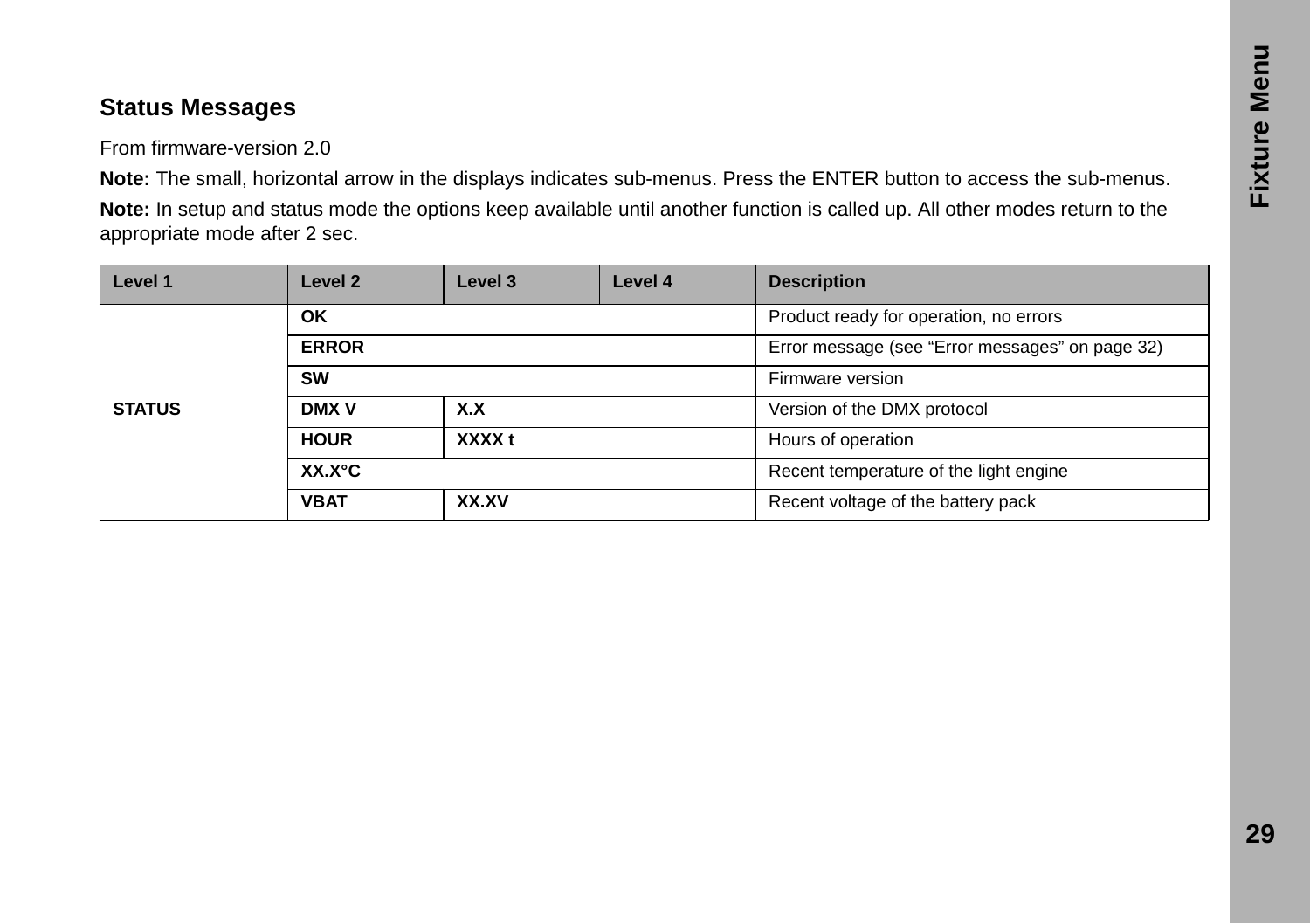#### **Fixture Menu**

From firmware-version 2.0

**Note:** The small, horizontal arrow in the displays indicates sub-menus. Press the ENTER button to access the sub-menus.

**Note:** In setup and status mode the options keep available until another function is called up. All other modes return to the appropriate mode after 2 sec.

| Level 1      | Level <sub>2</sub> | Level 3     | Level 4           | Description (Default setting = bold)                                                              |
|--------------|--------------------|-------------|-------------------|---------------------------------------------------------------------------------------------------|
|              | <b>DMX</b>         | <b>PROT</b> | P.001P.015        | Set the DMX mode                                                                                  |
|              |                    | <b>LSIG</b> | <b>HOLD</b>       | DMX values are hold when DMX signal is lost                                                       |
|              |                    |             | <b>BOUT</b>       | Product douses when DMX signal is lost                                                            |
|              |                    |             | H <sub>2</sub> MF | Product douses 2 min after DMX signal is lost                                                     |
|              |                    | <b>CHAN</b> | $1512$ -Mode]     | Set the DMX start address. Max. start address $= 512 - 1$<br>channels used by the DMX mode chosen |
|              | <b>FACT</b>        | <b>NO</b>   |                   | Do not load the factory defaults                                                                  |
| <b>SETUP</b> |                    | <b>YES</b>  |                   | Load the factory defaults                                                                         |
|              | <b>DEMO</b>        | <b>ON</b>   |                   | Activate the demo sequence (see page 25)                                                          |
|              |                    | <b>OFF</b>  |                   | De-activate the demo sequence                                                                     |
|              | <b>INDC</b>        | <b>ON</b>   |                   | The status indicators and the illumination of the dis-<br>play stay ON                            |
|              |                    | <b>OFF</b>  |                   | The status indicators and the illumination of the display<br>switch OFF                           |
|              | <b>FAN</b>         | <b>LOW</b>  |                   | Fan mode LOW                                                                                      |
|              |                    | <b>VARI</b> |                   | Fan mode VARI                                                                                     |
|              |                    | HI45        |                   | Fan mode HI45                                                                                     |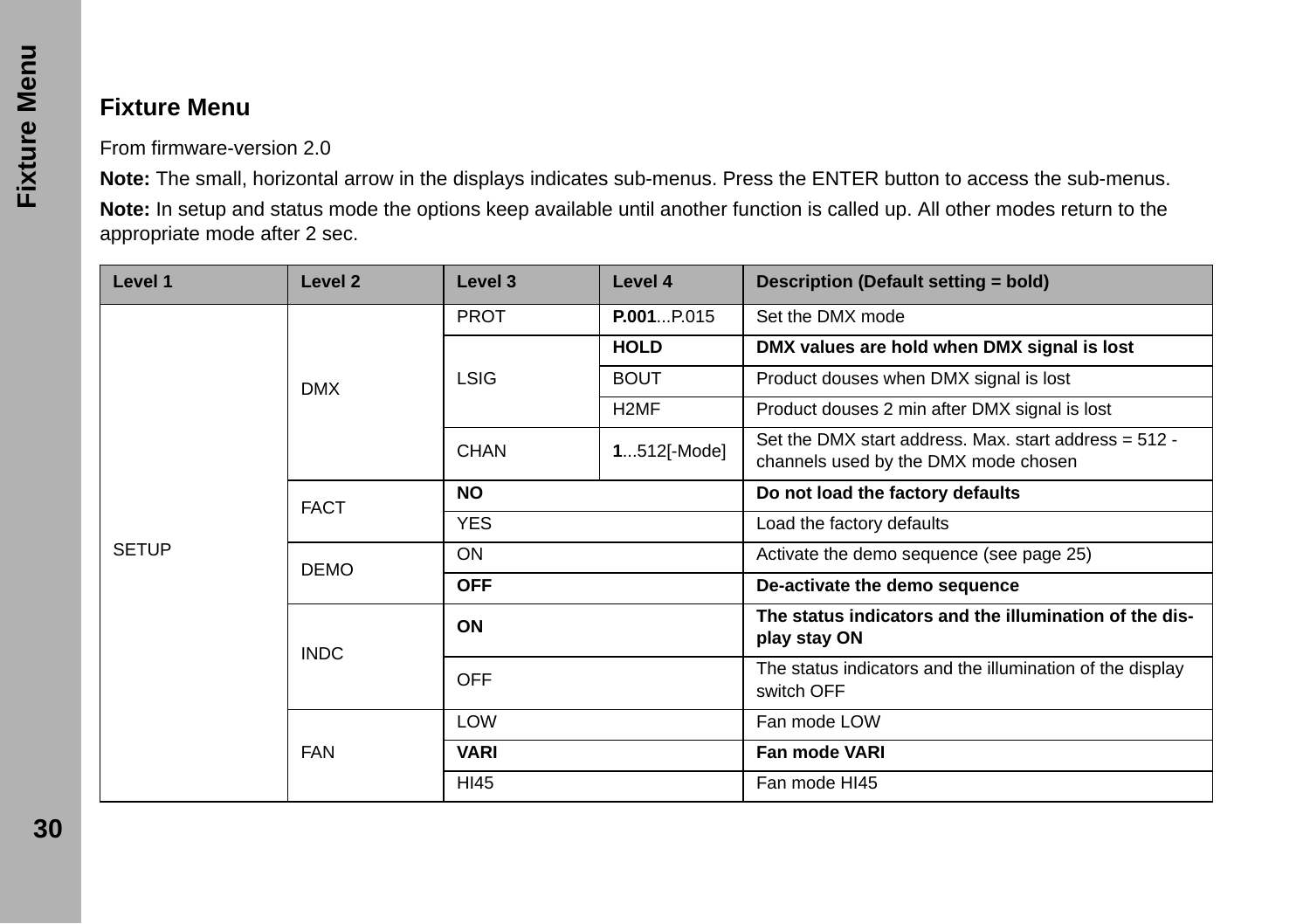## <span id="page-30-1"></span>**RDM commands**

Please find a complete overview of all supported RDM commands for free download on the ARRI web site www.arri.com.

## <span id="page-30-0"></span>**ARRI Lighting Service Manager**

Please find information about the features and the functionality of the ARRI Lighting Service Manager (ALSM) in the user manual for the ALSM, which can be downloaded with the ALSM software-bundle from the ARRI web site www.arri.com free of charge.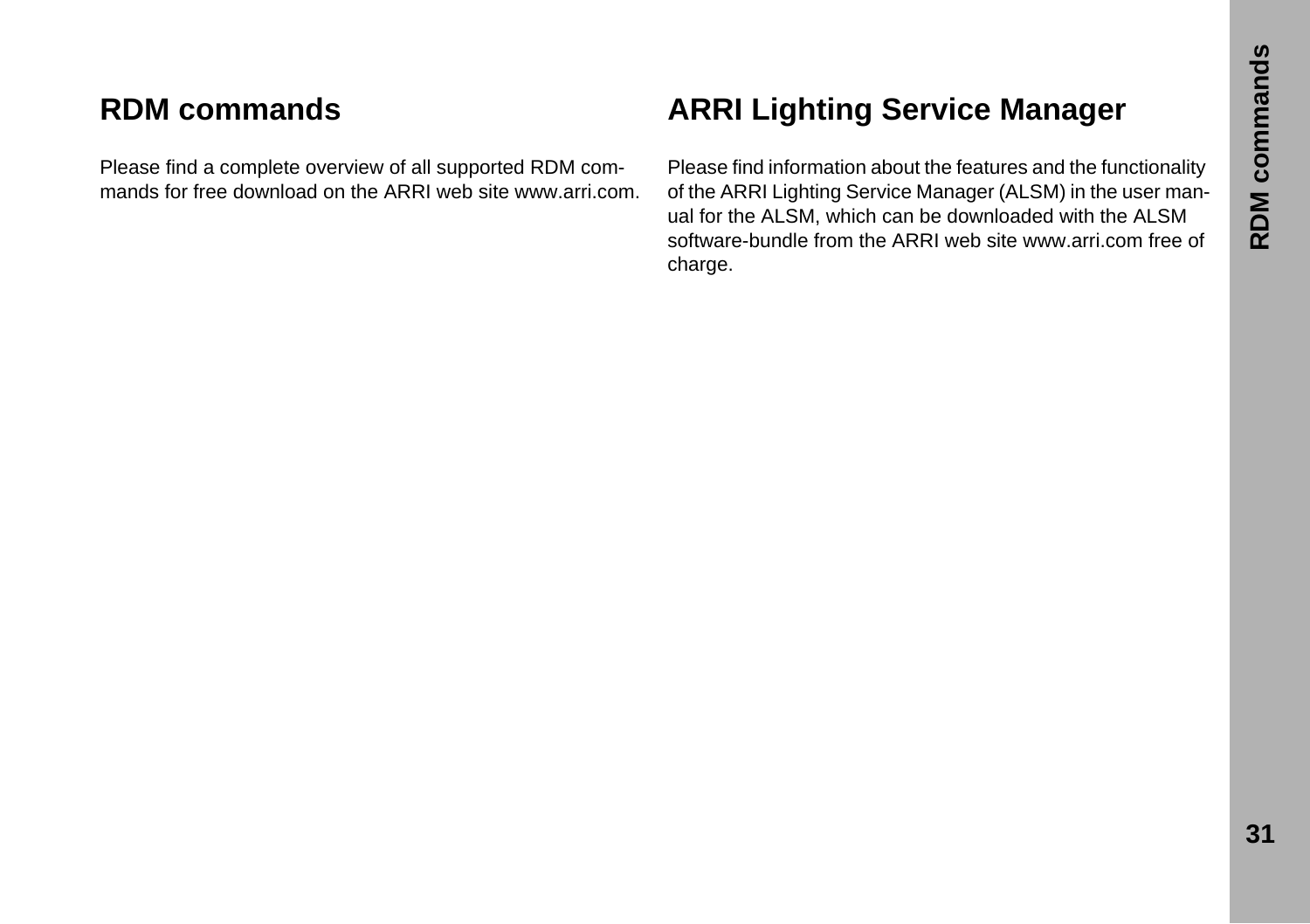# <span id="page-31-0"></span>**Error messages**

#### From Firmware-version 2.0

| Code  | Error                                                                                                              | Remedy                                                                                                                                                                                                                                                                                      |
|-------|--------------------------------------------------------------------------------------------------------------------|---------------------------------------------------------------------------------------------------------------------------------------------------------------------------------------------------------------------------------------------------------------------------------------------|
| E.003 | Controller over temperature.<br>STATUS lit up red.                                                                 | Let the product cool down. The STATUS indicator changes to green when the product<br>reaches the safe temperature operating zone again. Turn the dimmer knob to "0" or send<br>an intensity value "0" via DMX to activate the light engine again.                                           |
| E.004 | Light engine over temperature                                                                                      | See E.003                                                                                                                                                                                                                                                                                   |
| E.005 | Power supply over temperature                                                                                      | See E.003                                                                                                                                                                                                                                                                                   |
| E.006 | Calibration data of light engine<br>faulty or EEPROM error.                                                        | WARNING: Loss of calibration data. This error can only be fixed by re-calibrating the light<br>engine.<br>Please contact the ARRI service.                                                                                                                                                  |
| E.007 | Invalid PWM value calculation                                                                                      | Notice: The product can be used on. This message is more a notification than an error.                                                                                                                                                                                                      |
| E.008 | Invalid values during calculation                                                                                  | See E.007                                                                                                                                                                                                                                                                                   |
| E.009 | Invalid values during calculation                                                                                  | See E.007                                                                                                                                                                                                                                                                                   |
| E.010 | Fan error. The detected fan<br>speed deviates from the pro-<br>grammed fan speed or the fan<br>doesn't run at all. | CAUTION: Only a trained service person is allowed to fix this error!<br>Set the fan to LOW or HI and see if it starts rotating, in order to determine if there is an<br>electrical malfunction.<br>All mechanical tests or repairs may only be carried out by a trained service technician. |
| E.011 | Fixture menu module not be<br>detected.                                                                            | If the fixture menu is working, error E.011 can be ignored. However, if the fixture menu<br>remains dark (no LED lights up) we recommend to contact the ARRI service. They can<br>then carry out detailed analyses.                                                                         |
| E.012 | Temperature sensor(s) are<br>defective or deviation within<br>NTC values too high.                                 | One or more temperature sensors are defective or the deviation within the individual NTCs<br>or BNTCs exceeds the variation tolerance of $12^{\circ}$ C / $54^{\circ}$ F. Check the error log (LSeries<br>Manager) to see which temperature sensors are affected. Contact the ARRI service. |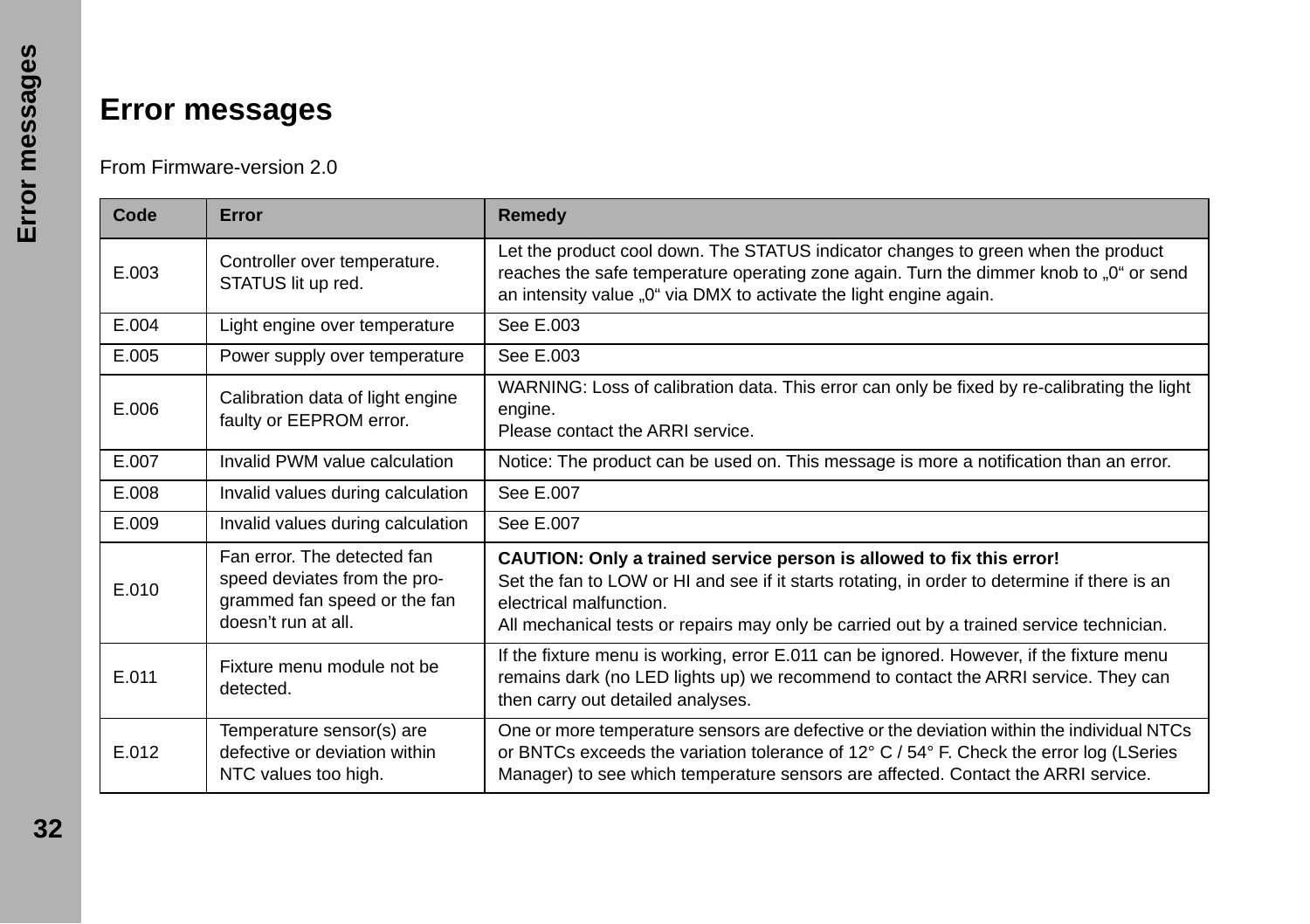| Code  | Error                                                     | Remedy                                                                                                                                                                        |
|-------|-----------------------------------------------------------|-------------------------------------------------------------------------------------------------------------------------------------------------------------------------------|
| E.013 | Calibration data of controller<br>faulty or EEPROM error. | WARNING: Loss of calibration data. This error can only be fixed by re-calibrating the con-<br>troller.<br>Please contact the ARRI service.                                    |
| E.014 | Watchdog error                                            | Notice: The product can be used on. This message is more a notification than an error.                                                                                        |
| E.015 | LED channel faulty                                        | Notice: The product can be used on. This message is more a notification than an error.                                                                                        |
| E.016 | Battery voltage protection active                         | The battery input detected an input voltage higher than $44 V =$ .                                                                                                            |
| E.017 | Low battery shut off                                      | The output voltage of the battery pack is lower than 23 V=. Change the battery pack. The<br>product will not react to commands until you disconnect it from the power source. |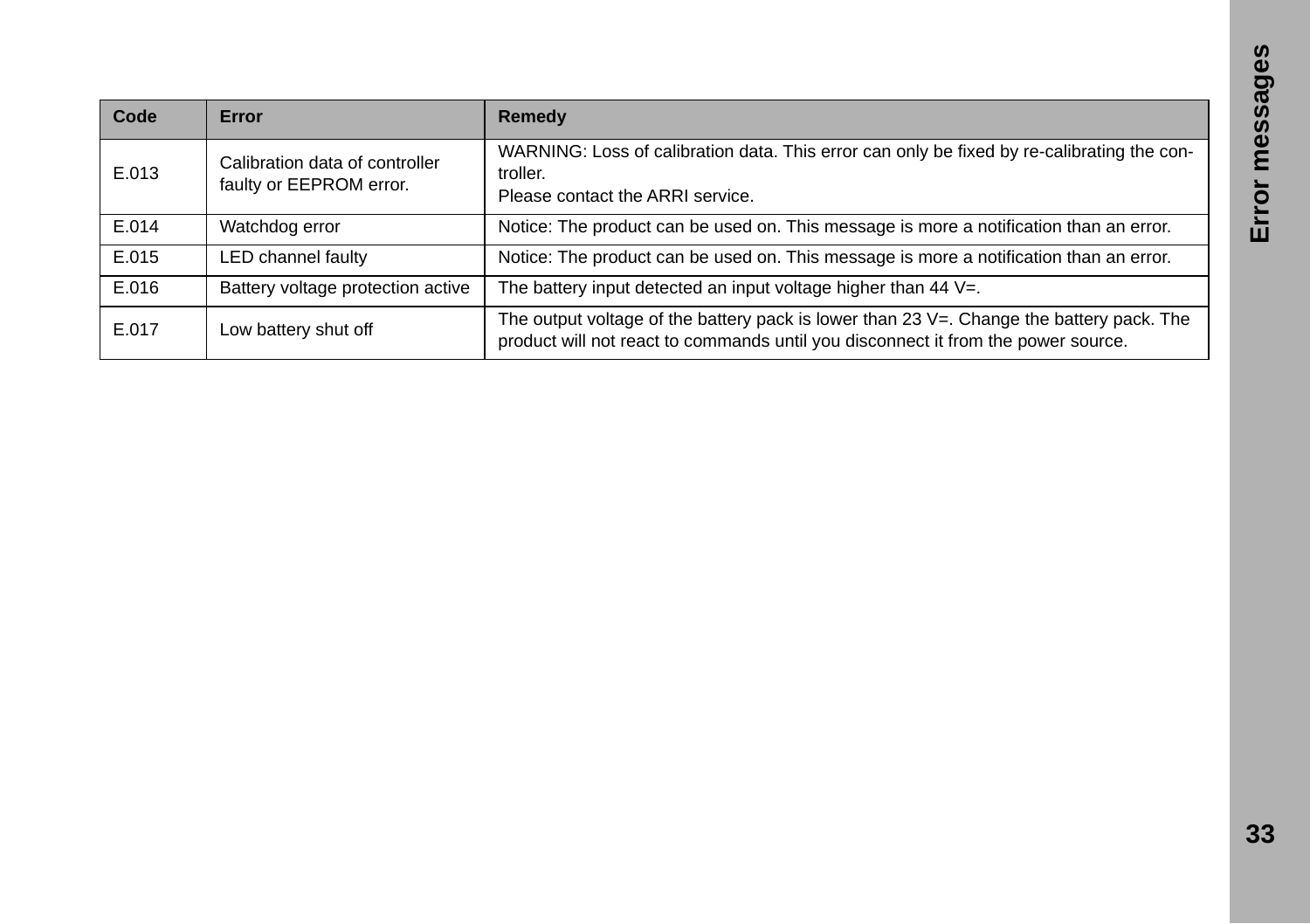# <span id="page-33-0"></span>**DMX protocol**

## **ARRI L5-TT (Tungsten Tuneable)**

*From firmware-version 2.0*

#### *Overview*

| 8 bit, 1 channel | 16 bit, 2 cannels | Coarse / fine, 1-2    |
|------------------|-------------------|-----------------------|
| per function     | per function      | channels per function |
| DMX mode 1       | DMX mode 2        | DMX mode 3            |

\*  $=$  Factory default

#### *GN saturation*

The value describes the shift from the neutral point to full minus green or full plus green in percent.

(Reference: Rosco Cinegel #3304 and #3308)

#### *Mode 1: 8 bit resolution per function*

| <b>Channel</b> | Value                                                            | <b>Percent</b>                                           | <b>Function</b>                                                                                                                                                 |
|----------------|------------------------------------------------------------------|----------------------------------------------------------|-----------------------------------------------------------------------------------------------------------------------------------------------------------------|
|                | $0 - 255$                                                        | $0 - 100$                                                | <b>Dimmer</b><br>closed $\rightarrow$ open                                                                                                                      |
| 2              | $0 - 255$                                                        | $0 - 100$                                                | <b>Color temperature CCT</b><br>2.600 K $\rightarrow$ 3.600 K                                                                                                   |
| 3              | $0 - 10$<br>$11 - 20$<br>21-119<br>120-145<br>146-244<br>245-255 | $0 - 4$<br>$5-8$<br>$8 - 46$<br>47-57<br>57-96<br>96-100 | <b>GN</b> saturation<br>neutral / no effect<br>full minus green<br>$-99\% \rightarrow -1\%$<br>neutral / no effect<br>$1\% \rightarrow 99\%$<br>full plus green |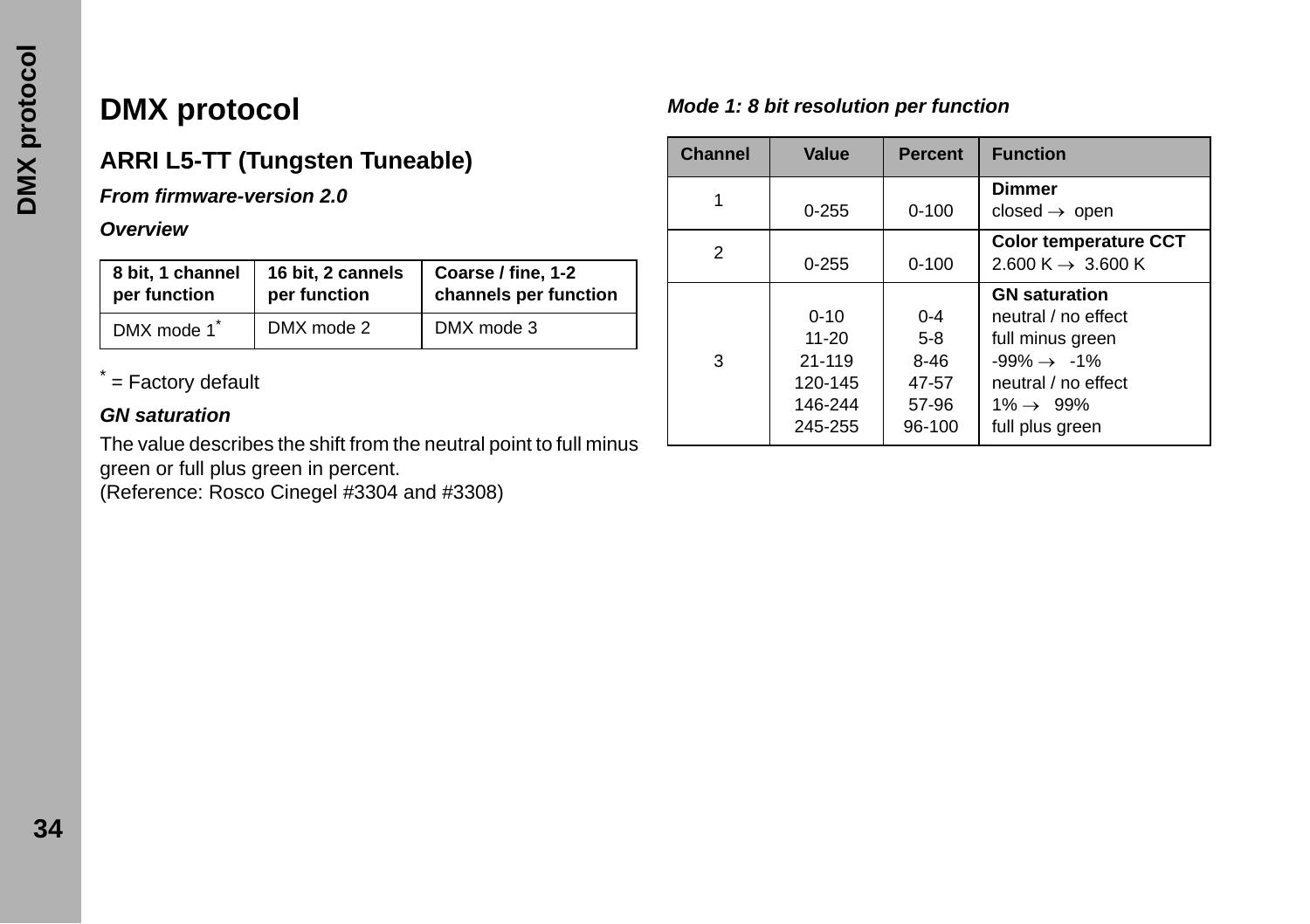| <b>Channel</b> |    | Value                                                            | <b>Percent</b>                    | <b>Function</b>                                                                              |
|----------------|----|------------------------------------------------------------------|-----------------------------------|----------------------------------------------------------------------------------------------|
| 1              | HI |                                                                  |                                   | <b>Dimmer</b>                                                                                |
| $\mathcal{P}$  | LO | 0-65535                                                          | $0 - 100$                         | closed $\rightarrow$ open                                                                    |
| 3              | HI |                                                                  |                                   | <b>Color temperature</b>                                                                     |
| 4              | LO | 0-65535                                                          | $0 - 100$                         | 2.600 K $\rightarrow$ 3.600 K                                                                |
| 5              | HI | $0 - 5.000$<br>5.001-10.000                                      | $0 - 7$<br>$8 - 15$               | <b>GN</b> saturation<br>neutral / no effect<br>full minus green                              |
| 6              | LO | 10.001-29.999<br>30.000-40.000<br>40.001-59.999<br>60.000-65.535 | 16-46<br>46-61<br>61-92<br>92-100 | $-99\% \rightarrow -1\%$<br>neutral / no effect<br>$1\% \rightarrow 99\%$<br>full plus green |

#### *Mode 2: 16 bit resolution per function Mode 3: Coarse / fine channel per function*

Each of the 256 coarse steps is divided in 256 fine steps. Use this mode when your lighting control desk does not support true 16 bit resolution.

| <b>Channel</b> | Value     | <b>Percent</b> | <b>Function</b>               |
|----------------|-----------|----------------|-------------------------------|
| 1              |           |                | Dimmer coarse                 |
|                | $0 - 255$ | $0 - 100$      | closed $\rightarrow$ open     |
| 2              | 0-255     | $0 - 100$      | <b>Dimmer fine</b>            |
|                |           |                | <b>Color temperature</b>      |
| 3              |           |                | coarse                        |
|                | $0 - 255$ | $0 - 100$      | 2.600 K $\rightarrow$ 3.600 K |
| 4              | $0 - 255$ | $0 - 100$      | Color temperature fine        |
|                |           |                | <b>GN</b> saturation          |
|                | $0 - 10$  | $0 - 4$        | neutral / no effect           |
|                | 11-20     | $5-8$          | full minus green              |
| 5              | 21-119    | 8-46           | $-99\% \rightarrow -1\%$      |
|                | 120-145   | 47-57          | neutral / no effect           |
|                | 146-244   | 57-96          | $1\% \rightarrow 99\%$        |
|                | 245-255   | 96-100         | full plus green               |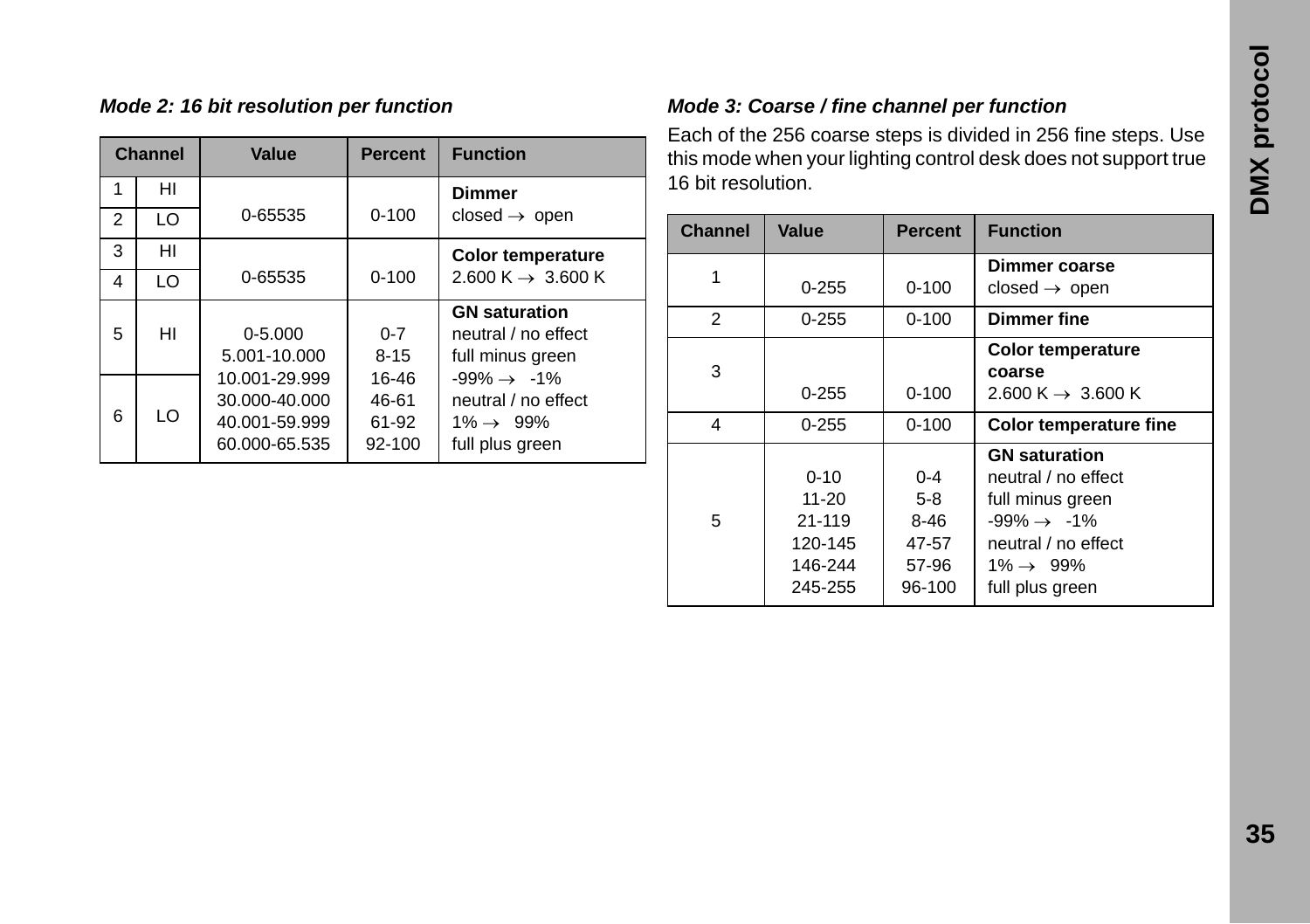## **ARRI L5-DT (Daylight Tuneable)**

#### *From firmware-version 2.0*

#### *Overview*

| 8 bit, 1 channel<br>16 bit, 2 channels<br>per function<br>per function |            | Coarse / fine, 2 chan-<br>nels per function |
|------------------------------------------------------------------------|------------|---------------------------------------------|
| DMX mode 1                                                             | DMX mode 2 | DMX mode 3                                  |

#### \*  $=$  Factory default

#### *GN saturation*

The value describes the shift from the neutral point to full minus green or full plus green in percent. (Reference: Rosco Cinegel #3304 and #3308)

#### *Mode 1: 8 bit resolution per function*

| <b>Channel</b> | Value                                                                | <b>Percent</b>                                           | <b>Function</b>                                                                                                                                                 |
|----------------|----------------------------------------------------------------------|----------------------------------------------------------|-----------------------------------------------------------------------------------------------------------------------------------------------------------------|
| 1              | $0 - 255$                                                            | $0 - 100$                                                | Dimmer<br>closed $\rightarrow$ open                                                                                                                             |
| 2              | $0 - 255$                                                            | $0 - 100$                                                | <b>Color temperature CCT</b><br>5.000 K $\rightarrow$ 6.500 K                                                                                                   |
| 3              | $0 - 10$<br>$11 - 20$<br>$21 - 119$<br>120-145<br>146-244<br>245-255 | $0 - 4$<br>$5-8$<br>$8 - 46$<br>47-57<br>57-96<br>96-100 | <b>GN</b> saturation<br>neutral / no effect<br>full minus green<br>$-99\% \rightarrow -1\%$<br>neutral / no effect<br>$1\% \rightarrow 99\%$<br>full plus green |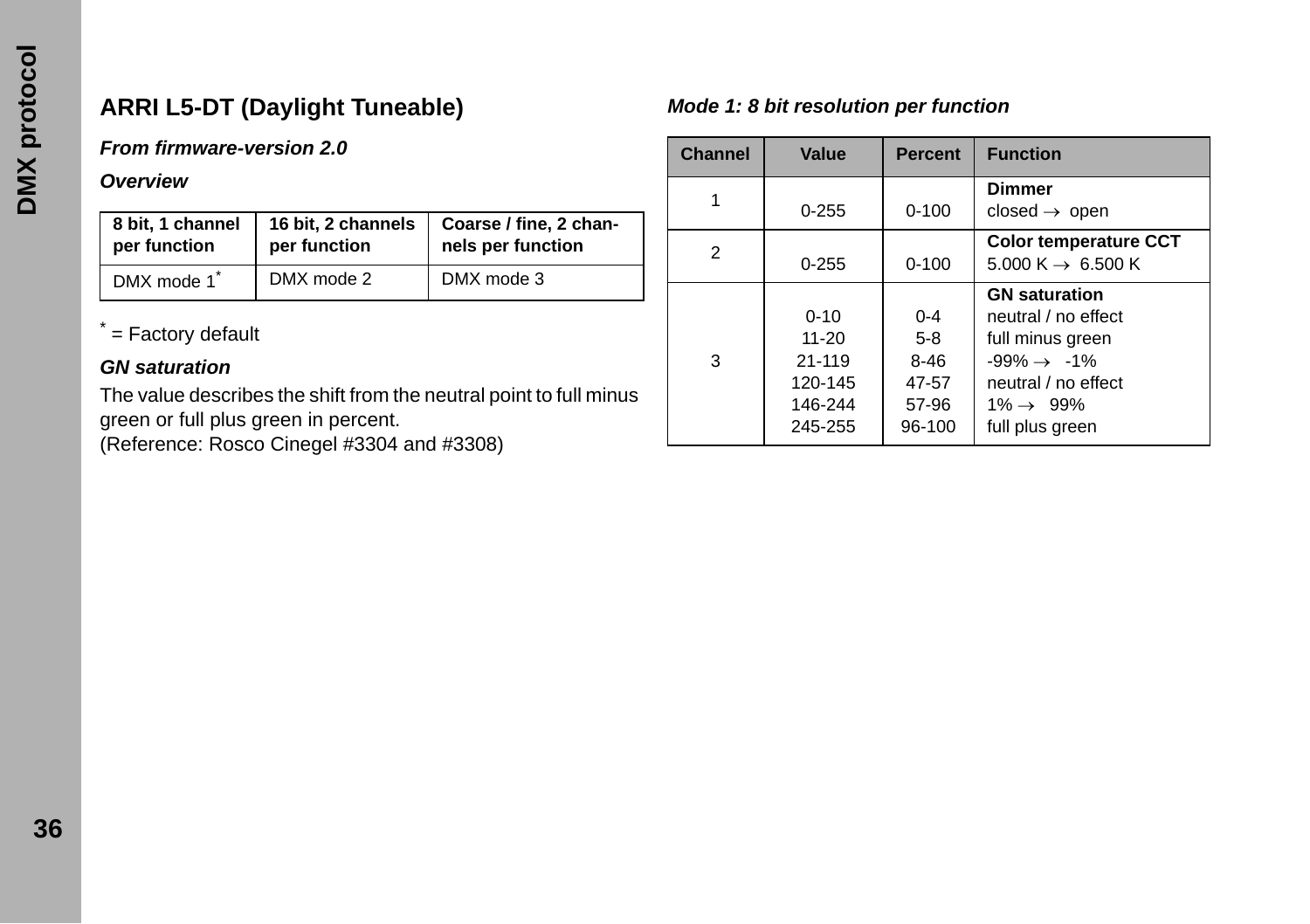| <b>Channel</b> |    | Value                                                            | <b>Percent</b>                    | <b>Function</b>                                                                              |
|----------------|----|------------------------------------------------------------------|-----------------------------------|----------------------------------------------------------------------------------------------|
| 1              | HI |                                                                  |                                   | Dimmer                                                                                       |
| 2              | LO | 0-65535                                                          | $0 - 100$                         | closed $\rightarrow$ open                                                                    |
| 3              | HI |                                                                  |                                   | <b>Color temperature</b>                                                                     |
| 4              | LO | 0-65535                                                          | $0 - 100$                         | CCT<br>5.000 K $\rightarrow$ 6.500 K                                                         |
| 5              | HI | $0 - 5.000$<br>5.001-10.000                                      | $0 - 7$<br>$8 - 15$               | <b>GN</b> saturation<br>neutral / no effect<br>full minus green                              |
| 6              | LO | 10.001-29.999<br>30.000-40.000<br>40.001-59.999<br>60.000-65.535 | 16-46<br>46-61<br>61-92<br>92-100 | $-99\% \rightarrow -1\%$<br>neutral / no effect<br>$1\% \rightarrow 99\%$<br>full plus green |

#### *Mode 2: 16 bit resolution per function Mode 3: Coarse / fine channel per function*

Each of the 256 coarse steps is divided in 256 fine steps. Use this mode when your lighting control desk does not support true 16 bit resolution.

| <b>Channel</b> | Value     | <b>Percent</b> | <b>Function</b>               |
|----------------|-----------|----------------|-------------------------------|
| 1              |           |                | Dimmer coarse                 |
|                | 0-255     | $0 - 100$      | closed $\rightarrow$ open     |
| 2              | $0 - 255$ | $0 - 100$      | Dimmer fine                   |
| 3              |           |                | Color temperature coarse      |
|                | 0-255     | $0 - 100$      | 5.000 K $\rightarrow$ 6.500 K |
| 4              | 0-255     | $0 - 100$      | <b>Color temperature fine</b> |
|                |           |                | <b>GN</b> saturation          |
|                | $0 - 10$  | $0 - 4$        | neutral / no effect           |
|                | 11-20     | $5-8$          | full minus green              |
| 5              | 21-119    | $8 - 46$       | $-99\% \rightarrow -1\%$      |
|                | 120-145   | 47-57          | neutral / no effect           |
|                | 146-244   | 57-96          | $1\% \rightarrow 99\%$        |
|                | 245-255   | 96-100         | full plus green               |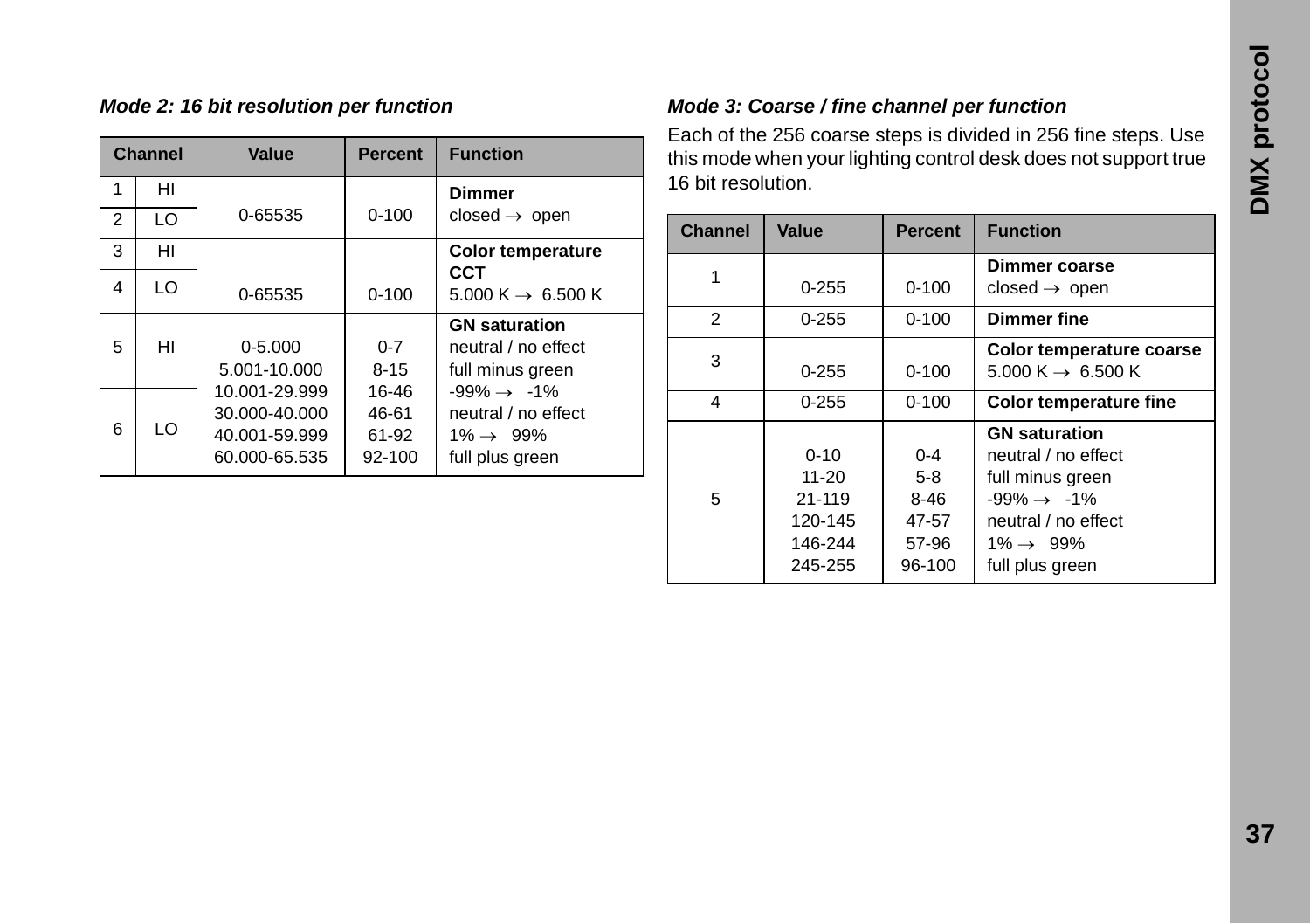## **ARRI L5-C**

#### *From firmware-version 2.0*

#### *Overview*

| 8 bit, 1 channel | 16 bit, 2 cannels | Coarse/fine, 1-2 chan- |
|------------------|-------------------|------------------------|
| per function     | per function      | nels per function      |
| DMX mode 1       | DMX mode 6        | DMX mode 11            |
| White & RGBW     | White & RGBW      | White & RGBW           |
| DMX mode 2       | DMX mode 7        | DMX mode 12            |
| White            | White             | White                  |
| DMX mode 3       | DMX mode 8        | DMX mode 13            |
| White & HSI      | White & HSI       | White & HSI            |
| DMX mode 4       | DMX mode 9        | DMX mode 14            |
| <b>RGBW</b>      | <b>RGBW</b>       | <b>RGBW</b>            |
| DMX mode 5       | DMX mode 10       | DMX mode 15            |
| <b>HSI</b>       | HSI               | HSI                    |

\*  $=$  Factory default

#### *GN saturation*

The value describes the shift from the neutral point to full minus green or full plus green in percent.

(Reference: Rosco Cinegel #3304 and #3308)

| <b>Channel</b> | Value                                                            | <b>Percent</b>                                           | <b>Function</b>                                                                                                                                                 |
|----------------|------------------------------------------------------------------|----------------------------------------------------------|-----------------------------------------------------------------------------------------------------------------------------------------------------------------|
| 1              | $0 - 255$                                                        | $0 - 100$                                                | <b>Dimmer</b><br>closed $\rightarrow$ open                                                                                                                      |
| $\overline{2}$ | $0 - 255$                                                        | $0 - 100$                                                | <b>Color temperature CCT</b><br>2.800 K $\rightarrow$ 10.000 K                                                                                                  |
| 3              | $0 - 10$<br>$11 - 20$<br>21-119<br>120-145<br>146-244<br>245-255 | $0 - 4$<br>$5-8$<br>$8 - 46$<br>47-57<br>57-96<br>96-100 | <b>GN</b> saturation<br>neutral / no effect<br>full minus green<br>$-99\% \rightarrow -1\%$<br>neutral / no effect<br>$1\% \rightarrow 99\%$<br>full plus green |
| 4              | $0 - 255$                                                        | $0 - 100$                                                | Xfade to color<br>White $\rightarrow$ RGBW color                                                                                                                |
| 5              | $0 - 255$                                                        | $0 - 100$                                                | Intensity red<br>$0\% \rightarrow 100\%$                                                                                                                        |
| 6              | $0 - 255$                                                        | $0 - 100$                                                | Intensity green<br>$0\% \to 100\%$                                                                                                                              |
| 7              | $0 - 255$                                                        | $0 - 100$                                                | Intensity blue<br>$0\% \rightarrow 100\%$                                                                                                                       |
| 8              | $0 - 255$                                                        | $0 - 100$                                                | <b>Intensity white</b><br>$0\% \to 100\%$                                                                                                                       |

#### *Mode 1: White & RGBW, 8 bit resolution per function*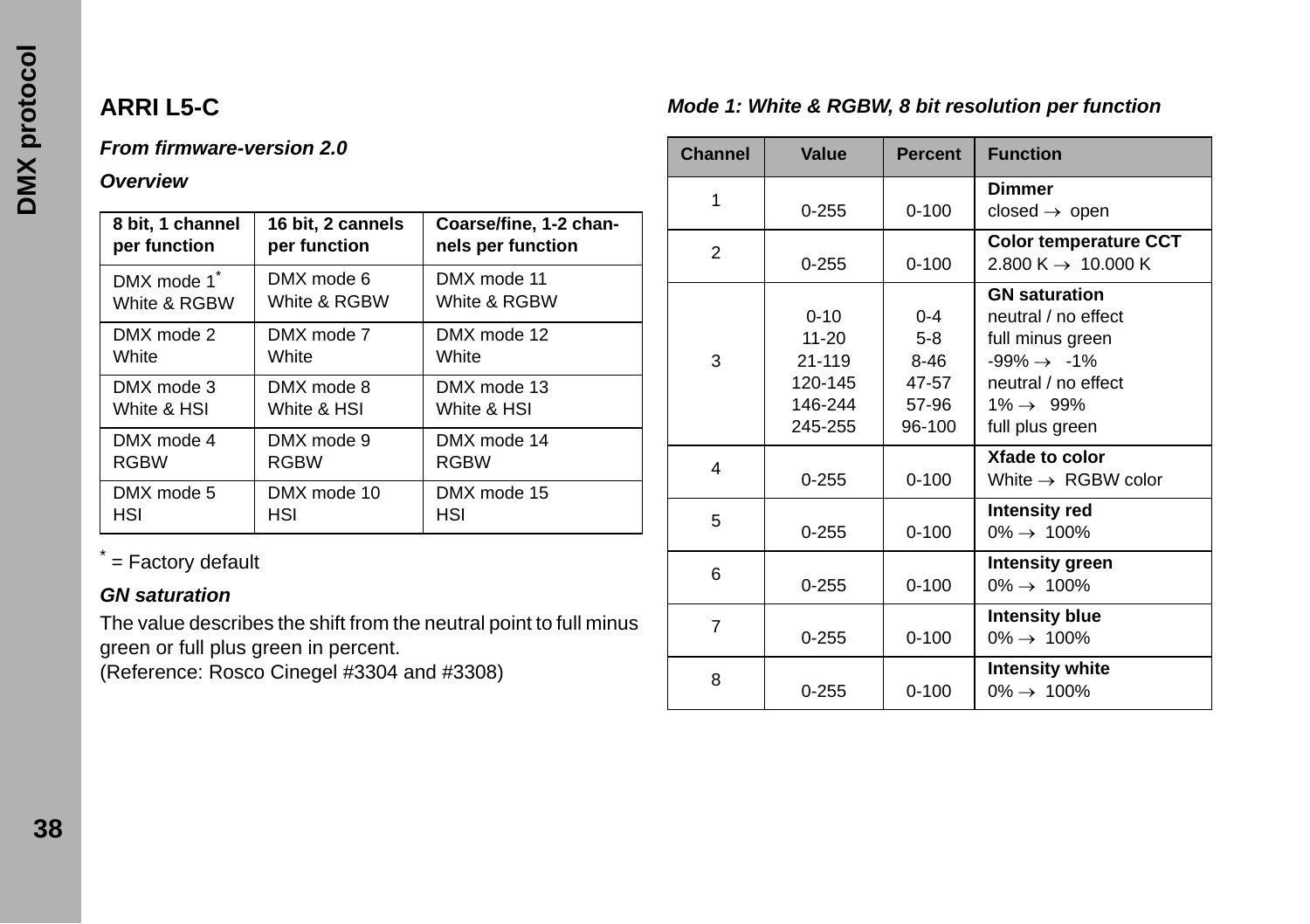| <b>Channel</b> | Value                                                            | <b>Percent</b>                                           | <b>Function</b>                                                                                                                                                 |
|----------------|------------------------------------------------------------------|----------------------------------------------------------|-----------------------------------------------------------------------------------------------------------------------------------------------------------------|
|                | $0 - 255$                                                        | $0 - 100$                                                | <b>Dimmer</b><br>closed $\rightarrow$ open                                                                                                                      |
| 2              | $0 - 255$                                                        | $0 - 100$                                                | <b>Color temperature CCT</b><br>2.800 K $\rightarrow$ 10.000 K                                                                                                  |
| 3              | $0 - 10$<br>$11 - 20$<br>21-119<br>120-145<br>146-244<br>245-255 | $0 - 4$<br>$5-8$<br>$8 - 46$<br>47-57<br>57-96<br>96-100 | <b>GN</b> saturation<br>neutral / no effect<br>full minus green<br>$-99\% \rightarrow -1\%$<br>neutral / no effect<br>$1\% \rightarrow 99\%$<br>full plus green |

#### *Mode 2: White, 8 bit resolution per function Mode 3: White & HSI, 8 bit resolution per function*

| <b>Channel</b> | <b>Value</b>                                                     | <b>Percent</b>                                       | <b>Function</b>                                                                                                                                                 |
|----------------|------------------------------------------------------------------|------------------------------------------------------|-----------------------------------------------------------------------------------------------------------------------------------------------------------------|
| 1              | $0 - 255$                                                        | $0 - 100$                                            | <b>Dimmer</b><br>closed $\rightarrow$ open                                                                                                                      |
| 2              | $0 - 255$                                                        | $0 - 100$                                            | <b>Color temperature CCT</b><br>2.800 K $\rightarrow$ 10.000 K                                                                                                  |
| 3              | $0 - 10$<br>$11 - 20$<br>21-119<br>120-145<br>146-244<br>245-255 | $0 - 4$<br>$5-8$<br>8-46<br>47-57<br>57-96<br>96-100 | <b>GN</b> saturation<br>neutral / no effect<br>full minus green<br>$-99\% \rightarrow -1\%$<br>neutral / no effect<br>$1\% \rightarrow 99\%$<br>full plus green |
| 4              | $0 - 255$                                                        | $0 - 100$                                            | Xfade to color<br>White $\rightarrow$ RGBW color                                                                                                                |
| 5              | $0 - 255$                                                        | $0 - 100$                                            | Hue<br>$0^{\circ} \rightarrow 360^{\circ}$                                                                                                                      |
| 6              | $0 - 255$                                                        | $0 - 100$                                            | <b>Saturation</b><br>$0 \rightarrow$ full saturated                                                                                                             |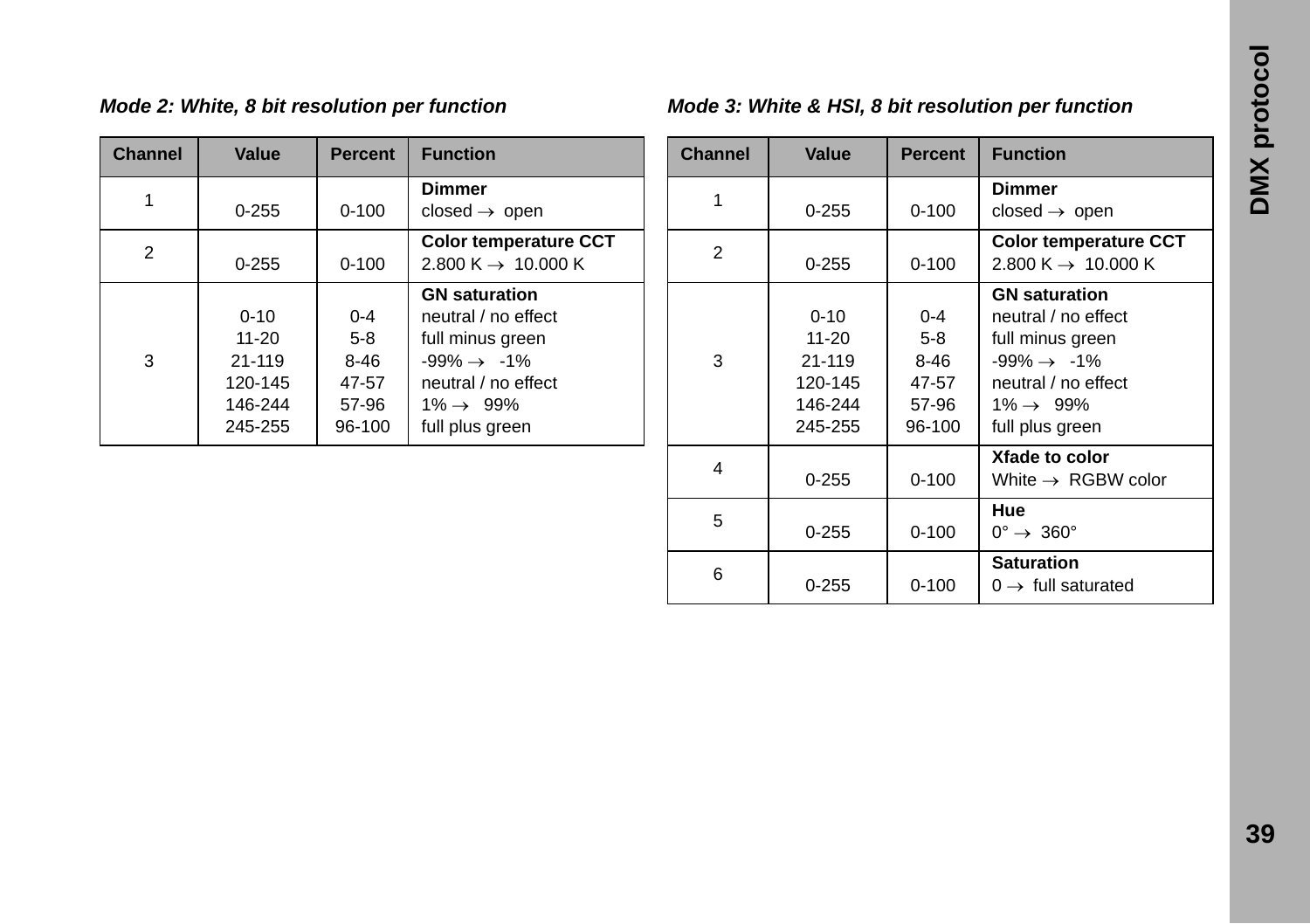#### *Mode 4: RGBW, 8 bit resolution per function*

| <b>Channel</b> | Value     | <b>Percent</b> | <b>Function</b>                                   |
|----------------|-----------|----------------|---------------------------------------------------|
|                | $0 - 255$ | $0 - 100$      | Dimmer<br>closed $\rightarrow$ open               |
| 2              | $0 - 255$ | $0 - 100$      | <b>Intensity red</b><br>$0\% \rightarrow 100\%$   |
| 3              | $0 - 255$ | $0 - 100$      | <b>Intensity green</b><br>$0\% \rightarrow 100\%$ |
| 4              | $0 - 255$ | $0 - 100$      | <b>Intensity blue</b><br>$0\% \to 100\%$          |
| 5              | $0 - 255$ | $0 - 100$      | <b>Intensity white</b><br>$0\% \to 100\%$         |

#### *Mode 5: HSI, 8 bit resolution per function*

| <b>Channel</b> | Value     | <b>Percent</b> | <b>Function</b>                                     |
|----------------|-----------|----------------|-----------------------------------------------------|
|                | $0 - 255$ | $0 - 100$      | <b>Dimmer</b><br>closed $\rightarrow$ open          |
| 2              | $0 - 255$ | $0 - 100$      | Hue<br>$0^\circ \rightarrow 360^\circ$              |
| 3              | $0 - 255$ | $0 - 100$      | <b>Saturation</b><br>$0 \rightarrow$ full saturated |

#### *Mode 6: White & RGBW, 16 bit resolution per function*

|                | <b>Channel</b> | Value                                                            | <b>Percent</b>                    | <b>Function</b>                                                                              |
|----------------|----------------|------------------------------------------------------------------|-----------------------------------|----------------------------------------------------------------------------------------------|
| 1              | HI             |                                                                  |                                   | <b>Dimmer</b>                                                                                |
| $\overline{2}$ | LO             | 0-65535                                                          | $0 - 100$                         | closed $\rightarrow$ open                                                                    |
| 3              | HI             |                                                                  |                                   | <b>Color temperature CCT</b>                                                                 |
| 4              | $\overline{0}$ | $0 - 65.535$                                                     | $0 - 100$                         | 2.800 K $\rightarrow$ 10.000 K                                                               |
| 5              | HI             | $0 - 5.000$<br>5.001-10.000                                      | $0 - 7$<br>$8 - 15$               | <b>GN</b> saturation<br>neutral / no effect<br>full minus green                              |
| 6              | LO             | 10.001-29.999<br>30.000-40.000<br>40.001-59.999<br>60.000-65.535 | 16-46<br>46-61<br>61-92<br>92-100 | $-99\% \rightarrow -1\%$<br>neutral / no effect<br>$1\% \rightarrow 99\%$<br>full plus green |
| $\overline{7}$ | HI             |                                                                  |                                   | Xfade to color                                                                               |
| 8              | $\overline{0}$ | 0-65.535                                                         | $0 - 100$                         | White $\rightarrow$ RGBW color                                                               |
| 9              | HI             |                                                                  |                                   | <b>Intensity red</b>                                                                         |
| 10             | LO             | 0-65.535                                                         | $0 - 100$                         | $0\% \rightarrow 100\%$                                                                      |
| 11             | HI             |                                                                  |                                   | Intensity green                                                                              |
| 12             | LO             | 0-65.535                                                         | $0 - 100$                         | $0\% \rightarrow 100\%$                                                                      |
| 13             | HI             |                                                                  |                                   | Intensity blue                                                                               |
| 14             | $\overline{0}$ | 0-65.535                                                         | $0 - 100$                         | $0\% \rightarrow 100\%$                                                                      |
| 15             | HI             |                                                                  |                                   | <b>Intensity white</b>                                                                       |
| 16             | LO             | 0-65.535                                                         | $0 - 100$                         | $0\% \to 100\%$                                                                              |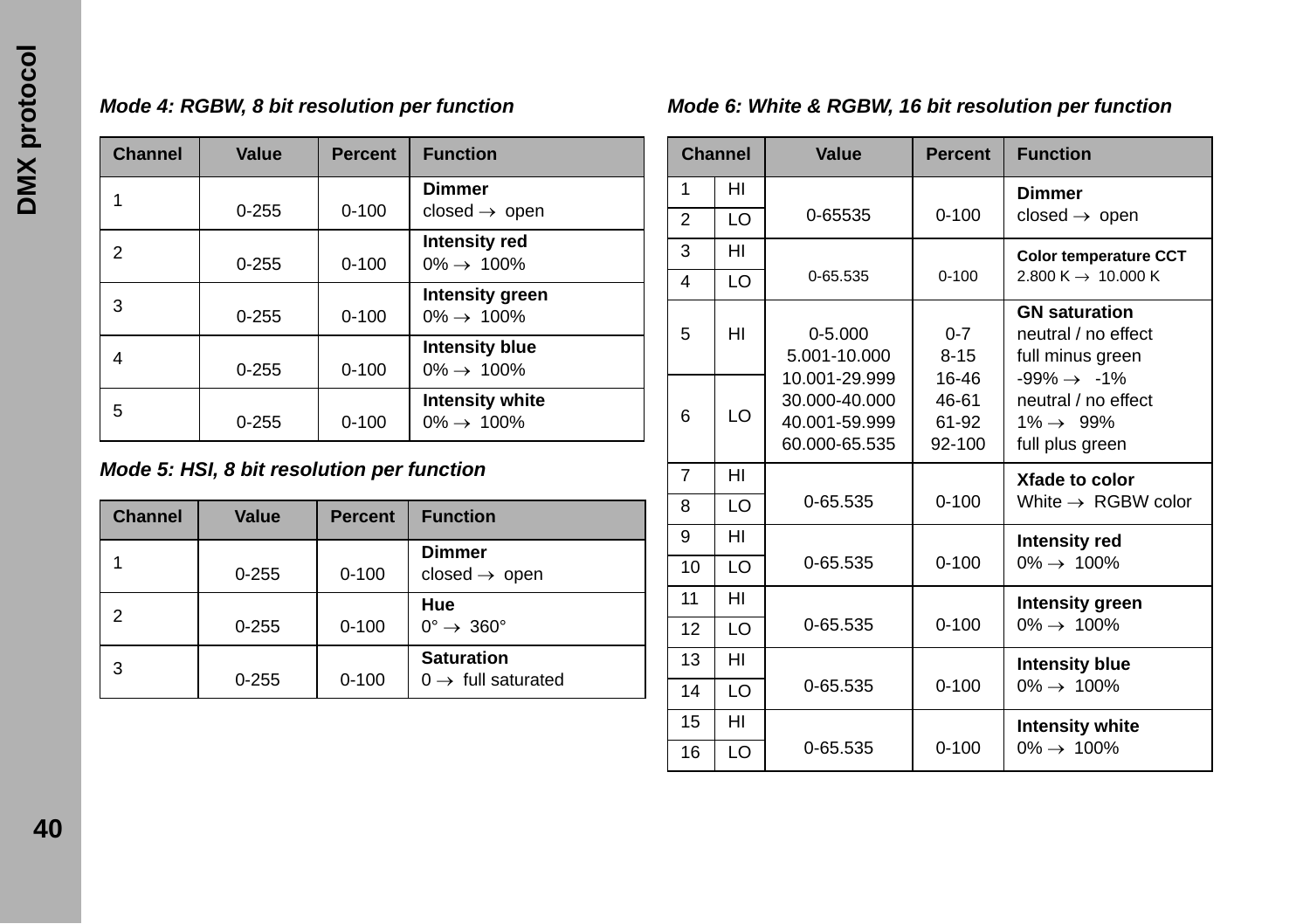|   | <b>Channel</b> | Value                                                            | <b>Percent</b>                    | <b>Function</b>                                                                              |
|---|----------------|------------------------------------------------------------------|-----------------------------------|----------------------------------------------------------------------------------------------|
| 1 | HI             |                                                                  |                                   | <b>Dimmer</b>                                                                                |
| 2 | LO             | 0-65535                                                          | $0 - 100$                         | closed $\rightarrow$ open                                                                    |
| 7 | HI             |                                                                  |                                   | <b>Color temperature</b>                                                                     |
| 8 | LO             | 0-65.535                                                         | $0 - 100$                         | 2.800 K $\rightarrow$ 10.000 K                                                               |
| 5 | HI             | $0 - 5.000$<br>5.001-10.000                                      | $0 - 7$<br>$8 - 15$               | <b>GN</b> saturation<br>neutral / no effect<br>full minus green                              |
| 6 | LO             | 10.001-29.999<br>30.000-40.000<br>40.001-59.999<br>60.000-65.535 | 16-46<br>46-61<br>61-92<br>92-100 | $-99\% \rightarrow -1\%$<br>neutral / no effect<br>$1\% \rightarrow 99\%$<br>full plus green |

#### *Mode 7: White, 16 bit resolution per function Mode 8: White & HSI, 16 bit resolution per function*

|                | <b>Channel</b> | Value                                                            | <b>Percent</b>                    | <b>Function</b>                                                                              |
|----------------|----------------|------------------------------------------------------------------|-----------------------------------|----------------------------------------------------------------------------------------------|
| 1              | HI             |                                                                  |                                   | <b>Dimmer</b>                                                                                |
| 2              | LO             | 0-65535                                                          | $0 - 100$                         | closed $\rightarrow$ open                                                                    |
| $\overline{7}$ | HI             |                                                                  |                                   | <b>Color temperature</b>                                                                     |
| 8              | LO             | 0-65.535                                                         | $0 - 100$                         | 2.800 K $\rightarrow$ 10.000 K                                                               |
| 5              | HI             | $0 - 5.000$<br>5.001-10.000                                      | $0 - 7$<br>$8 - 15$               | <b>GN</b> saturation<br>neutral / no effect<br>full minus green                              |
| 6              | LO             | 10.001-29.999<br>30.000-40.000<br>40.001-59.999<br>60.000-65.535 | 16-46<br>46-61<br>61-92<br>92-100 | $-99\% \rightarrow -1\%$<br>neutral / no effect<br>$1\% \rightarrow 99\%$<br>full plus green |
| 7              | HI             |                                                                  |                                   | Xfade to color                                                                               |
| 8              | LO             | 0-65.535                                                         | $0 - 100$                         | White $\rightarrow$ RGBW color                                                               |
| 9              | HI             |                                                                  |                                   | Hue                                                                                          |
| 10             | LO             | 0-65.535                                                         | $0 - 100$                         | $0^\circ \rightarrow 360^\circ$                                                              |
| 11             | HI             |                                                                  |                                   | <b>Saturation</b>                                                                            |
| 12             | LO             | 0-65.535                                                         | $0 - 100$                         | $0 \rightarrow$ full saturated                                                               |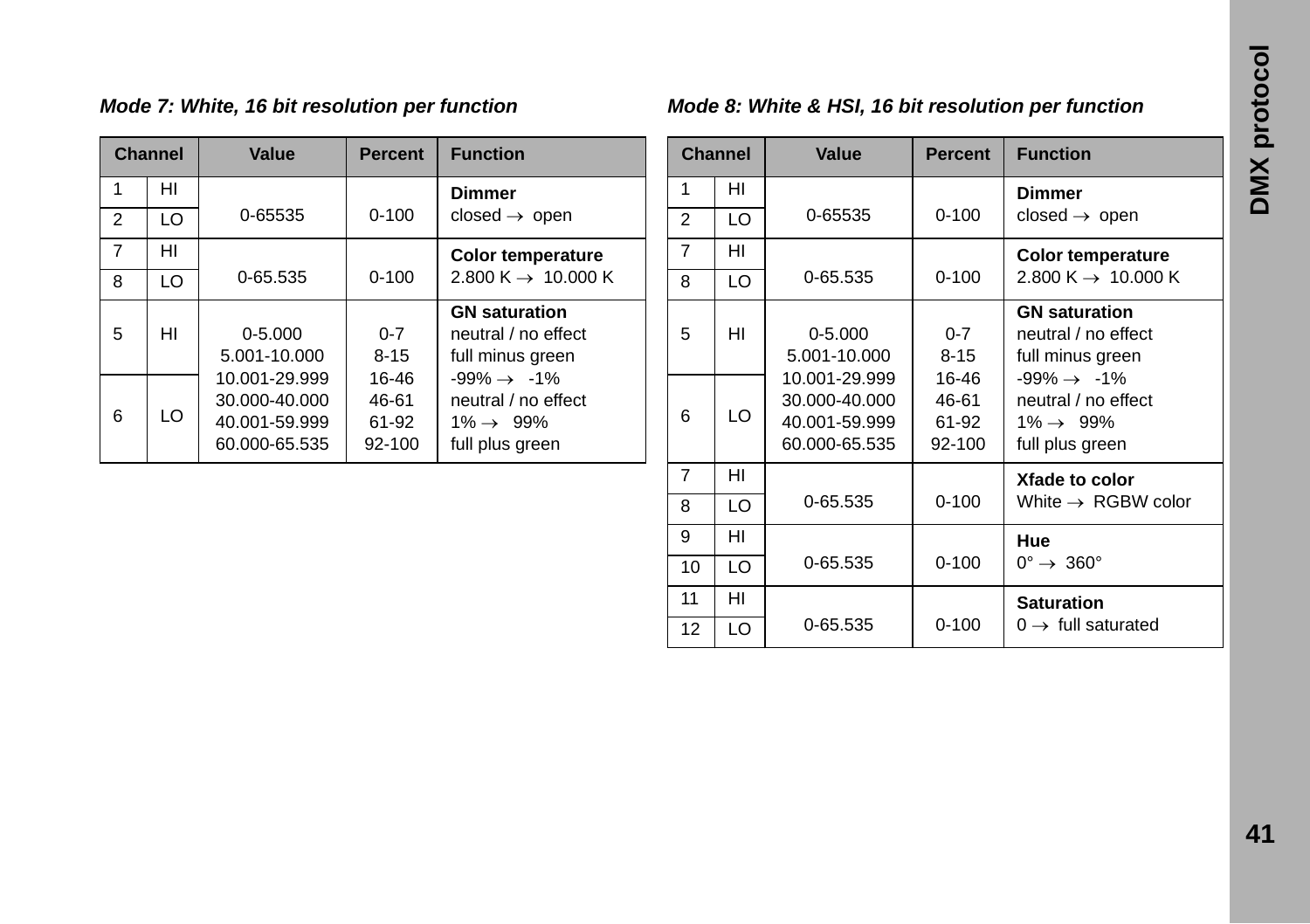# **DMX** protocol **DMX protocol**

#### *Mode 9: RGBW, 16 bit resolution per function Mode 10: HSI, 16 bit resolution per function*

|                | <b>Channel</b> | Value        | <b>Percent</b> | <b>Function</b>           |
|----------------|----------------|--------------|----------------|---------------------------|
| 1              | HI             |              |                | <b>Dimmer</b>             |
| 2              | LO             | 0-65535      | $0 - 100$      | closed $\rightarrow$ open |
| 3              | HI             |              |                | <b>Intensity red</b>      |
| $\overline{4}$ | LO             | 0-65.535     | $0 - 100$      | $0\% \rightarrow 100\%$   |
| 5              | HI             |              |                | Intensity green           |
| 6              | LO             | $0 - 65.535$ | $0 - 100$      | $0\% \rightarrow 100\%$   |
| $\overline{7}$ | HI             |              |                | <b>Intensity blue</b>     |
| 8              | LO             | 0-65.535     | $0 - 100$      | $0\% \rightarrow 100\%$   |
| 9              | HI             |              |                | Intensity white           |
| 10             | LO             | 0-65.535     | $0 - 100$      | $0\% \rightarrow 100\%$   |

|   | <b>Channel</b> | Value    | <b>Percent</b> | <b>Function</b>                 |
|---|----------------|----------|----------------|---------------------------------|
|   | HI             |          |                | <b>Dimmer</b>                   |
| 2 | LO             | 0-65535  | $0 - 100$      | closed $\rightarrow$ open       |
| 3 | HI             |          |                | Hue                             |
| 4 | LO             | 0-65.535 | $0 - 100$      | $0^\circ \rightarrow 360^\circ$ |
| 5 | HI             |          |                | <b>Saturation</b>               |
| 6 | LO             | 0-65.535 | $0 - 100$      | $0 \rightarrow$ full saturated  |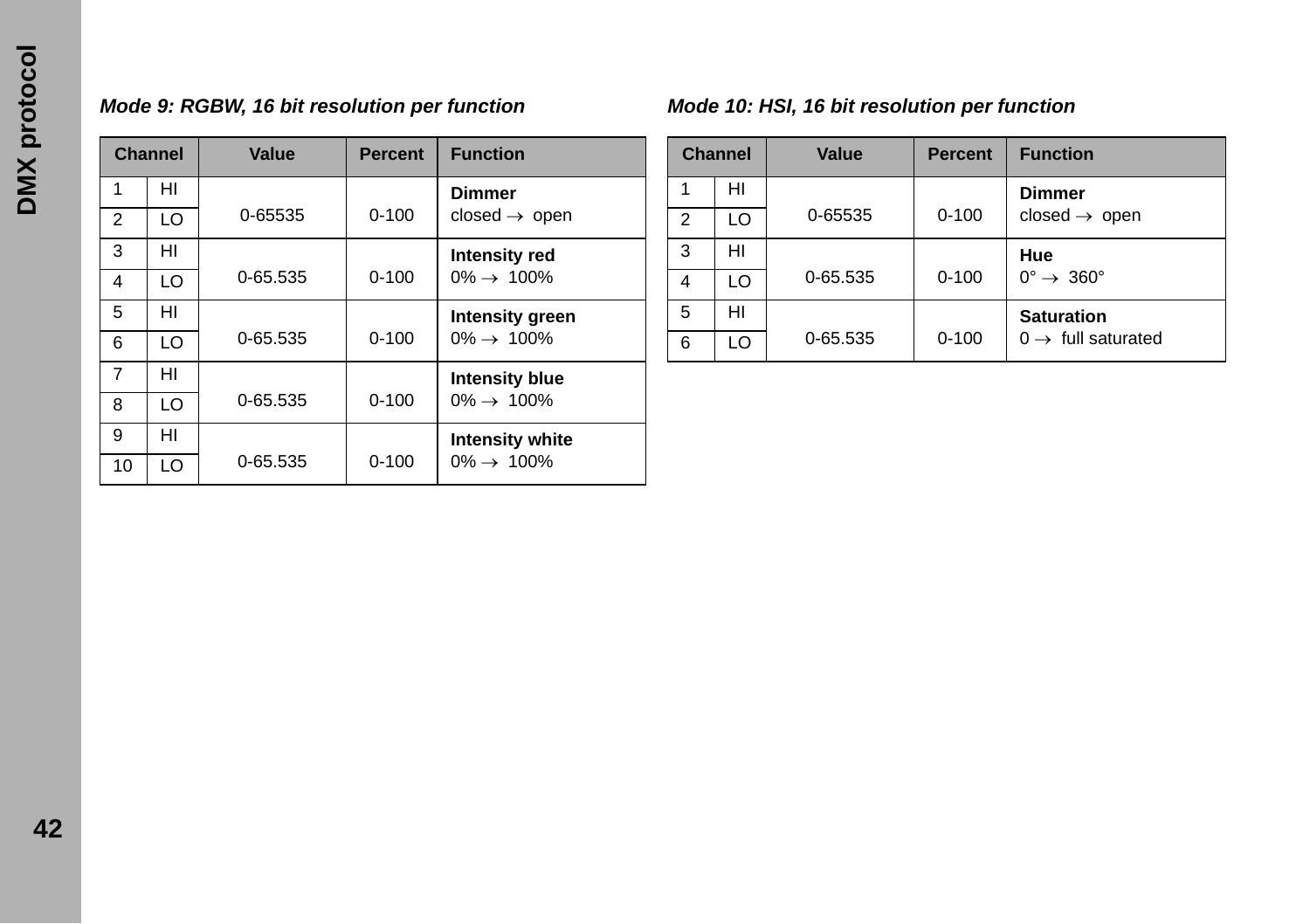#### *Mode 11: White & RGBW, Coarse/fine per function*

| <b>Channel</b> | Value                                                            | <b>Percent</b>                                             | <b>Function</b>                                                                                                                                                 |
|----------------|------------------------------------------------------------------|------------------------------------------------------------|-----------------------------------------------------------------------------------------------------------------------------------------------------------------|
| 1              | $0 - 255$                                                        | $0 - 100$                                                  | Dimmer coarse<br>closed $\rightarrow$ open                                                                                                                      |
| $\overline{2}$ | $0 - 255$                                                        | $0 - 100$                                                  | <b>Dimmer fine</b>                                                                                                                                              |
| 3              | $0 - 255$                                                        | $0 - 100$                                                  | <b>Color temperature</b><br>coarse<br>2.800 K $\rightarrow$ 10.000 K                                                                                            |
| 4              | $0 - 255$                                                        | $0 - 100$                                                  | <b>Color temperature fine</b>                                                                                                                                   |
| 5              | $0 - 10$<br>$11 - 20$<br>21-119<br>120-145<br>146-244<br>245-255 | $0 - 4$<br>$5 - 8$<br>$8 - 46$<br>47-57<br>57-96<br>96-100 | <b>GN</b> saturation<br>neutral / no effect<br>full minus green<br>$-99\% \rightarrow -1\%$<br>neutral / no effect<br>$1\% \rightarrow 99\%$<br>full plus green |
| 6              | $0 - 255$                                                        | $0 - 100$                                                  | Xfade to color<br>White $\rightarrow$ RGBW color                                                                                                                |
| $\overline{7}$ | $0 - 255$                                                        | $0 - 100$                                                  | <b>Intensity red coarse</b><br>$0\% \to 100\%$                                                                                                                  |
| 8              | $0 - 255$                                                        | $0 - 100$                                                  | <b>Red fine</b>                                                                                                                                                 |
| 9              | $0 - 255$                                                        | $0 - 100$                                                  | Intensity green coarse<br>$0\% \to 100\%$                                                                                                                       |
| 10             | $0 - 255$                                                        | $0 - 100$                                                  | <b>Green fine</b>                                                                                                                                               |
| 11             | $0 - 255$                                                        | $0 - 100$                                                  | Intensity blue coarse<br>$0\% \to 100\%$                                                                                                                        |

| <b>Channel</b> | Value     | <b>Percent</b> | <b>Function</b>                           |
|----------------|-----------|----------------|-------------------------------------------|
| 12             | $0 - 255$ | $0 - 100$      | <b>Blue fine</b>                          |
| 13             | $0 - 255$ | $0 - 100$      | Intensity white coarse<br>$0\% \to 100\%$ |
| 14             | $0 - 255$ | $0 - 100$      | <b>White fine</b>                         |

*Mode 12: White, Coarse / fine channel per function*

| <b>Channel</b> | Value     | <b>Percent</b> | <b>Function</b>                            |
|----------------|-----------|----------------|--------------------------------------------|
| 1              | $0 - 255$ | $0 - 100$      | Dimmer coarse<br>closed $\rightarrow$ open |
|                |           |                |                                            |
| 2              | $0 - 255$ | $0 - 100$      | Dimmer fine                                |
|                |           |                | <b>Color temperature</b>                   |
| 3              |           |                | coarse                                     |
|                | $0 - 255$ | $0 - 100$      | 2.800 K $\rightarrow$ 10.000 K             |
| 4              | $0 - 255$ | $0 - 100$      | <b>Color temperature fine</b>              |
|                |           |                | <b>GN</b> saturation                       |
|                | $0 - 10$  | $0 - 4$        | neutral / no effect                        |
|                | $11 - 20$ | $5-8$          | full minus green                           |
| 5              | 21-119    | 8-46           | $-99\% \rightarrow -1\%$                   |
|                | 120-145   | 47-57          | neutral / no effect                        |
|                | 146-244   | 57-96          | $1\% \rightarrow 99\%$                     |
|                | 245-255   | 96-100         | full plus green                            |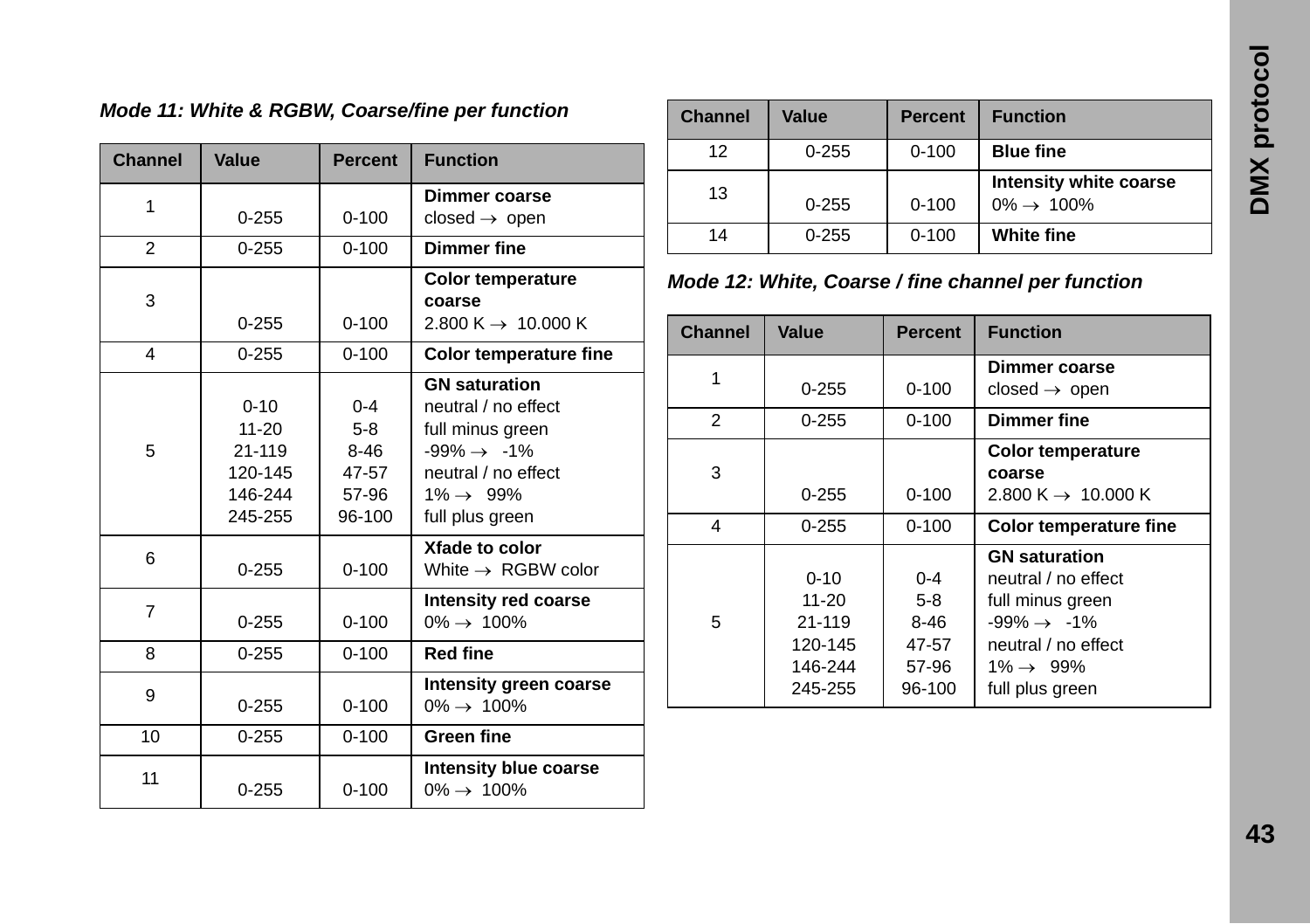#### *Mode 13: White & HSI, Coarse / fine channel per function Mode 14: RGBW, Coarse / fine channel per function*

| <b>Channel</b> | Value     | <b>Percent</b> | <b>Function</b>                |
|----------------|-----------|----------------|--------------------------------|
| 1              |           |                | Dimmer coarse                  |
|                | $0 - 255$ | $0 - 100$      | closed $\rightarrow$ open      |
| $\mathfrak{p}$ | $0 - 255$ | $0 - 100$      | <b>Dimmer fine</b>             |
|                |           |                | <b>Color temperature</b>       |
| 3              |           |                | coarse                         |
|                | $0 - 255$ | $0 - 100$      | 2.800 K $\rightarrow$ 10.000 K |
| 4              | $0 - 255$ | $0 - 100$      | <b>Color temperature fine</b>  |
|                |           |                | <b>GN</b> saturation           |
|                | $0 - 10$  | $0 - 4$        | neutral / no effect            |
|                | $11 - 20$ | $5-8$          | full minus green               |
| 5              | 21-119    | 8-46           | $-99\% \rightarrow -1\%$       |
|                | 120-145   | 47-57          | neutral / no effect            |
|                | 146-244   | 57-96          | $1\% \rightarrow 99\%$         |
|                | 245-255   | 96-100         | full plus green                |
| 6              |           |                | Xfade to color                 |
|                | $0 - 255$ | $0 - 100$      | White $\rightarrow$ RGBW color |
| $\overline{7}$ |           |                | Hue coarse                     |
|                | $0 - 255$ | $0 - 100$      | $0 \rightarrow 360^\circ$      |
| 8              | $0 - 255$ | $0 - 100$      | Hue fine                       |
|                |           |                | <b>Saturation coarse</b>       |
| 9              | $0 - 255$ | $0 - 100$      | $0 \rightarrow$ full saturated |
| 10             | $0 - 255$ | $0 - 100$      | <b>Saturation fine</b>         |

| <b>Channel</b> | Value     | <b>Percent</b> | <b>Function</b>           |
|----------------|-----------|----------------|---------------------------|
| 1              |           |                | Dimmer coarse             |
|                | $0 - 255$ | $0 - 100$      | closed $\rightarrow$ open |
| 2              | $0 - 255$ | $0 - 100$      | <b>Dimmer fine</b>        |
| 3              |           |                | Intensity red coarse      |
|                | $0 - 255$ | $0 - 100$      | $0\% \rightarrow 100\%$   |
| 4              | $0 - 255$ | $0 - 100$      | <b>Red fine</b>           |
| 5              |           |                | Intensity green coarse    |
|                | $0 - 255$ | $0 - 100$      | $0\% \rightarrow 100\%$   |
| 6              | $0 - 255$ | $0 - 100$      | <b>Green fine</b>         |
| $\overline{7}$ |           |                | Intensity blue coarse     |
|                | $0 - 255$ | $0 - 100$      | $0\% \to 100\%$           |
| 8              | $0 - 255$ | $0 - 100$      | <b>Blue fine</b>          |
| 9              |           |                | Intensity white coarse    |
|                | $0 - 255$ | $0 - 100$      | $0\% \rightarrow 100\%$   |
| 10             | $0 - 255$ | $0 - 100$      | White fine                |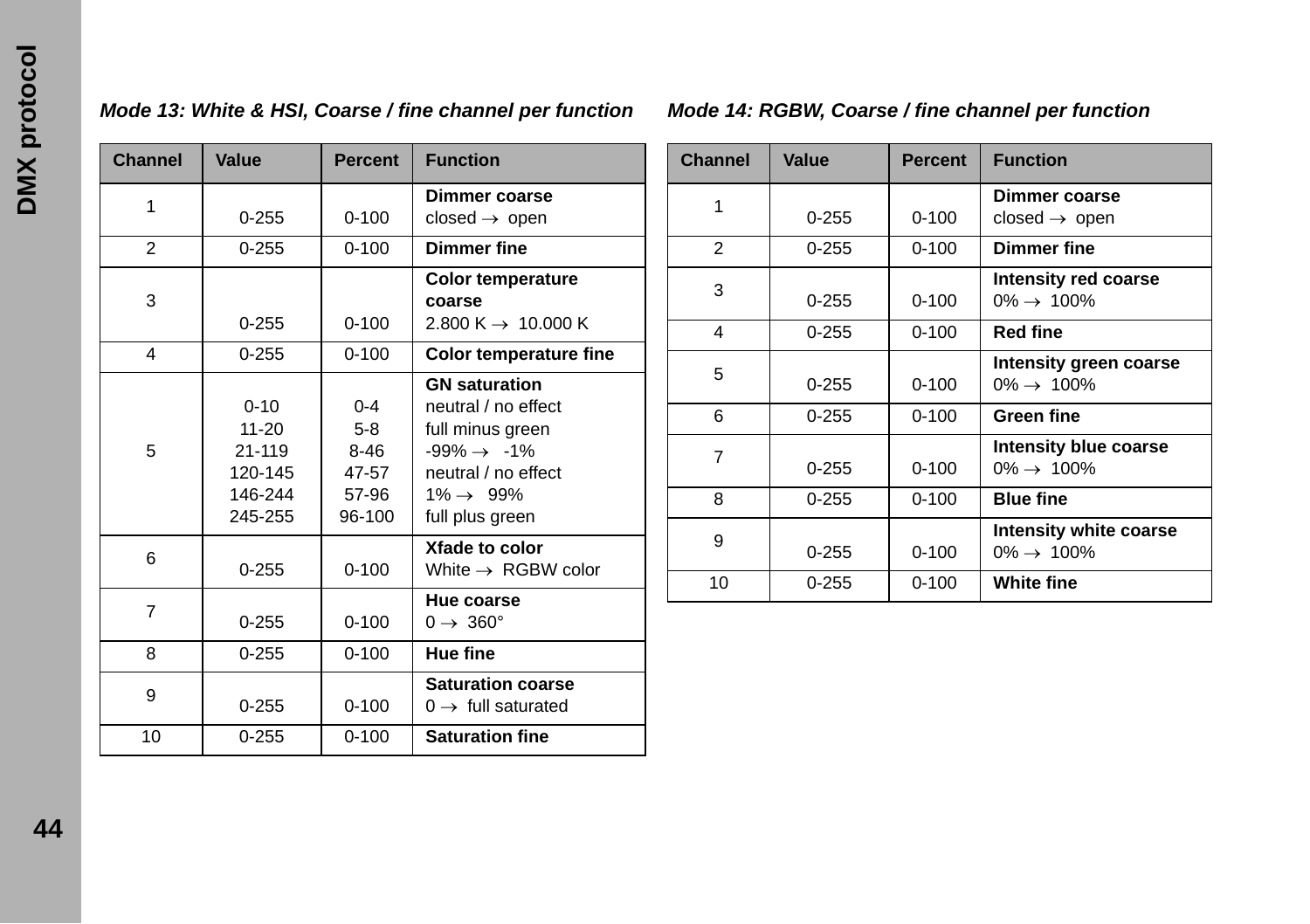|  |  |  |  |  |  |  | Mode 15: HSI, Coarse / fine channel per function |
|--|--|--|--|--|--|--|--------------------------------------------------|
|--|--|--|--|--|--|--|--------------------------------------------------|

| <b>Channel</b> | Value     | <b>Percent</b> | <b>Function</b>                                            |
|----------------|-----------|----------------|------------------------------------------------------------|
|                | $0 - 255$ | $0 - 100$      | Dimmer coarse<br>closed $\rightarrow$ open                 |
| 2              | $0 - 255$ | $0 - 100$      | <b>Dimmer fine</b>                                         |
| 3              | $0 - 255$ | $0 - 100$      | Hue coarse<br>$0 \rightarrow 360^\circ$                    |
| 4              | $0 - 255$ | $0 - 100$      | Hue fine                                                   |
| 5              | $0 - 255$ | $0 - 100$      | <b>Saturation coarse</b><br>$0 \rightarrow$ full saturated |
| 6              | $0 - 255$ | $0 - 100$      | <b>Saturation fine</b>                                     |

#### *Overview of typical CCT values as DMX values*

| CCT-<br><b>Value</b> | DMX-Value (8 bit) |         |        | DMX-Value (16 bit) |         |        |
|----------------------|-------------------|---------|--------|--------------------|---------|--------|
|                      | $L5-TT$           | $L5-DT$ | $L5-C$ | $L5-TT$            | $L5-DT$ | $L5-C$ |
| 3.200 K              | 153               |         | 14     | 39.321             |         | 3.670  |
| 5.600 K              |                   | 102     | 99     |                    | 26.214  | 25.493 |
| 6.000 K              |                   | 170     | 113    |                    | 43.712  | 29.098 |
| 6.500 K              |                   | 100%    | 131    |                    | 65.535  | 33.685 |

#### *To calculate CCT values in DMX % and vice versa*

Use the following formulas to transform CCT values in DMX % values and vice versa:

$$
CCT_{\text{Target}} = \frac{(CCT_{\text{max}} - CCT_{\text{min}}) \times DMX_{\text{in percent}}}{100} \times CCT_{\text{min}}
$$

$$
DMX_{\text{in percent}} = \frac{CCT_{\text{recent}} - CCT_{\text{min}}}{CCT_{\text{max}} - CCT_{\text{min}}} \times 100
$$

CCT values for the ARRI L5 models:

*L5-TT (Tungsten Tuneable)*

 $CCT_{min} = 2.600 K$  $CCT_{max} = 3.600 K$ 

*L5-DT (Daylight Tuneable)*

 $CCT_{min} = 5.000 K$ 

 $CCT_{max} = 6.500 K$ 

#### *L5-C*

 $CCT_{min} = 2.800 K$  $CCT_{max} = 10.000 K$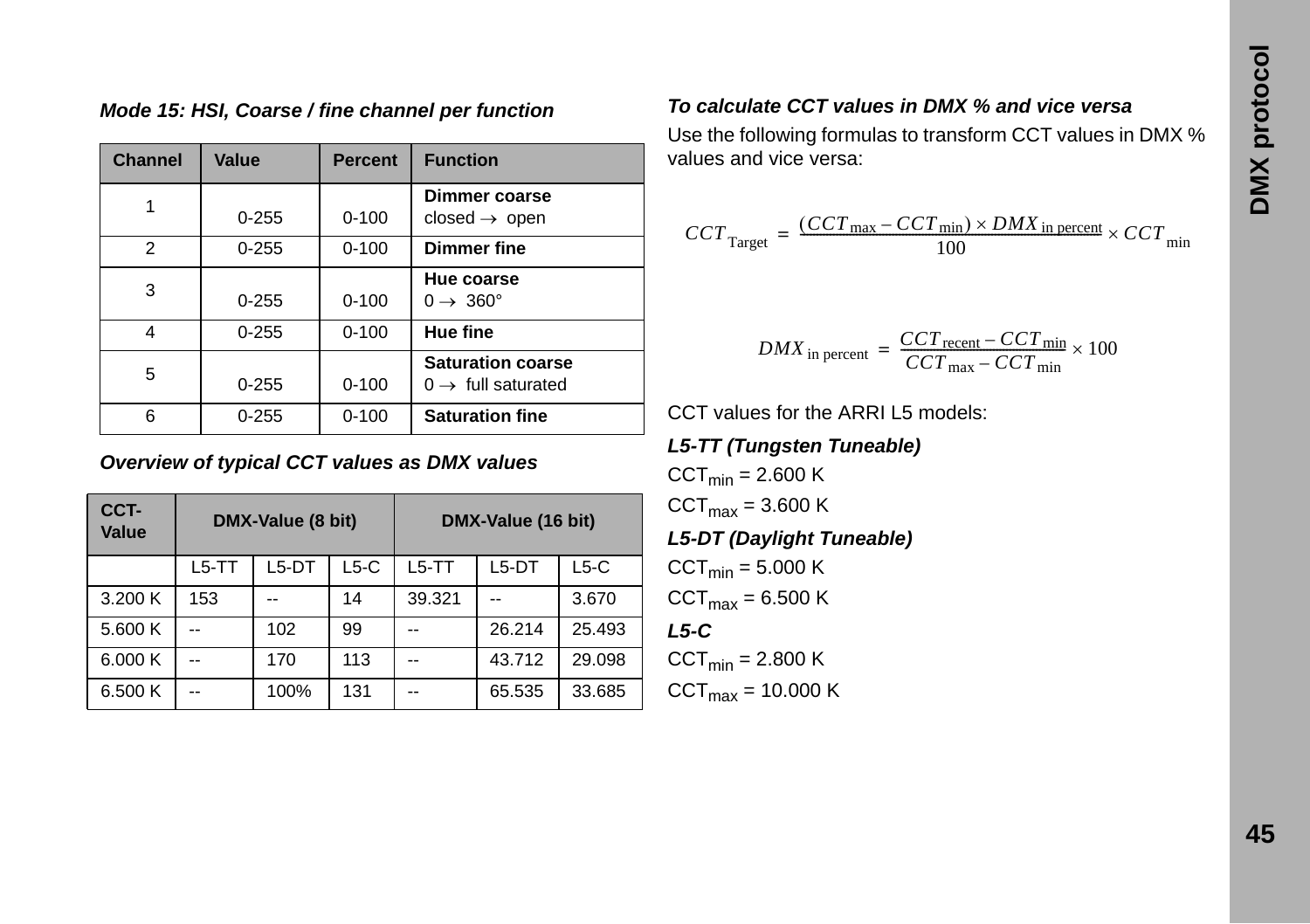## <span id="page-45-0"></span>**Specifications**

#### **Physical**

| Dimension. See dimensional drawings on page 3                                 |  |
|-------------------------------------------------------------------------------|--|
| Weight (manual version, w/o accessories)5.1 kg (11.2 lbs.)                    |  |
| Weight (P.O. version, $w/o$ accessories) $\ldots \ldots$ . 7.0 kg (15.4 lbs.) |  |

#### **Light source**

| $\ldots \ldots \ldots \ldots \ldots \ldots \ldots \ldots \ldots \ldots 5.000$ K - 6.500 K (ARRI L5-DT) |  |
|--------------------------------------------------------------------------------------------------------|--|
|                                                                                                        |  |
|                                                                                                        |  |
| Green/Magenta saturation $\ldots$ . $\cdots$ +/- 1 (full green to full magenta)                        |  |

#### **Optical path**

#### **Dynamic functions**

| Dimmerelectronic, 0 - 100%           |
|--------------------------------------|
|                                      |
| (Hue and saturation, only ARRI L5-C) |

#### **Control and Programming**

| DMX channels 1-16 channels, depending on type and mode |  |
|--------------------------------------------------------|--|
|                                                        |  |
| DMX compliance  ESTA DMX 512A                          |  |
| RDM compliance  ESTA DMX 512A                          |  |
| Firmware update USB interface and ALSM                 |  |

#### **Construction**

| ColorBlue/silver or black                     |
|-----------------------------------------------|
| Housing Composite housing with aluminum frame |
|                                               |
|                                               |





#### **Installation**

| Mounting. . short 28 mm (1.1 in.) spigot with 16 mm (0.63 in.) hole |
|---------------------------------------------------------------------|
|                                                                     |
| Minimum clearance around fixture 0,5 m (19.7 in.)                   |
| Minimum view distance to light aperture  0,5 m (19.7 in.)           |

#### **Connections**

| AC power input Neutrik® PowerCON® True1              |
|------------------------------------------------------|
| Battery power input4-pin locking XLR connector       |
| DMX and RDM data in/out 5-pin, locking XLR connector |
|                                                      |
|                                                      |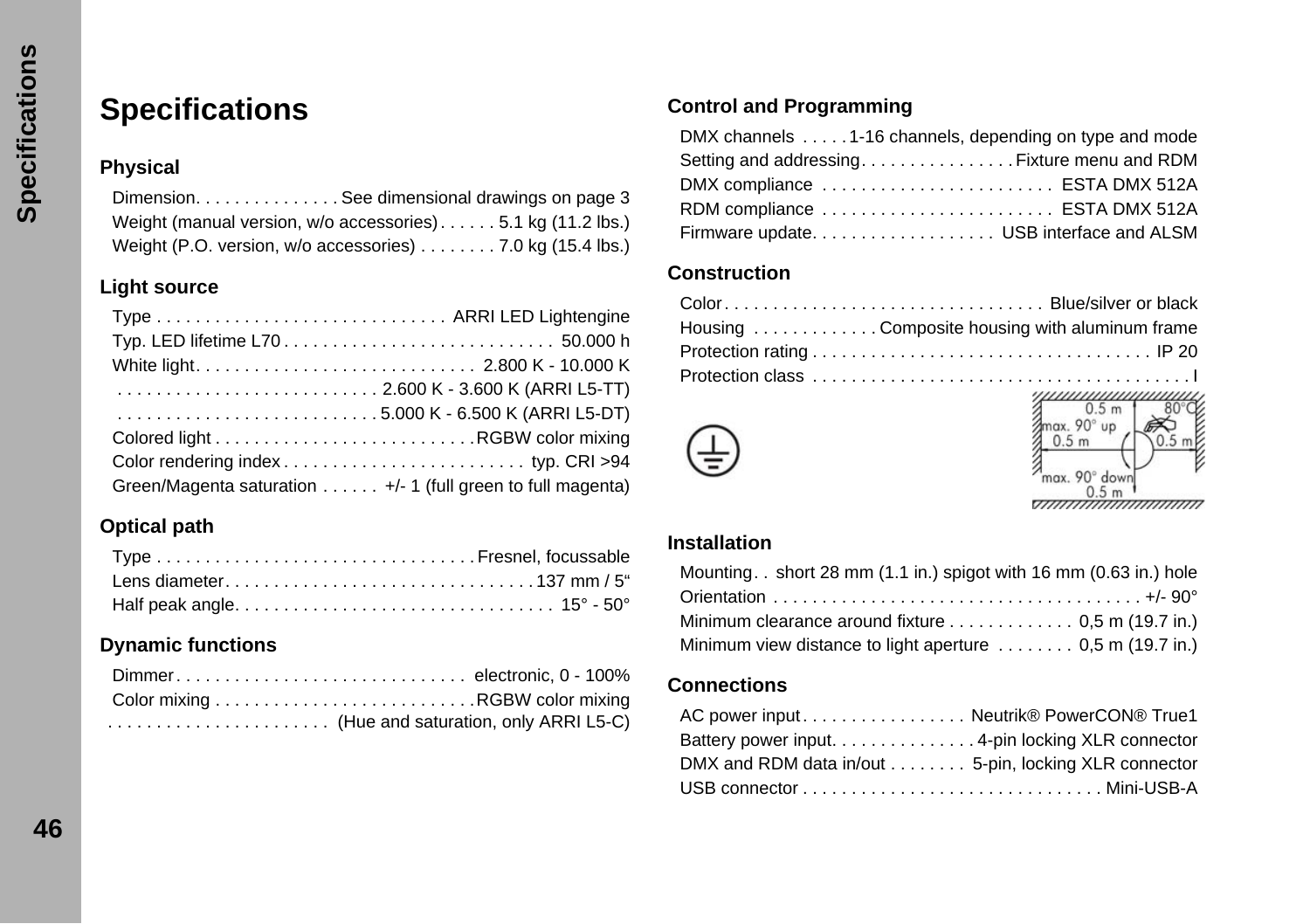EN / IEC 61000-3-3 EN / IEC 61547

#### **Electrical**

| Power supply Auto-sensing switching-mode power supply |
|-------------------------------------------------------|
|                                                       |
|                                                       |

#### **Typical Power**

| Measurements made at nominal voltage with all LEDs at full intensity. |
|-----------------------------------------------------------------------|
| Allow for a deviation of +/- 10%                                      |

#### **Noise emission**

#### **Thermal**

| Minimum ambient temperature $(t_2)$ 20° C (-4° F)  |  |
|----------------------------------------------------|--|
| Maximum ambient temperature $(t_2)$ 45° C (113° F) |  |
| Cooling Silent, temperature-controlled fan cooling |  |

#### **Approvals**

#### **RISK GROUP 1 - No Risk**

| No photobiological hazard under normal behavioral limitations. |
|----------------------------------------------------------------|
|                                                                |
| EN / IEC 60598-1                                               |
| EN / IEC 62471                                                 |
| EN / IEC 62493                                                 |
|                                                                |
| EN / IEC 61000-3-2                                             |

| CISPR <sub>15</sub>     |
|-------------------------|
|                         |
|                         |
| FCC CFR 47 Part 15      |
|                         |
| CAN/CSA C22.2 No. 9.0   |
| CAN/CSA C22.2 N0. 9.0S1 |
|                         |
|                         |

#### **Included items**

| Short 28 mm spigot with 16 mm hole, |  |
|-------------------------------------|--|
|                                     |  |
|                                     |  |
| Power input cable                   |  |

#### <span id="page-46-0"></span>**Accessories**

| Mains cable 1.5 m, EN, PowerCON TRUE1, bare end L2.0001485 |
|------------------------------------------------------------|
| Mains cable 3.0 m. EN. Switch. PowerCON TRUE1.             |
|                                                            |
|                                                            |
|                                                            |
|                                                            |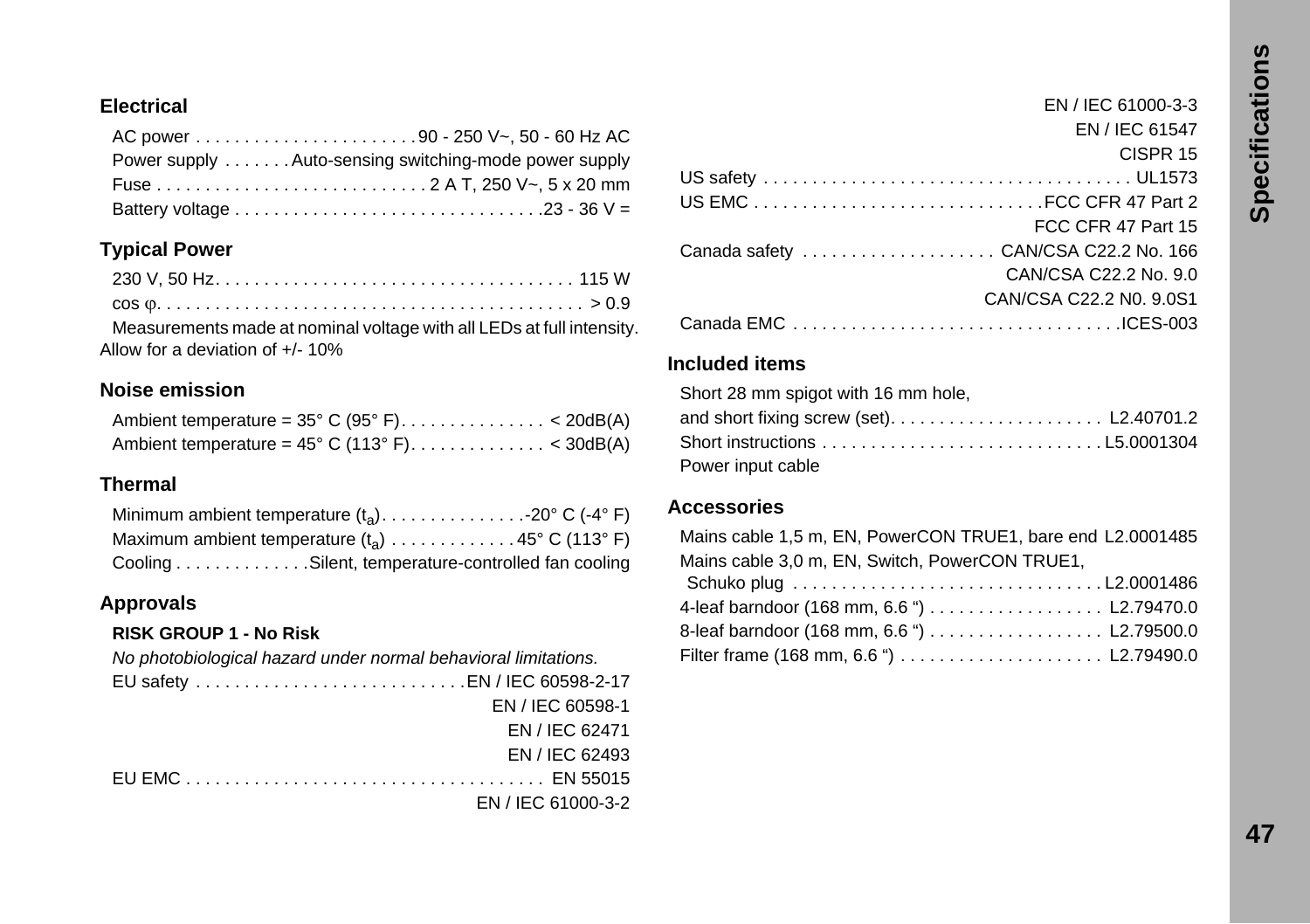#### **Order information**

| L5-C, P.O., black, bare end L0.0001952           |  |
|--------------------------------------------------|--|
| L5-C, P.O., blue/silver, bare end L0.0001953     |  |
| L5-C, MAN., black, bare end L0.0001954           |  |
| L5-C, MAN., blue/silver, Schuko (3 m)L0.0001955  |  |
| L5-C, MAN., blue/silver, Edison (7 m) L0.0001956 |  |
| L5-C, MAN., blue/silver, bare end L0.0001958     |  |

Specification subject to change without notice. For the latest product specification including photometric data, see www.arri.com

In case of technical problems, please visit us at www.arri.com, to find the next ARRI service center.

www.arri.com

#### **FCC**

This equipment has been tested and found to comply with the limits for a Class A digital device pursuant to Part 15 of FCC Rules. These limits are designed to provide reasonable protection against harmful interference when this equipment is operated in a commercial environment. This equipment generates, uses, and can radiate radio frequency energy and, if not installed and used in accordance with Vari-Lite system, service, and safety guidelines, may cause harmful interference to radio communications. Operation of this equipment in a residential area is likely to cause harmful interference, in which case the user will be required to correct the interference at his/her own expense.